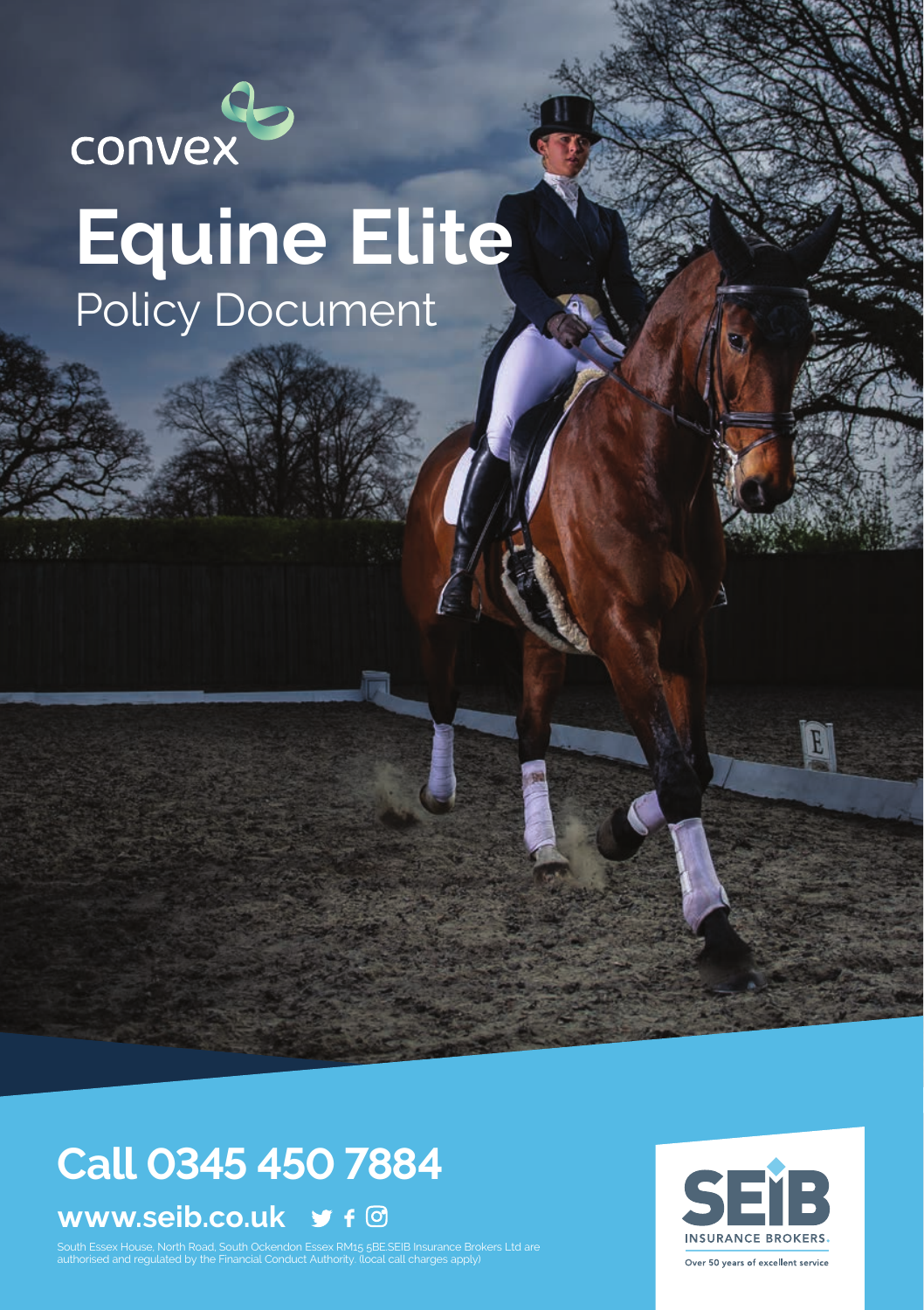### **CONTENTS**

| Page 4  |
|---------|
|         |
| Page 4  |
|         |
|         |
|         |
|         |
|         |
|         |
|         |
| Page 12 |
|         |

| Policy Sections (Refer to your Certificate of Insurance for the Sections applicable to your Policy) |  |
|-----------------------------------------------------------------------------------------------------|--|
|                                                                                                     |  |
|                                                                                                     |  |
|                                                                                                     |  |
|                                                                                                     |  |
|                                                                                                     |  |
|                                                                                                     |  |
|                                                                                                     |  |
|                                                                                                     |  |
|                                                                                                     |  |
|                                                                                                     |  |
|                                                                                                     |  |
|                                                                                                     |  |
|                                                                                                     |  |
|                                                                                                     |  |
|                                                                                                     |  |
|                                                                                                     |  |
|                                                                                                     |  |
|                                                                                                     |  |
|                                                                                                     |  |
|                                                                                                     |  |
|                                                                                                     |  |
|                                                                                                     |  |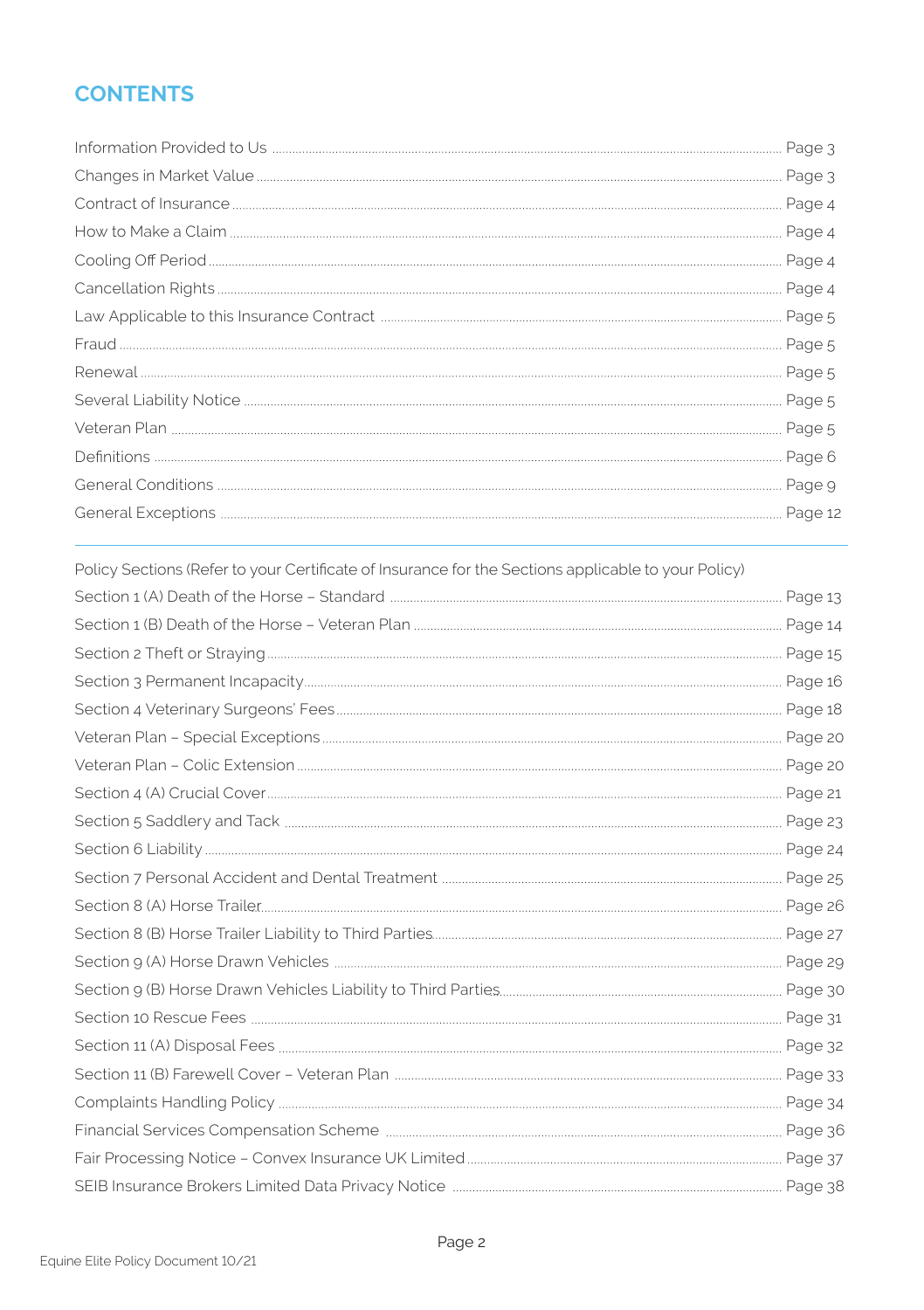### **EQUINE ELITE POLICY DOCUMENT**

This Insurance is provided by Convex Insurance UK Limited and is specially arranged by SEIB Insurance Brokers Limited.

Convex Insurance UK Limited is authorised by the Prudential Regulation Authority and regulated by the Financial Conduct Authority and the Prudential Regulation Authority (Firm Reference No. 840616). Further details can be found on the Financial Services Register at www.fca.org.uk.

Convex Insurance registered in England and Wales No 11796392. Registered Office: 52 Lime Street London, EC3M 7AF.

SEIB Insurance Brokers Limited (SEIB) is authorised and regulated by the Financial Conduct Authority (Firm Reference No 479477). SEIB registered in England and Wales No 6317314. Registered Office: Benefact House, 2000, Pioneer Avenue, Gloucester Business Park, Brockworth, Gloucester, GL3 4AW.

In the event of any amendment, alteration, cancellation or question **You** may have or **You** want to make a claim please contact SEIB at South Essex House, North Road, South Ockendon, RM15 5BE. Tel: 01708 850000, Fax: 01708 851520, Email: enquiries@seib.co.uk

#### **INFORMATION PROVIDED TO US**

**We** will provide insurance in accordance with the terms of **Your** Policy in the Sections shown on **Your Certificate of Insurance** during the **Period of Insurance**, providing the correct **Premium** is paid. In deciding these terms, conditions and **Premium** in **Your** policy, **We** have relied on the information **You** have given **Us**. **You** must take care when providing any information to **Us** by ensuring that all information is accurate and complete.

If **We** establish that **You** deliberately or recklessly provide **Us** with false or misleading information, **We**  will treat this Policy as if it never existed and decline all claims.

If **We** establish that **You** carelessly provided **Us** with false or misleading information it could adversely affect **Your** Policy and any claim. For example: **We** may:

• treat this Policy as if it had never existed and refuse to pay all claims and return the **Premium** paid. **We** will only do this if **We** provided **You** with insurance cover which **We** would not otherwise have offered;

- amend the terms of **Your** insurance. **We** may apply these amended terms as if they were already in place if a claim has been adversely impacted by **Your** carelessness;
- reduce the amount **We** pay on a claim in the proportion the **Premium You** have paid bears to the **Premium We** would have charged **You**; or
- cancel **Your** Policy in accordance with the **CANCELLATION RIGHTS** condition below.

**We** will write to **You** if **We**:

- intend to treat **Your** Policy as if it never existed; or
- need to amend the terms of **Your** Policy.

If **You** become aware that information **You** have given **Us** is inaccurate, **You** must inform **Us** as soon as practicable.

All notifications must be in writing, by email or telephone. Changes to the information **You** have provided may result in **You** having to pay an additional **Premium** or **Us** amending the terms of **Your** insurance.

#### **CHANGES IN MARKET VALUE**

**You** should review the **Sum Insured** as shown in **Your Certificate of Insurance** on a regular basis to ensure it accurately reflects the **Market Value** of **Your Horse, Horse Trailer** and **Horse Drawn Vehicle**.

**You** must notify **Us** as soon as practicable of any change in the **Market Value** of **Your Horse**, **Horse Trailer** and **Horse Drawn Vehicle**. This includes, for example, changes in **Market Value** as a result of public auctions, performance results, training levels, competition levels or castration.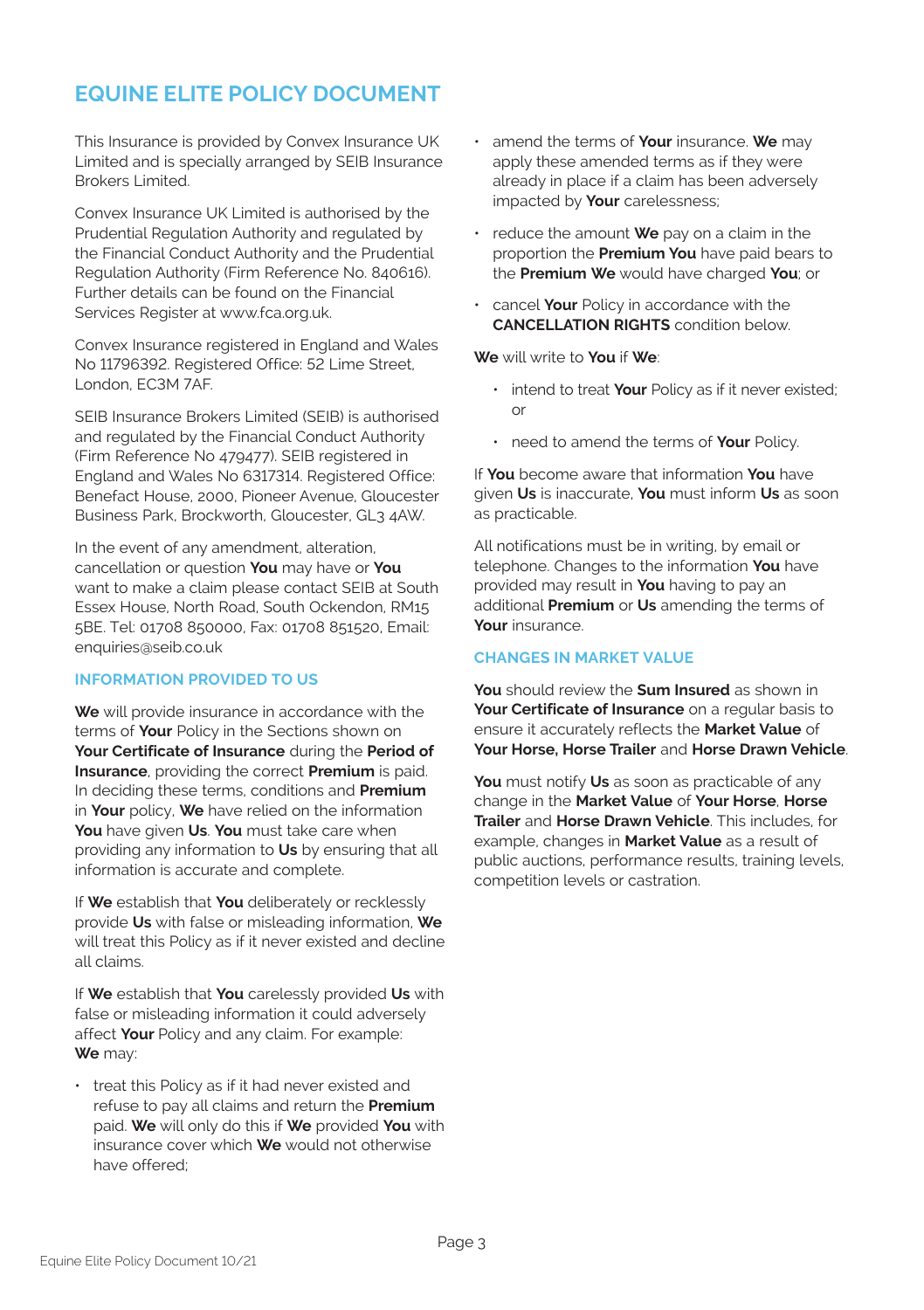### **CONTRACT OF INSURANCE**

This Policy, the **Certificate of Insurance** and endorsements must be read together as one contract.

**You** must keep to the conditions in this Policy, including the Special Conditions. If **You** do not, **We** may cancel **Your** Policy, refuse a claim or withdraw from any current claim.

The **Certificate of Insurance** is evidence of **Your** contract of insurance with **Us** and shows the Sections of cover, the **Sums Insured** and **Excesses You** have chosen and any special terms that apply to **Your** Policy.

#### **HOW TO MAKE A CLAIM**

1) If **You** wish to make a claim under this Policy, **You** can do so by

a) writing to us at SEIB Insurance Brokers Limited South Essex House North Road South Ockendon Essex, RM15 5BE

b) emailing SEIB at enquiries@seib.co.uk

- c) contacting SEIB by telephone by calling 0345 873 4922 between 9am and 5:15pm Monday to Friday and 07747 458486 outside of these hours.
- 2) **You** must:
- a) tell **Us** as soon as practicable if **Your Horse** suffers any **Accidental External Injury**, **Injury** or **Illness** or receives **Veterinary Treatment, Complementary Treatment** or **Nutraceuticals**;
- b) tell **Us** as soon as practicable about any other accident, loss, theft, damage or other event that could lead to a claim on **Your** Policy;
- c) immediately tell the police about any:

i) loss or damage by theft or any attempted theft;

ii) loss or damage by malicious person;

If **You** fail to do so, **We** will decline **Your** claim.

- d) provide **Us** with, at **Your** expense:
	- i) a **Veterinary Surgeon's** report at the onset of any **Veterinary Treatment** and regular update reports where **Veterinary Treatment** continues beyond a period of four  $(4)$  weeks;
- ii) a report from a **Veterinary Surgeon** on the death of **Your Horse** confirming the cause of death (by **Post-mortem** examination if necessary);
- iii) any other documents or proof as **We** may reasonably require for investigating or verifying any claim;
- e) provide **Us** with, at **Your** expense, a claim, in writing with detailed particulars and proof, as may be reasonably required and, if requested, a statutory declaration of the truth of the claim and any matters connected to the claim within:
	- i) thirty (30) days of the event for all Sections; or
	- ii) the further time period if **We** allow and it is confirmed in writing by **Us**.

#### **COOLING OFF PERIOD**

If **You** are not happy with this Policy, **You** can cancel Your Policy during the first fourteen (14) days from either:

a) the start date of the Policy or

b) the date on which **You** receive **Your Certificate of Insurance**, whichever is later.

This period is called the cooling off period. If **You** choose to cancel the Policy during this cooling off period, **You** will receive a refund of any **Premium** paid less SEIB's administration fee to cover costs, providing **You** have not made any claims during this period. If **You** have made a claim during this period, **You** will not be entitled to a return of any **Premium** and if the **Premium** is being paid in instalments, the entire **Premium** will be payable irrespective of **Your** choice to cancel the Policy.

However, please note that the Policy excludes claims for any **Illness** contracted or which shows its first **Symptoms** during this fourteen (14) day period and the **Veterinary Treatment** provided to treat such **Illness**.

#### **CANCELLATION RIGHTS**

**You** may cancel this Policy at any time after the cooling off period by writing to SEIB expressing **Your** intention to cancel the Policy. **You** will be entitled to a return of **Premium** for the unexpired portion of the **Period of Insurance**. This return **Premium** due to **You** will be subject to an administration fee charged by SEIB.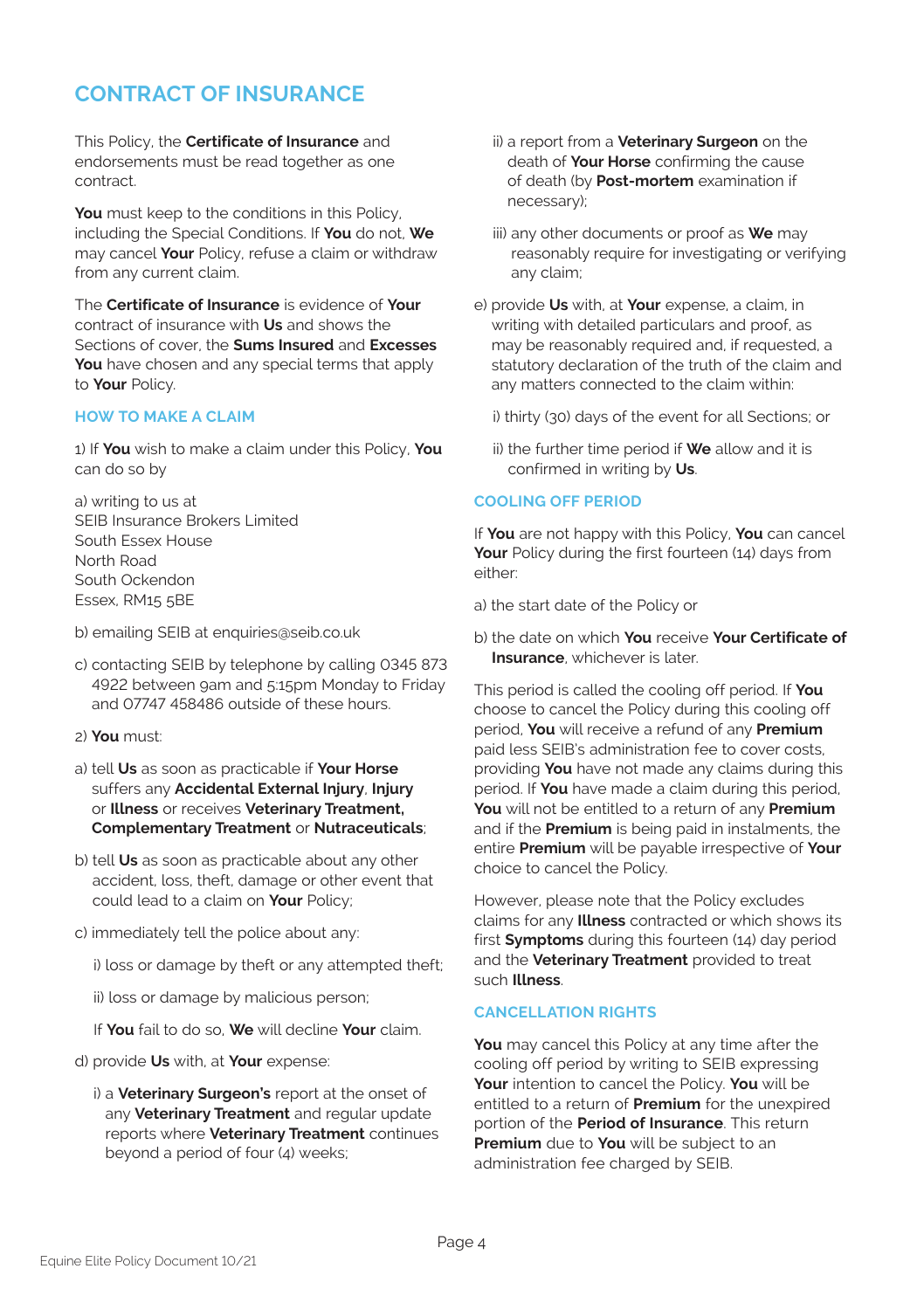**We** may cancel this Policy by sending **You** fourteen (14) days' notice by registered post or recorded delivery at **Your** last known address. **We** will give **You** a refund of the **Premium You** have paid for the **Period of Insurance** after the cancellation date.

However, if **You** have made a claim during this period, **You** will not be entitled to a return of any **Premium** and if the **Premium** is being paid in instalments, the entire **Premium** will be payable irrespective of **Your** choice to cancel the Policy.

#### **LAW APPLICABLE TO THIS INSURANCE CONTRACT**

Both parties of this contract of insurance are allowed to choose the law applicable to the contract. In the absence of any written agreement to the contrary, the law applicable to this contract will be English law.

#### **FRAUD**

If **You** or anyone acting on **Your** behalf commits fraud, by any means, knowing it to be false or fraudulent, and obtains payment under this Policy from such fraud, this insurance shall become void from the date of the fraudulent act and **You** shall be required to pay back to **Us** any payment or benefit **You** may have obtained from the Policy from the date of the fraud.

If **You** or anyone acting on **Your** behalf makes a fraudulent or exaggerated claim under this insurance or deliberately fails to disclose information to **Us** that **We** have requested, or makes any claim with **Us** that involves **Your** dishonesty, **We**:

- i) are not liable to pay the claim; and
- ii) may recover from **You** any sums paid by **Us** to **You** in respect of the claim; and
- iii) may by notice to **You** treat the contract as having been terminated with effect from the time of the fraudulent act.

If **We** terminate the Policy:

- i) **We** shall not be liable to **You** in respect of any relevant event occurring after the time of the fraudulent act. A relevant event is whatever gives rise to **Our** liability under the insurance contract (such as the occurrence of a loss, the making of a claim or the notification of a potential claim); and
- ii) **We** need not return any of the **Premiums** paid.

#### **RENEWAL**

**Your** Policy is an annual contract and each renewal is the start of a separate **Period of Insurance**. Shortly before each Policy anniversary **We** will invite renewal, although **We** are not obliged to. **We** may amend the terms of the Policy, change age limits, impose exceptions, withdraw Sections of cover or change the **Premium** however **We** will advise **You** of any changes to the terms of **Your** Policy or if **We** are not offering renewal. If **You** pay **Your Premium** by direct debit instalment **We** will renew **Your** Policy automatically. If **You** do not want to renew tell SEIB before the renewal date of **Your** Policy.

#### **SEVERAL LIABILITY NOTICE**

The subscribing insurers' obligations under contracts of insurance to which they subscribe are several and not joint and are limited solely to the extent of their individual subscriptions. The subscribing insurers are not responsible for the subscription of any co-subscribing insurer who for any reason does not satisfy all or part of its obligations.

#### **VETERAN PLAN**

Please note that, if **Your Horse** is insured on the **Veteran Plan**, this will be stated on the **Certificate of Insurance** and cover will be restricted to the **Veteran Plan** Sections of the Policy. There is no cover for **Colic Surgery** under the **Veteran Plan** unless **You** have opted for the **Colic Extension** and it is shown as operative in the **Certificate of Insurance**. If **Your Horse** is insured with **Us** prior to its 21st birthday **Your Horse** will be automatically transferred onto the **Veteran Plan** following its 26th birthday. **We** reserve the right to transfer **Your Horse** to the **Veteran Plan** at an earlier age if considered necessary for example due to the claims and/or medical history for **Your Horse**.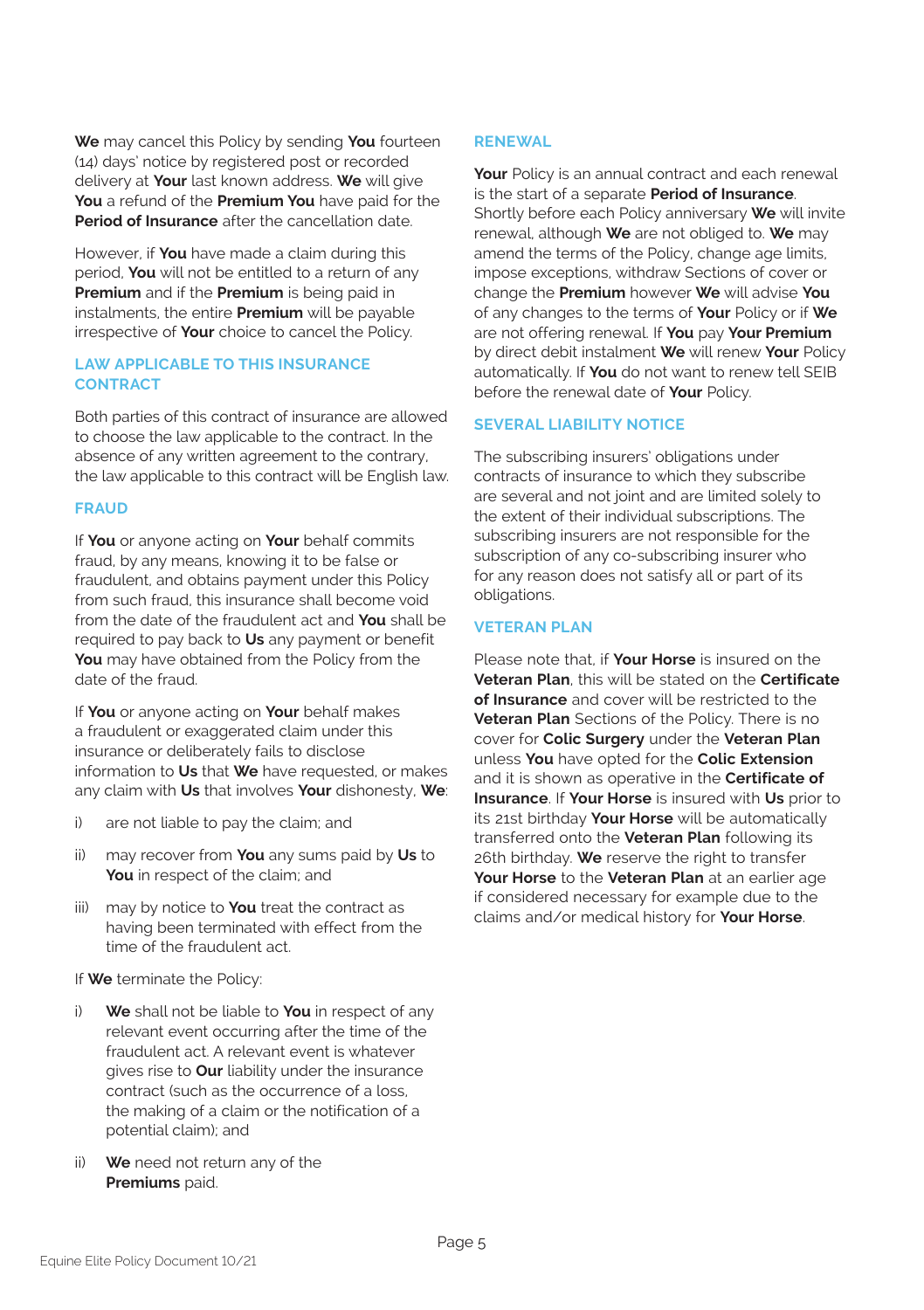### **DEFINITIONS**

Wherever the following words appear in **bold** starting with a capital letter in this Policy they will have the same meaning as follows.

#### **Accidental External Injury**

**Injury** caused by accidental, violent and visible means where **Your Horse** has a visible external wound excluding strains of tendons and ligaments.

**Activity** See **Use**.

#### **After-care**

**Veterinary Treatment** to **Your Horse** arising from **Emergency Life Saving Surgery** while **Your Horse** is kept at the premises where the **Emergency Life Saving Surgery** was performed.

#### **Certificate of Insurance**

The document being part of **Your** Policy showing the Policy details and which Sections of the Policy **You** have chosen, the details and **Sums Insured** of **Your Horse**, **Saddlery and Tack**, **Horse Trailer** and **Horse Drawn Vehicle**, and any extra clauses, terms and exclusions that apply to **Your** Policy.

#### **Co-insurance**

The amount expressed as a percentage of each claim which **You** must pay in addition to any **Excess**.

#### **Colic Surgery**

Abdominal surgery undertaken to treat and/or investigate **Your Horse's Symptoms** of abdominal discomfort (colic), related to disorders of the gastrointestinal tract, carried out by a **Veterinary Surgeon**. This includes the post-operative management of such cases and the treatment of complications which arise as a direct consequence of the initial condition or its corrective surgery.

#### **Complementary Treatment**

For the purposes of this Policy the following treatments are considered to be **Complementary Treatment** when carried out by a **Veterinary Surgeon**, or under the supervision of a **Veterinary Surgeon** and carried out by a **Farrier, Equine Podiatrist** or a therapist, all of which, hold a nationally recognised qualification, approved by **Us**, in their subject: Acupuncture, Chiropractic Manipulation, Electrotherapy, Electromagnetic Therapy, Herbal Medicine, Hydrotherapy, Laser Treatment, Magnetic Treatment, Osteopathy Physiotherapy and Remedial Farriery and any **Veterinary Treatment**, **Livery** or **Transport** associated with or required for the aforementioned treatments.

#### **Emergency Life Saving Surgery**

A general anaesthetic surgical procedure performed by a **Veterinary Surgeon** immediately necessary to save the life of **Your Horse**.

#### **Equine Dental Technician**

An Equine Dental Technician with a currently valid license, issued by the appropriate governing agency.

#### **Equine Podiatrist**

A named equine podiatrist with qualifications, acceptable to **Us** and two **Veterinary** references acceptable to **Us** agreed with **Us** and noted in **Your** Policy or otherwise confirmed by **Us** in writing.

#### **E**venes

The amount **You** must pay towards each and every claim.

#### **Experimental, Non-Customary or Unproven Treatment**

Unproven therapy not generally accepted by the community of **Veterinary Surgeons**.

#### **Farrier**

A farrier registered with the FRC (Farriers Registration Council) or holds a current valid licence, issued by the appropriate governing agency.

#### **Geographical Limits**

The countries set out in the General Conditions.

#### **Horse**

Any horse, pony, or donkey named in the **Certificate of Insurance**.

#### **Horse Drawn Vehicle**

Any horse drawn vehicle specified in the **Certificate of Insurance**.

#### **Horse Trailer**

Any horse trailer specified in the **Certificate of Insurance**.

#### **Humane Destruction**

A **Veterinary Surgeon's** confirmation that destruction is/was necessary to relieve incurable and excessive pain as a result of **Accidental External Injury**, **Injury** and/or **Illness** and no other option of treatment is/was available.

#### **Illness**

Sickness or disease that changes **Your Horse's** normal healthy physical state.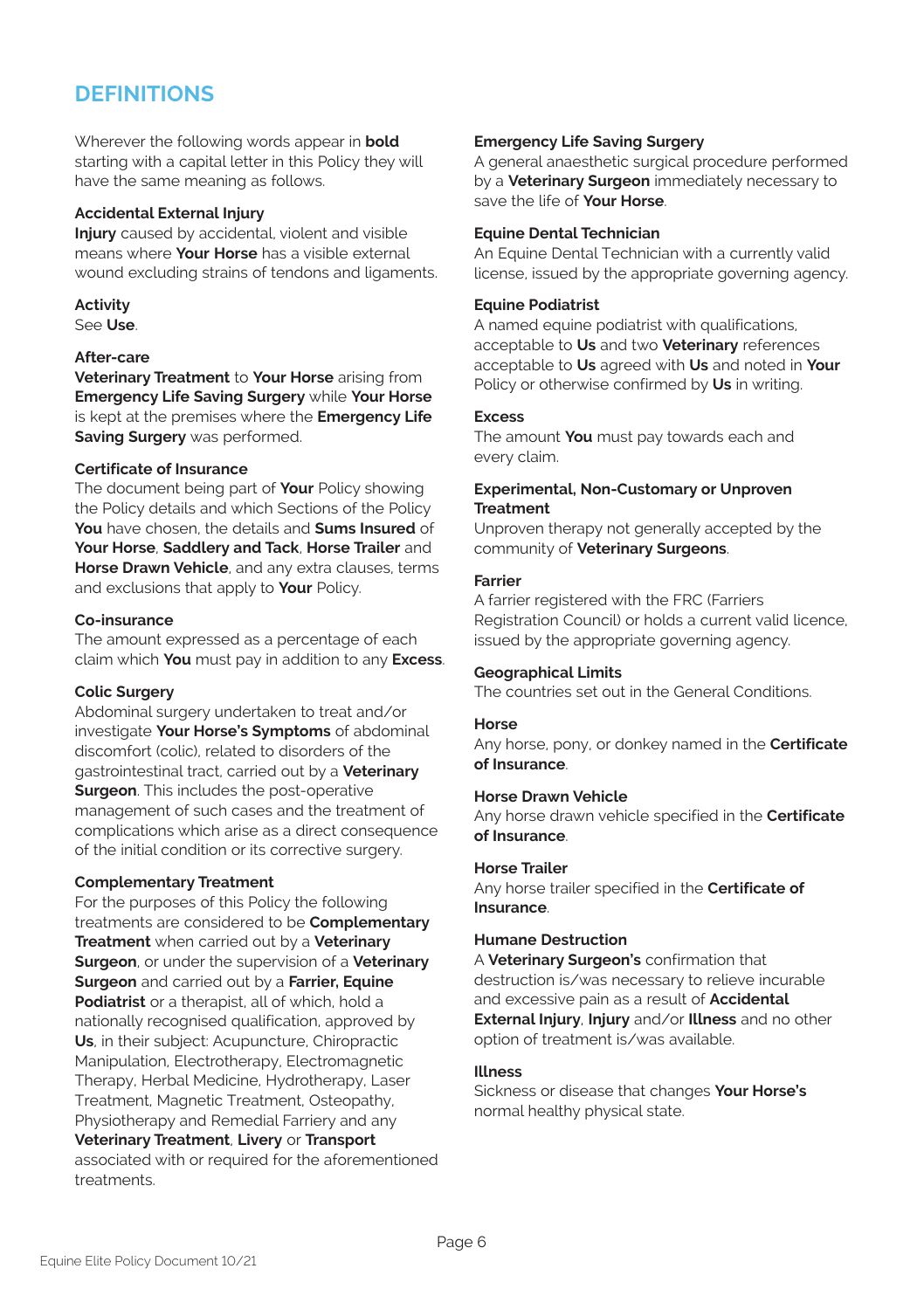#### **Injury**

Sudden physical injury caused immediately by an accident, not any injury that happens over a period of time.

#### **Livery**

The care of **Your Horse** including keep, feed, stabling and bedding, and grooming that is not healthcare while **Your Horse** is hospitalised at a veterinary practice.

#### **Locked Building**

- a) The domestic building, not being a caravan or mobile home that **You** live in that has all doors and windows locked; or
- b) A building or part of a secure building that **You** do not live in that has all doors locked with 5 (five) lever mortice deadlocks and has steel bars or steel grids on all windows; or
- c) A metal shipping container or similar that has been secured against removal and locked with a heavy duty padlock.

#### **Market Value**

The price generally paid by a willing buyer to a willing seller for a **Horse** of the same age, breed, bloodline, sex and ability as **Your Horse** immediately before the **Accidental External Injury** or **Injury** was sustained or the **Illness** was contracted or first showed **Symptoms**, OR the price generally paid by a willing buyer to a willing seller for **Saddlery and Tack** of the same age, type and condition as **Your Saddlery and Tack** immediately before the loss, theft or damage, OR the price generally paid by a willing buyer to a willing seller for a **Horse Trailer** or **Horse Drawn Vehicle** of the same age, type, make and condition as **Your Horse Trailer** or **Horse Drawn Vehicle** immediately before the loss, theft or damage.

#### **Nutraceuticals**

A food supplement given to **Your Horse**, which is a concentrated source of a vitamin or mineral or other substance with a physiological effect purported to provide a health benefit. To be covered under this Policy: supplementation with the product is on the recommendation of a **Veterinary Surgeon** to treat **Your Horse** for **Accidental External Injury, Injury** or **Illness** and not as means of maintaining **Your Horse's** condition.

#### **Period of Insurance**

The period stated in **Your Certificate of Insurance** for which **We** have agreed to provide insurance.

#### **Permanent Incapacity/Permanently Incapable**

**Your Horse** being permanently incapable of fulfilling the **Use** for which it is kept and insured as noted in the **Certificate of Insurance**.

#### **Post-mortem**

The examination of **Your Horse** after its death, which shall include a necropsy examination, made by a **Veterinary Surgeon** including, establishing the identity, the cause of death or the reason for the **Humane Destruction** of **Your Horse**.

#### **Pre-Existing Condition**

- a) Any **Accidental External Injury** or **Injury** sustained or **Illness** contracted or which shows its first **Symptoms** before the start date of **Period of Insurance**; or
- b) the recurrence of any **Accidental External Injury** or **Injury** that was sustained, or the recurrence of any **Illness** contracted or which shows its first **Symptoms**, before the start date of the **Period of Insurance** no matter how many times it returns or whether it returns to or affects different areas of **Your Horse's** body; or
- c) any **Accidental External Injury**, **Injury** or **Illness** that is caused by, relates to, or results from, an **Accidental External Injury** or **Injury** that was sustained, or an **Illness** contracted or which shows its first **Symptoms**, before the start date of the **Period of Insurance** no matter where the **Accidental External Injury**, **Injury**, **Illness** or **Symptoms** were noticed or happened in, or on, **Your Horse's** body.

#### **Premium**

The amount in money **You** must pay **Us** in exchange for the insurance coverage **We** provide.

#### **Proposal or Statement of Fact or Declaration**

The information **You** have provided to **Us** and upon which **We** have relied in agreeing to provide **You** with insurance coverage.

#### **Saddlery and Tack**

Saddles, bridles, harness and other riding tack or lunging equipment normally used on **Your Horse** while it is partaking in the **Uses** for which it is insured as noted on the **Certificate of Insurance**.

#### **Stray/Straying/Strayed**

**Your Horse** goes missing or escapes from the place where it is normally kept and is not traced or recovered within thirty (30) days.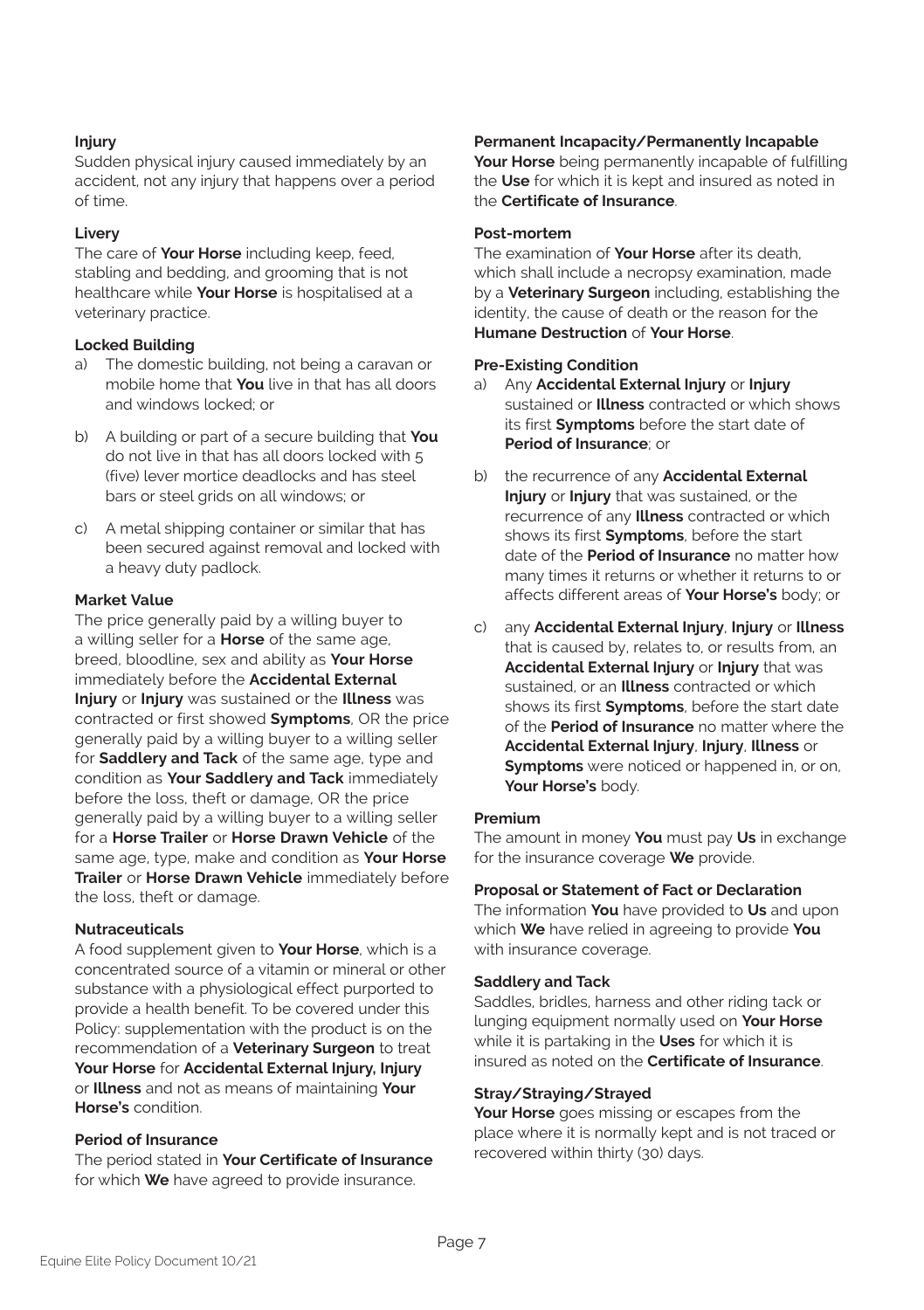#### **Sum Insured**

The maximum amount **We** will pay.

#### **Symptom**

Departure from **Your Horse's** normal healthy state indicating the presence of **Illness**.

#### **Transport**

Essential transport of **Your Horse** from the place where it is usually kept to a veterinary practice for **Veterinary Treatment**.

#### **Use**

The **Activity**, **Use** and purpose for which **You** keep **Your Horse** and for which **You** have insured it as noted in the **Certificate of Insurance**.

#### **Vet/Veterinary Surgeon/Veterinary Consultant/ Independent Veterinary Expert**

A veterinary surgeon registered with the Royal College of Veterinary Surgeons.

#### **Veteran Plan**

Special provisions which apply to **Horses** aged fifteen (15) years of age or over if stated as being operative in **Your Certificate of Insurance** and as set out in the applicable Policy Section(s). Cover on the **Veteran Plan** is restricted to **Accidental External Injury** only.

#### **Veterinary Treatment**

Consultation, advice, examination, test, scan, medication, surgery required to treat **Your Horse** for **Illness**, **Injury** or **Accidental External Injury** provided by a **Vet** including nursing by a veterinary nurse or other member of the veterinary practice under the **Vet's** supervision excluding **Complementary Treatment**, **Nutraceuticals**, **Livery** or **Transport**.

#### **Wear and Tear**

Reduction in value through age, natural deterioration, ordinary use, depreciation due to use, damage by exposure to the light, lack of maintenance or damage which happens gradually over a period of time. Examples of things that are likely to be affected include **Saddlery and Tack**, **Horse Trailers** and **Horse Drawn Vehicles**.

#### **We/Our/Us/Insurer**

Convex Insurance UK Limited

#### **You/Your/Insured**

The person or persons, partnership, corporation, or organisation named in the **Certificate of Insurance**.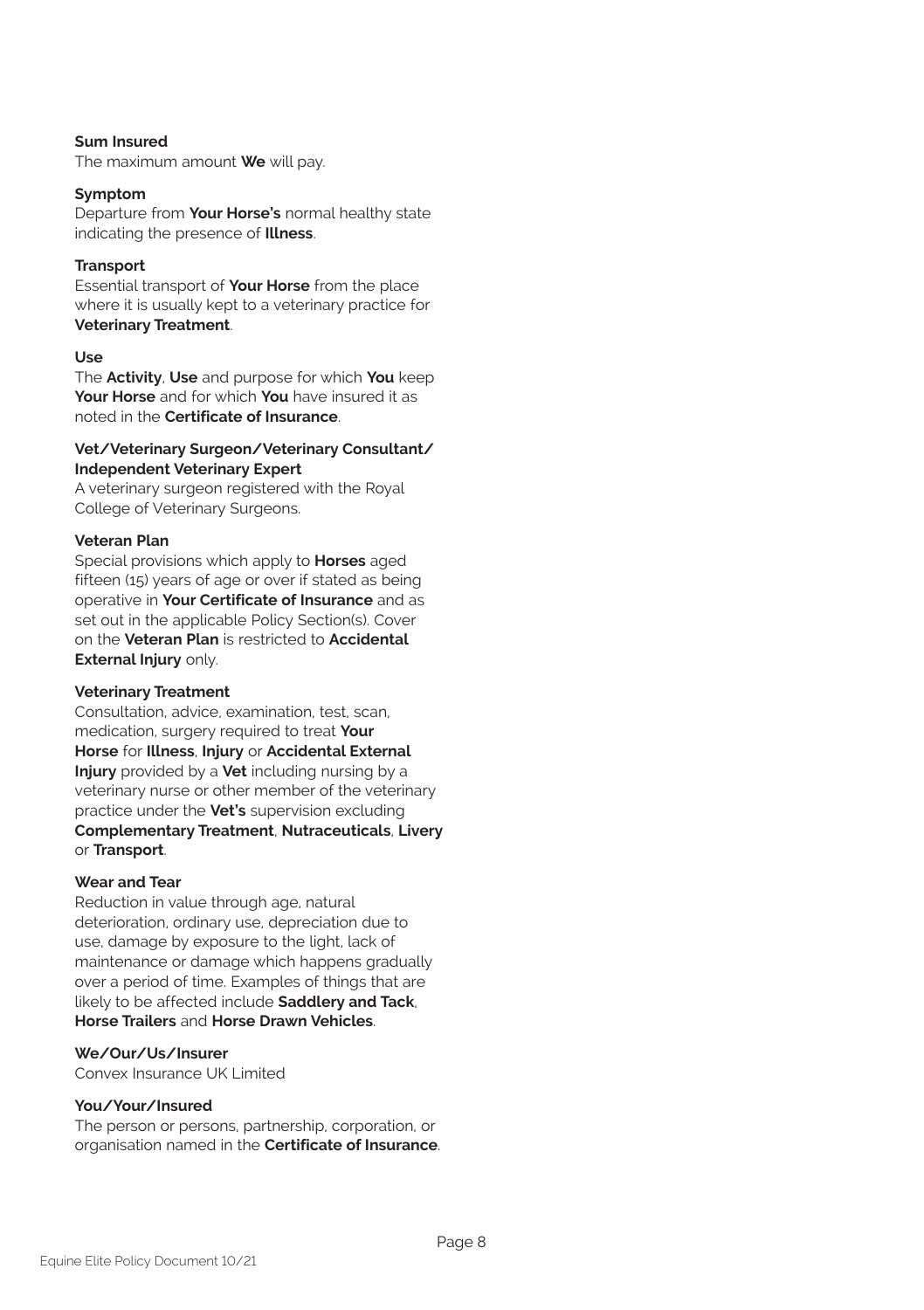### **GENERAL CONDITIONS**

It is **Your** responsibility to adhere to the terms and conditions of this Policy, including the Special Conditions. If **You** do not **We** may cancel **Your** Policy and will pay no claim.

#### **1. Action at Renewal**

When **We** offer renewal **You** must tell **Us** about any **Accidental External Injury**, **Injury** or **Illness** or any veterinary attention, other than vaccinations **Your Horse** has had during the **Period of Insurance** prior to the renewal date whether or not **You** have notified **Us** of a claim. If after **We** have invited renewal **You** or anyone acting on **Your** behalf tell **Us** about something that happened during an earlier **Period of Insurance We** may change the terms and conditions and backdate exclusions to the date **Your** Policy renewed. It is **Your** responsibility to ensure that **Your Horse** is insured for its correct **Market Value** at renewal.

#### **2. Age Limits**

Insurance under this Policy is subject to the age of **Your Horse**. **We** reserve the right to apply age limits to the Policy as a whole and/or to individual Sections of the Policy. **We** specify the age limits in **Your Certificate of Insurance**.

#### **3. Arbitration**

a) If **We** appoint **Our Veterinary Consultant** and they do not agree with **Your Veterinary Surgeon**, the situation will be resolved by an **Independent Veterinary Expert** who will be jointly appointed by **You** and **Us**.

The fee for the **Independent Veterinary Expert** will be divided equally between **You** and **Us**.

b) If any difference arises regarding the amount to be paid under this Policy, where liability has been admitted by **Us**, the difference will be referred to an arbitrator. The arbitrator will be appointed by **You** and **Us** in accordance with the statutory provisions. Where any difference is referred for arbitration, the making of any award will be condition precedent to any right of action against **Us**.

**4. Contracts (Rights of Third Parties) Act 1999** A person who is not a party to this contract has no right under the Contracts (Rights of Third Parties) Act 1999 to enforce any term of this contract but this does not affect any right or remedy of a third party which exists or is available apart from that Act.

#### **5. Geographical Limits**

The cover provided by this Policy is restricted to:

- a) the United Kingdom of Great Britain and Northern Ireland and the Isle of Man;
- b) temporary cover in the Channel Islands and the European Economic Area, for a maximum of thirty (30) days during the **Period of Insurance**, including transits in and between; however, this temporary cover does not apply to Section 6 Liability, Section 8 (B) Horse Trailer Liability to Third Parties and Section 9 (B) Horse Drawn Vehicles Liability to Third Parties.

#### **6. Identification**

**You** must supply **Us** with the passport for **Your Horse(s)** when **We** ask for it.

#### **7. Loan**

- a) **You** must tell **Us** if **Your Horse** is on loan to **You**. **You** must send **Us** a copy of the written loan agreement and **We** reserve the right to communicate with the owner on any matter regarding this insurance.
- b) **You** must tell **Us** if **Your Horse** is loaned by **You** and send **Us** a copy of the written loan agreement confirming the borrower agrees to and will observe all the terms and conditions of this Policy.

#### **8. Maximum Amount of Indemnity**

**Our** liability for all damage and costs payable to any claimant or number of claimants in respect of any one event or all events or a series consequent on one original cause shall not exceed the sum on the **Certificate of Insurance** for any one event.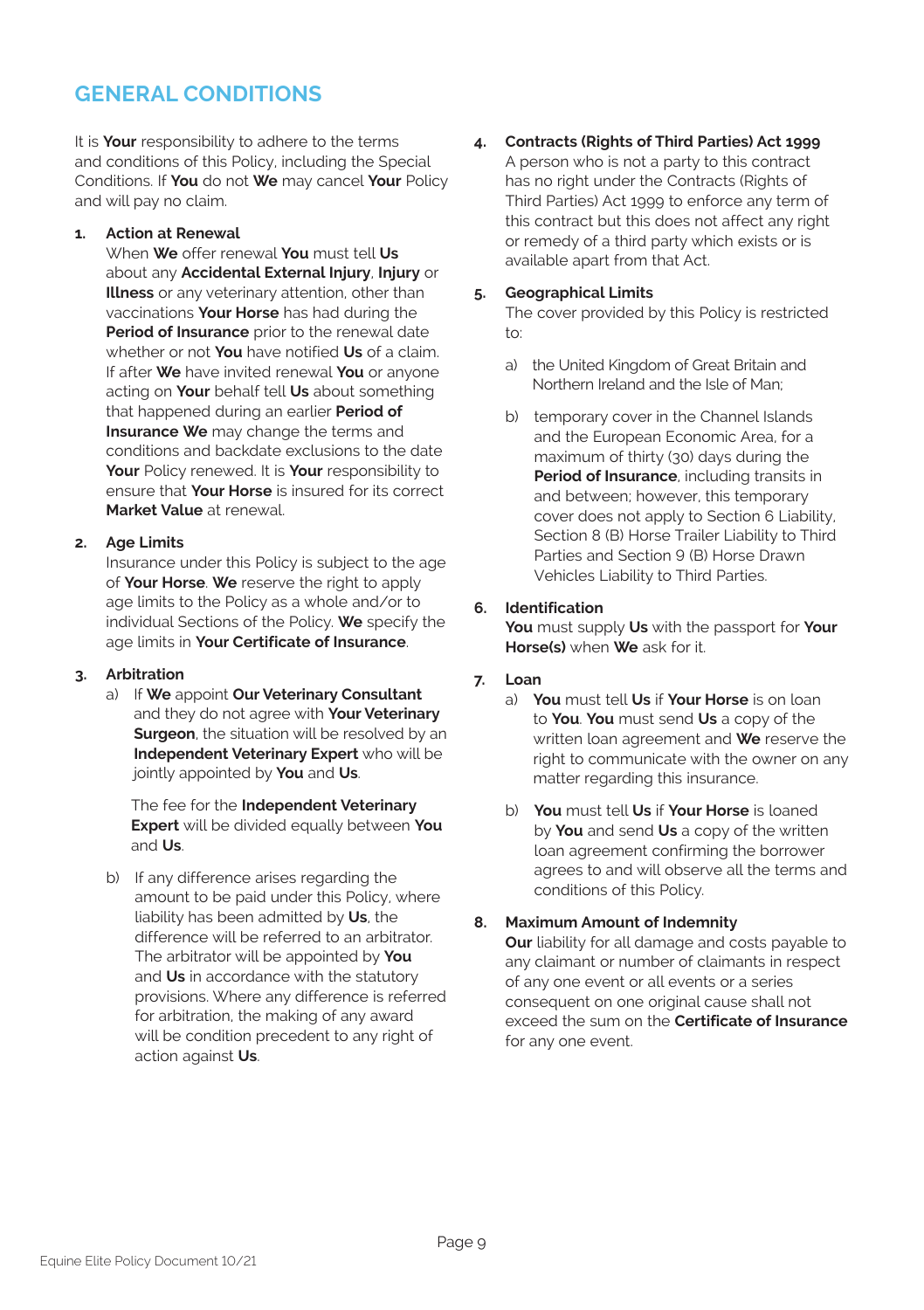#### **9. Non Aggregation**

In the event a claim involves a loss or an expense that may fall under more than one Section of this Policy, **You** shall only be entitled to indemnification under the highest limit applying to that type of loss or expense with respect to that claim.

#### **10. Other Insurances**

If at the time of any loss, damage or event there is or would but for the existence of **Your** Policy be any other insurance under which **You** are entitled to an indemnity, **We** will only pay **Our** proportion of the claim which is beyond that which would have been payable under such other insurance had **Your** Policy not been effected and subject always to the limits of indemnity specified herein.

#### **11. Part Ownership**

If the **Horse** is not owned or loaned 100% by **You**, **We** will only insure **Your** proportion of the **Horse** to reflect **Your** financial interest.

#### **12. Premium**

Cover under this Policy is dependent on **You** paying the **Premium** in full. If **You** pay the **Premium** by direct debit instalments and do not pay any missed instalments when **We** tell **You** to **We** will cancel **Your** Policy and make no further claim payments.

**We** will deduct from any claim payment any amount **You** owe **Us** by way of outstanding **Premium** and charges.

#### **13. Reasonable Precautions**

**You** must take all reasonable precautions to prevent liability, loss, theft, damage or accidents including:

a) arranging and paying for **Your Horse** to be vaccinated against tetanus and equine influenza, to be wormed or satisfactorily worm-counted at least twice a year, to have regular and proper foot and/or hoof care from a **Farrier** or **Equine Podiatrist**, to have regular dental attention from a **Vet** or **Equine Dental Technician** or to have any other treatment customarily recommended by **Vets** for **Accidental External Injury**, **Injury** or **Illness**;

- b) in the event of **Accidental External Injury**, **Injury** or **Illness** to **Your Horse** as soon as is reasonably possible, employ a **Vet** at **Your** own expense and provide proper care and treatment;
- c) to comply with the DEFRA Code of Practice for the Welfare of Horses, Ponies, Donkeys and their Hybrids;
- d) to prevent obesity of **Your Horse**;
- e) to take proper care and keep in good condition all property covered by **Your** Policy and to prevent bodily **Injury** and loss or damage to the property by others;
- f) to prevent **Accidental External Injury** or **Injury** to **Your Horse** caused by third parties.

If **You** do not take such reasonable precautions, **We** will not pay any claim resulting from **Accidental External Injury**, **Injury** or **Illness** or that would not have occurred had the above precautions been taken unless **You** show that **Your** non-compliance with this term could not have increased the risk of the loss which actually occurred in the circumstances in which it occurred.

#### **14. Salvage**

If the property insured is lost or damaged, **We** may take and keep possession of the property insured and deal with the salvage in a reasonable manner. In doing this, **We** do not diminish **Our** right to rely on any conditions of this Policy. **You** must execute all such assignments and assurances of such property as may be reasonably required but **You** shall not be entitled to abandon any property to **Us**. In the event of the death of **Your Horse** any amount received following the disposal of the body at **Your** expense and at the best monetary terms available will be deducted from any payment made by **Us**.

**15. Soundness and Health**

**Your Horse** must be sound, in sound health and free from **Accidental External Injury**, **Injury** and/or **Illness** at the start of this Insurance. If **Your Horse** is not of sound health and **You** have not informed us, **We** will be entitled to treat this Policy as if it had never existed and refuse to pay all claims.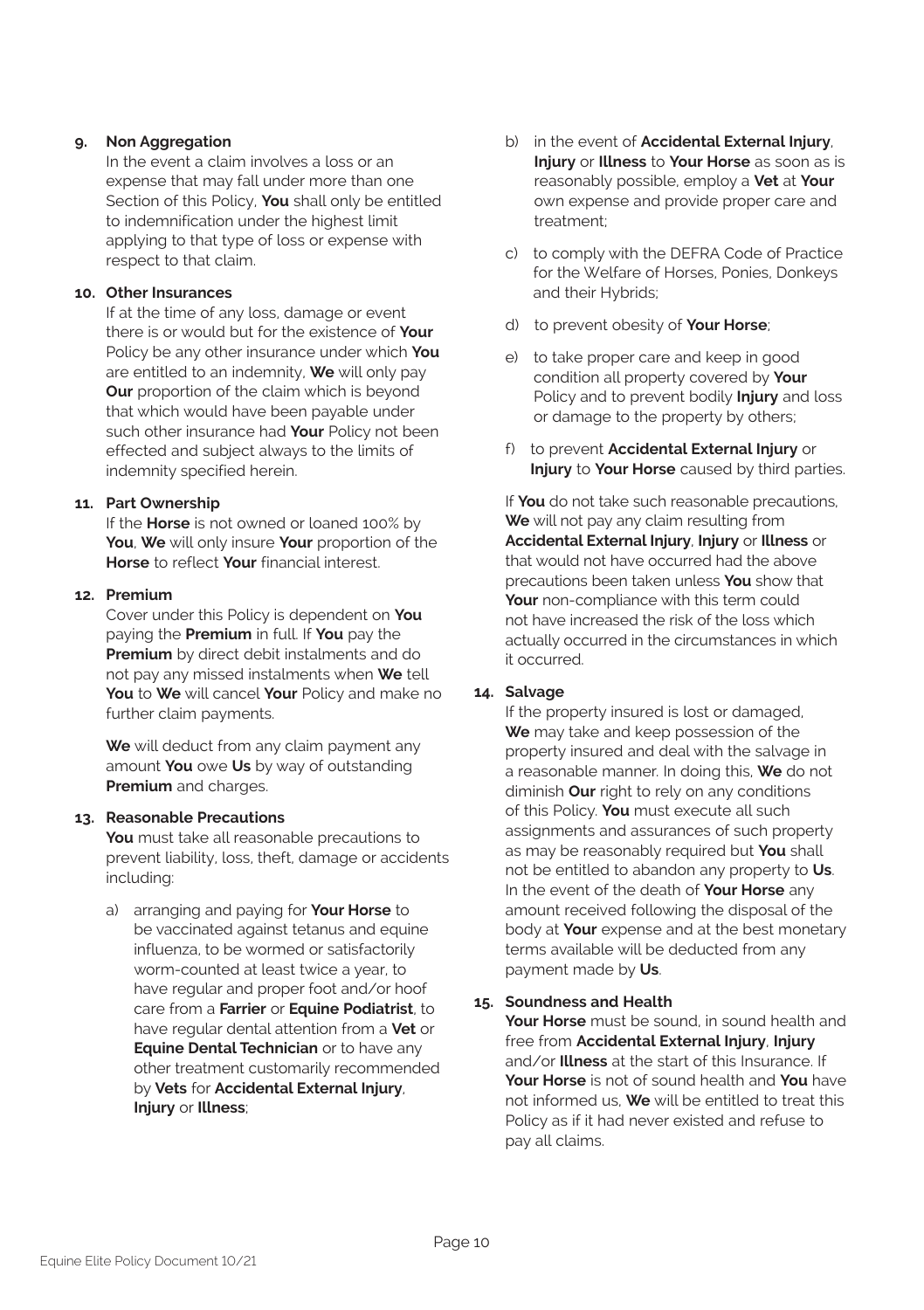#### **16. Subrogation**

**We** may at **Our** discretion, take over and conduct, in **Your** name, the defence or settlement of any claim. **We** will take proceedings at **Our** own expense and for **Our** own benefit but in **Your** name to recover compensation or secure indemnity from any third party for any event insured by this Policy. **You** must give **Us** all the information and assistance **We** require.

#### **17. Sum Insured**

**You** must ensure that **Your Horse** is insured for its correct current **Market Value**.

#### **18. Use**

**Your Horse** will not be used for any **Activity**, other than those stated in the **Certificate of Insurance**, without **Our** written consent. If **Your Horse** is used by **You** or anyone else for any **Activity**, other than those stated in the **Certificate of Insurance**, without **Our** written consent, all cover will immediately cease under this Policy and **We** will pay no claim.

#### **19. Veterinary Advice**

**We** may appoint a **Veterinary Surgeon** to act as **Our Veterinary Consultant** to examine **Your Horse** on **Our** behalf and to advise on **Veterinary Treatment**, **Complementary Treatment** and/or **Nutraceuticals**, and the cost of **Veterinary Treatment**, **Complementary Treatment** and/or **Nutraceuticals**.

If **Our Veterinary Consultant** considers the **Veterinary Treatment**, **Complementary Treatment** or **Nutraceuticals** received by **Your Horse** is excessive or not required compared to **Veterinary Treatment**, **Complementary Treatment** or **Nutraceuticals** normally recommended by general or referral veterinary practices, **We** will pay only the cost of **Veterinary Treatment**, **Complementary Treatment** or **Nutraceuticals** necessary to treat the **Accidental External Injury**, **Injury** or **Illness** and usually charged by general or referral veterinary practices.

#### **20. Veterinary Records**

**You** agree that any **Vet** may release to **Us** any information **We** request about **Your Horse** and **You** will pay any charge made by the **Vet** for this.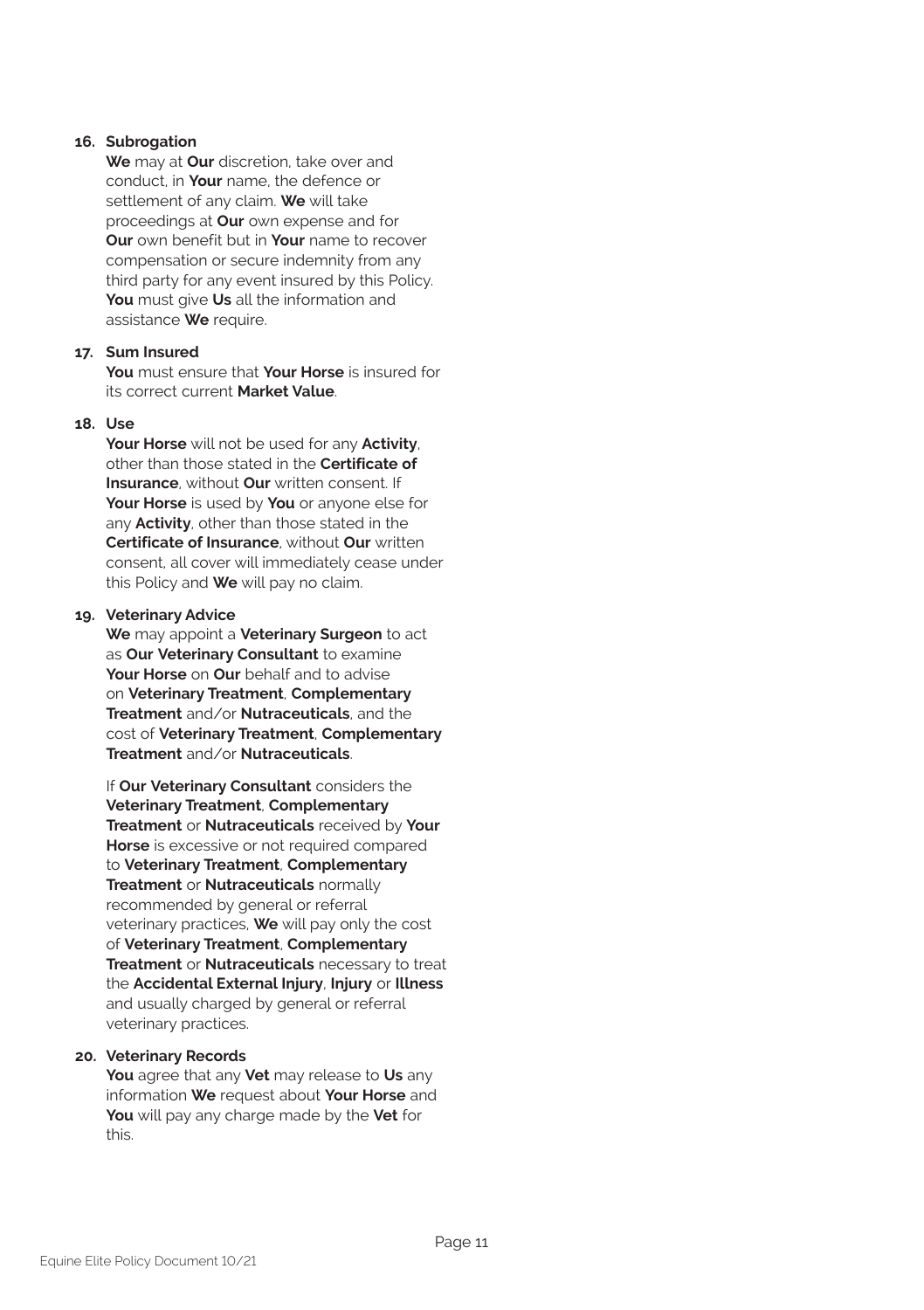### **GENERAL EXCEPTIONS**

#### **1. Consequential Loss**

**We** will not pay any claim arising from or relating to any consequential loss of any kind.

#### **2. Radioactive Contamination**

**We** will not pay any claim arising from:

- a) loss or destruction of, or damage to, any property whatsoever, or any loss or expense whatsoever resulting or arising from any consequential loss; or
- b) any legal liability of whatsoever nature; or
- c) any bodily injury directly or indirectly caused by, or contributed to, by, or arising from:
	- i) ionising radiations or contamination by radioactivity from any nuclear fuel or from any nuclear waste from the combustion of nuclear fuel;
	- ii) radioactive, toxic, explosive or other hazardous properties of any explosive nuclear assembly or nuclear component thereof.

#### **3. Sonic Bangs**

**We** will not pay any claim arising from loss or damage due to pressure waves caused by aircraft or other aerial devices travelling at sonic or supersonic speeds.

#### **4. Uninsured Use**

**We** will not pay any claim arising or resulting from any form of **Activity** not specified in the **Certificate of Insurance.**

#### **5. Unlawful Activity**

**We** will not pay any claim which arises from **You** acting unlawfully.

#### **6. Veteran Plan**

Any **Horse** insured under the **Veteran Plan** is not insured for activities listed in Classes 4 and 5(a) and for activities not specifically stated in the **Certificate of Insurance.**

#### **7. Terrorism**

**We** will not pay any claim for loss, damage, cost or expense of whatsoever nature directly or indirectly caused by, resulting from or in connection with any act of terrorism regardless of any other cause or event contributing concurrently or in any other sequence to the loss.

For the purpose of this Exception an act of terrorism means an act, including but not limited to the use of force or violence and/ or the threat thereof, of any person or group(s) of persons, whether acting alone or on behalf of or in connection with any organisation(s) or government(s), committed for political, religious, ideological or similar purposes including the intention to influence any government and/or to put the public, or any section of the public, in fear.

This Exception also excludes loss, damage, cost or expense of whatsoever nature directly or indirectly caused by, resulting from or in connection with any action taken in controlling, preventing, suppressing or in any way relating to any act of terrorism.

In the event any portion of this Exception is found to be invalid or unenforceable, the remainder shall remain in full force and effect.

#### **8. Zoonotic Disease**

**We** will not pay any claim resulting from diseases transmitted from animals to humans.

#### **9. Sanction Limitation**

**We** will not pay any claim or provide any benefit hereunder to the extent that the provision of such cover, payment of such claim or provision of such benefit would expose **Us** to any sanction, prohibition or restriction under United Nations resolutions or the trade or economic sanctions, laws or regulations of the European Union, United Kingdom or United States of America.

#### **10. Avian Influenza**

**We** will not pay any claim arising from death or **Humane Destruction** directly or indirectly caused by, happening through, in consequence of or contributed to by Avian Influenza or any mutant variation thereof.

#### **11. Coronavirus**

**We** will not pay any claim in any way caused by or resulting from:

a) Coronavirus disease (COVID-19);

b) Severe acute respiratory syndrome coronavirus 2 (SARS-CoV-2);

- c) any mutation or variation of SARS-CoV-2;
- d) any fear or threat of a), b) or c) above.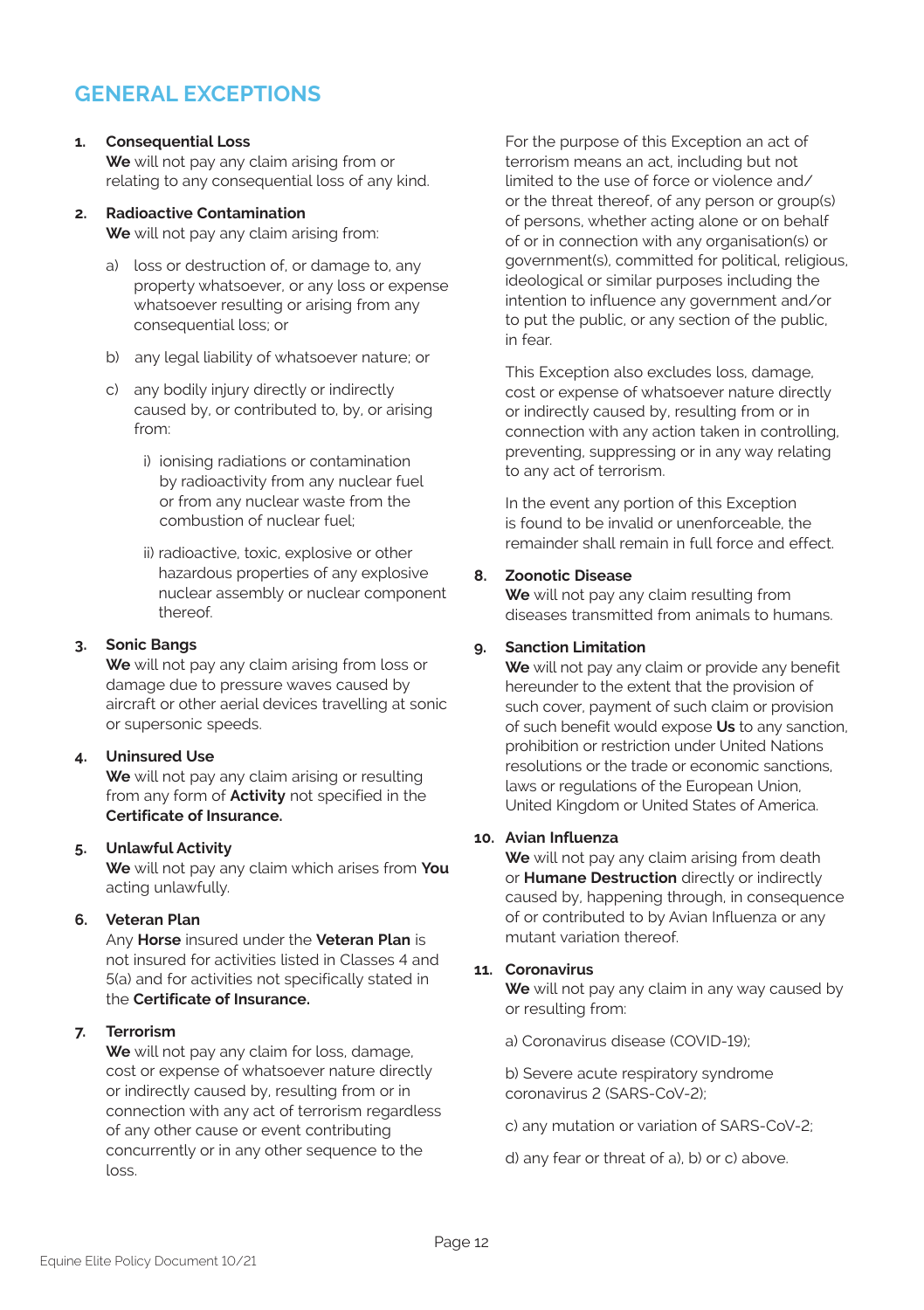### **SECTION 1 (A) DEATH OF THE HORSE - STANDARD**

**We** will pay the **Sum Insured** of **Your Horse** (or **Market Value** if less), as a result of **Your Horse's**:

- a) death, arising from an **Injury** sustained or an **Illness** contracted which shows its first **Symptoms** during the **Period of Insurance** and occurring anywhere within the **Geographical Limits**;
- b) **Humane Destruction**, arising from an **Injury** sustained or an **Illness** contracted or which shows its first **Symptoms** during the **Period of Insurance** and occurring anywhere within the **Geographical Limits** providing **We** have given prior written consent;
- c) immediate **Humane Destruction** arising from an **Injury** sustained or an **Illness** contracted or which shows its first **Symptoms** during the **Period of Insurance** and occurring anywhere within the **Geographical Limits**. A **Veterinary Surgeon** must confirm that this was necessary to relieve incurable and excessive pain and no other option of treatment was available;
- d) death or **Humane Destruction**, with **Our** prior written consent, or **Humane Destruction**, arising directly out of foaling and from no other cause whatsoever during the **Period of Insurance** and occurring anywhere within the **Geographical Limits**. For **Humane Destruction** a **Veterinary Surgeon** must confirm that this was necessary to relieve incurable and excessive pain and no other option of treatment was available.

Provided that **We** will not pay for any loss which happens more than twelve (12) months after the date the **Injury** was sustained or the **Illness** was contracted or first showed its **Symptoms**.

#### **Limit of Liability**

**We** will not pay more than:

- a) the **Sum Insured** shown on the **Certificate of Insurance** for **Your Horse**; or
- b) the **Market Value** of **Your Horse**; whichever is  $l$

#### **Extension to this Section**

Providing **We** have agreed to pay a claim for the death of **Your Horse**, **We** will also pay up to GBP150 in respect of irrecoverable loss of entry fees paid in advance to show or event organisers, caused by the death of **Your Horse**.

#### **Exceptions to this Section**

**We** will not pay for:

- a) any loss resulting from or arising out of:
	- i) destruction due to compliance of the requirements of any Statute or any Order of the Privy Council, a Government Department or Local Authority;
	- ii) castration unless **We** have given **Our** written consent and You have paid any additional **Premium We** charge for this cover;
	- iii) any other surgical operation unless in an emergency to save the life of **Your Horse** or unless **We** have given **Our** written consent and **You** have paid any additional **Premium We** charge for this cover;
	- iv) unfitness or incapacity to fulfil the **Use** for which **Your Horse** is kept;
- b) any costs incurred for the destruction of **Your Horse** or disposal of its body;
- c) any loss which results from a vice or behavioural problem unless veterinary evidence is provided to establish that the vice or behavioural problem is caused by an **Injury** sustained or **Illness** contracted or which shows its first **Symptoms** during the **Period of Insurance**;
- d) any loss which results from an **Illness** contracted or which shows its first **Symptoms** in the first fourteen (14) days of the start of **Your Horse's** insurance cover unless this exclusion is stated not to apply in the Endorsements section of the **Certificate of Insurance**;
- e) any loss which results from an **Injury** sustained, or an **Illness** contracted or which shows its first **Symptoms**, before **Your Horse's** insurance cover started or any **Pre-Existing Condition**;
- f) any loss which happens more than twelve (12) months after the date the **Injury** was sustained or the **Illness** was contracted or first showed its **Symptoms**;
- g) claim until **We** receive (a) **Your Horse's** passport or any other evidence of legal ownership that **We** require, and (b), where the **Horse** is on loan to **You**, a copy of the loan agreement;
- h) malicious or wilful Injury caused by **You** or any of **Your** family or household or any employee of **Yours** or other persons who have care, custody or control of **Your Horse**.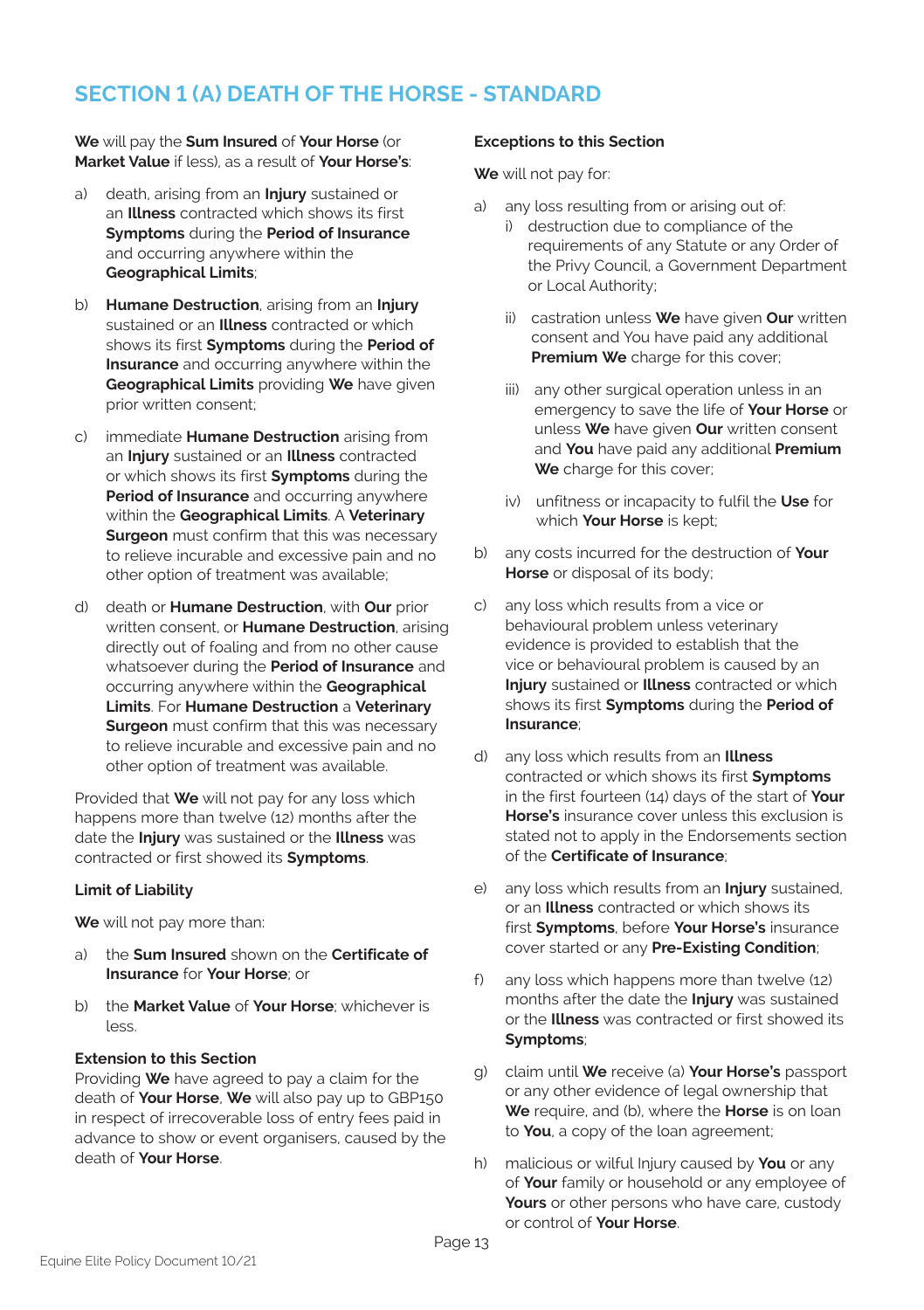### **SECTION 1 (B) DEATH OF THE HORSE - VETERAN PLAN**

**We** will pay the **Sum Insured** of **Your Horse** (or **Market Value** if less), as a result of **Your Horse's**:

- a) death, arising from **Accidental External Injury** sustained during the **Period of Insurance** and occurring anywhere within the **Geographical Limits**;
- b) **Humane Destruction**, arising from **Accidental External Injury** sustained during the **Period of Insurance** and occurring anywhere within the **Geographical Limits**, providing **We** have given prior written consent;
- c) immediate **Humane Destruction** arising from **Accidental External Injury** sustained during the **Period of Insurance** and occurring anywhere within the **Geographical Limits**. A **Veterinary Surgeon** must confirm that this was necessary to relieve incurable and excessive pain and no other option of treatment was available.

Provided that **We** will not pay for any loss which happens more than twelve (12) months after the date the **Accidental External Injury** was sustained.

#### **Limit of Liability**

**We** will not pay more than:

- a) the **Sum Insured** shown on the **Certificate of Insurance** for **Your Horse**; or
- b) the **Market Value** of **Your Horse**; whichever is less.

#### **Extension to this Section**

Provided **We** have agreed to pay a claim for the death of **Your Horse**, **We** will also pay up to GBP150 in respect of irrecoverable loss of entry fees paid in advance to show or event organisers, caused by the death of **Your Horse**.

#### **Exceptions to this Section**

**We** will not pay for:

- a) loss resulting from or arising out of:
	- i) destruction due to compliance of the requirements of any Statute or any Order of the Privy Council, a Government Department or Local Authority;
- ii) castration;
- iii) any other surgical operation unless in an emergency to save the life of **Your Horse** or unless **We** have given **Our** written consent and **You** have paid any additional **Premium We** charge for this cover;
- iv) unfitness or incapacity to fulfil the **Use** for which **Your Horse** is kept;
- b) any costs incurred for the destruction of **Your Horse** or disposal of its body;
- c) any loss which results from a vice or behavioural problem unless veterinary evidence is provided to establish that the vice or behavioural problem is caused by an **Accidental External Injury** sustained during the **Period of Insurance**;
- d) any loss which results from an **Illness**;
- e) any loss which results from an **Accidental External Injury** sustained before **Your Horse's** insurance cover started or any **Pre-Existing Condition**;
- f) any loss which happens more than twelve (12) months after the date the **Accidental External Injury** was sustained;
- g) claim until **We** receive (a) **Your Horse's** passport or any other evidence of legal ownership that **We** require, and (b), where the **Horse** is on loan to **You**, a copy of the loan agreement;
- h) malicious or wilful **Accidental External Injury** caused by **You** or any of **Your** family or household or any employee of **Yours** or other persons who have care, custody or **Your Horse**.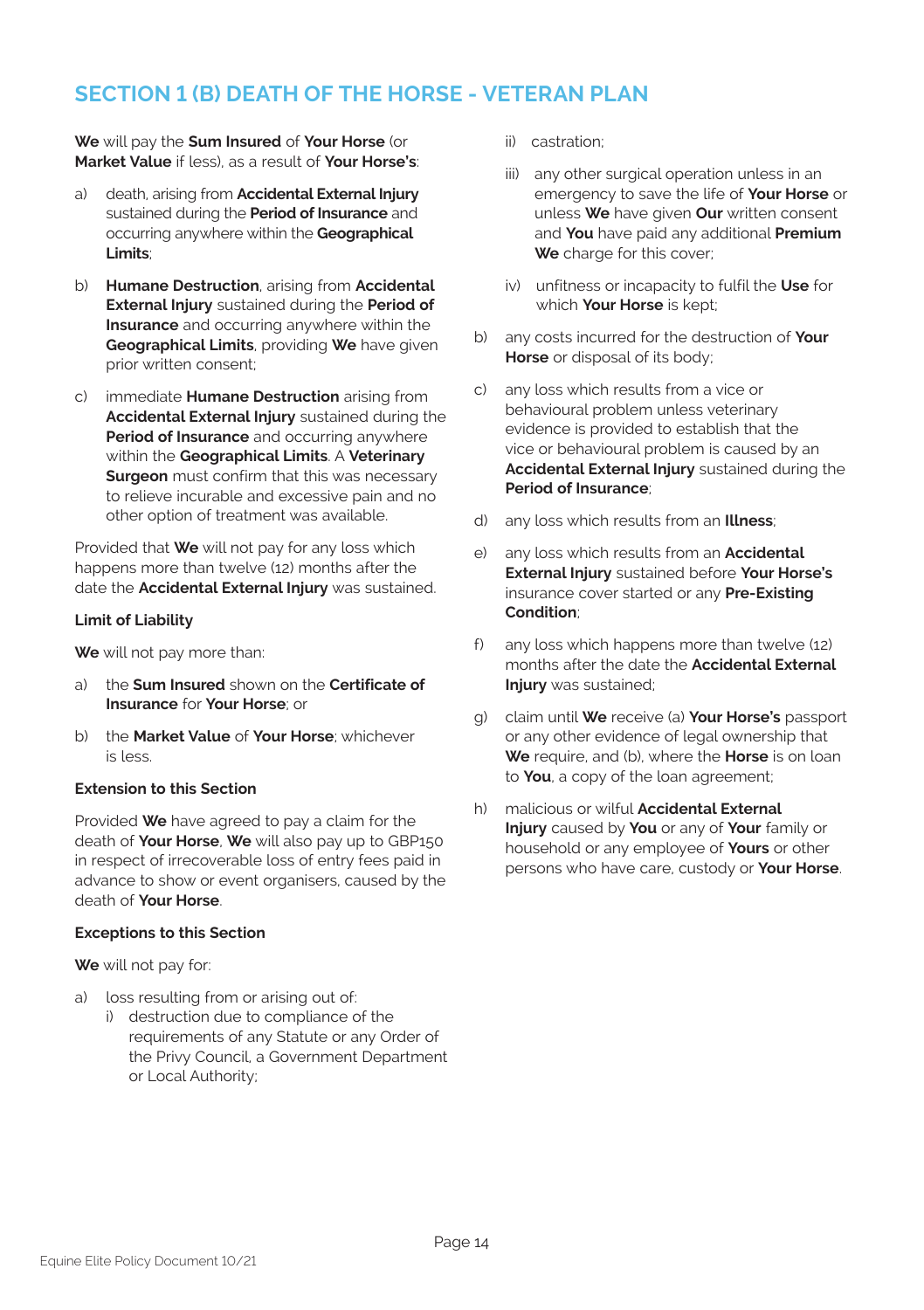### **SECTION 2 THEFT OR STRAYING**

**We** will pay the **Sum Insured** of **Your Horse** (or **Market Value** if less) if **Your Horse** is stolen or **Strays** during the **Period of Insurance** occurring anywhere within the **Geographical Limits** and is not recovered within thirty (30) days.

#### **Limit of Liability**

**We** will not pay more than:

- a) the **Sum Insured** shown on the **Certificate of Insurance** for **Your Horse**; or
- b) the **Market Value** of **Your Horse**; whichever is less.

#### **Extension to this Section**

- a) Provided **We** have agreed to pay a claim for theft or **Straying**, **We** will also pay up to GBP150 for irrecoverable loss of entry fees paid in advance to show or event organisers, caused by the loss of **Your Horse**.
- b) Subject to **Our** prior written consent, **We** will also pay GBP150 towards the cost of advertising or reward or other expenditure for each theft or **Straying**.

#### **Exceptions to this Section**

**We** will not pay for:

- a) any loss purposefully caused by **You** or any member of **Your** household or any employee;
- b) any loss if **You** or any person looking after **Your Horse** has freely parted with it, even if tricked in to doing so;
- c) any reward to any member of **Your** household or any employee;
- d) any claim until **We** receive (a) **Your Horse's** passport or any other evidence of legal ownership that **We** require, and (b), where the **Horse** is on loan to **You**, a copy of the loan agreement.

#### **Special Conditions applicable to this Section**

- a) **You** must notify the police as soon as **You** become aware **Your Horse** has been stolen or **Strayed**. If **You** fail to do so, **We** will decline **Your** claim.
- b) If **Your Horse** is found or recovered **You** must immediately repay to **Us** the amount **You** were paid by **Us** for **Your Horse's Sum** Insured or **Market Value**.
- c) **You** must take all reasonable precautions to ensure that the premises where **Your Horse** is kept are secure to prevent a loss.
- d) **You** must take all reasonable steps to recover **Your Horse** if it has **Strayed**.

If **You** do not keep to the above conditions, **We** will not pay any claim that would not have occurred had the above precautions been taken unless **You** show that **Your** non-compliance with these conditions could not have increased the risk of the loss which actually occurred in the circumstances in which it occurred.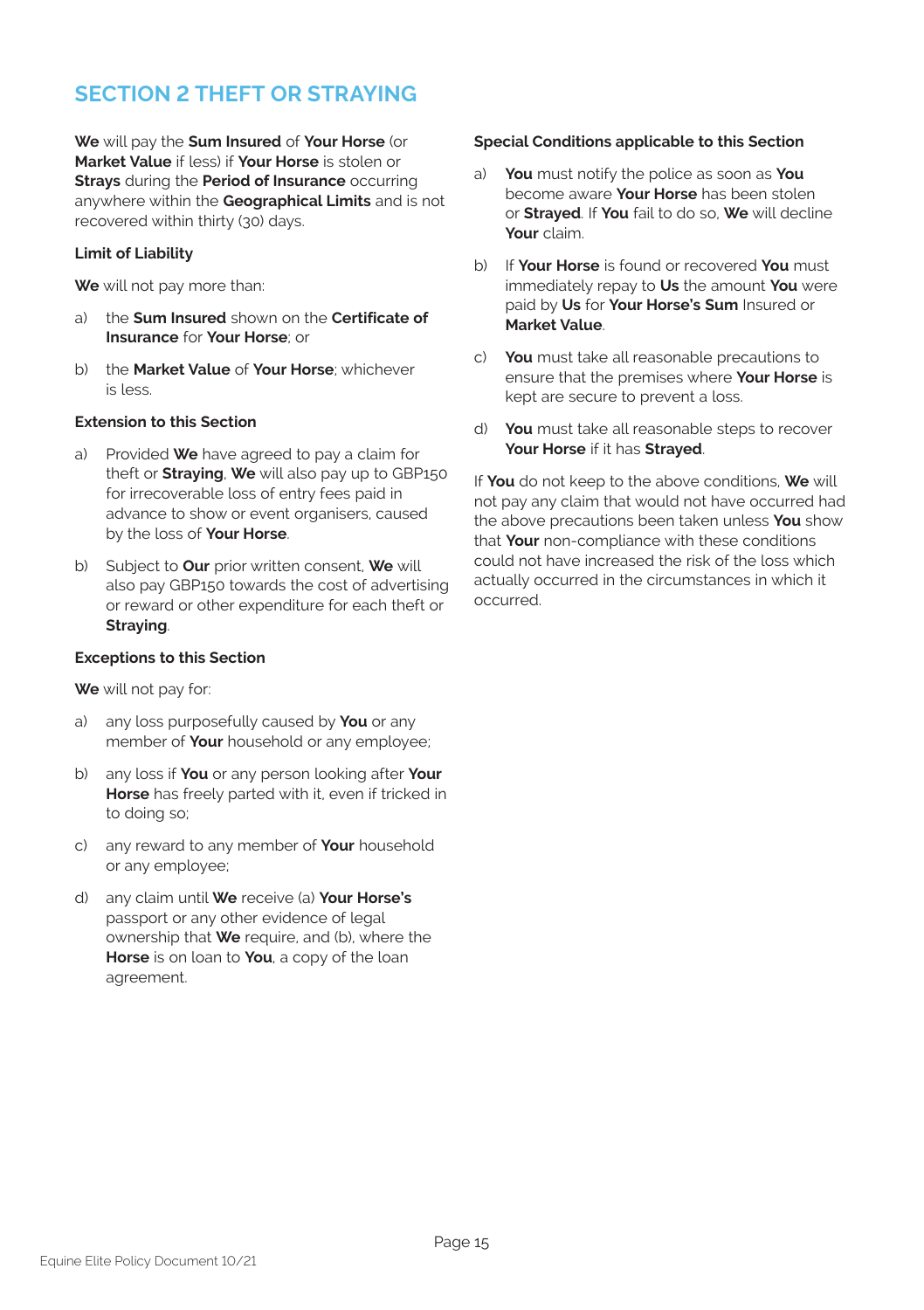### **SECTION 3 PERMANENT INCAPACITY**

**We** will pay the percentage stated in the **Certificate of Insurance** of the **Sum Insured** (or **Market Value** if less) of **Your Horse** if **Your Horse** sustains an **Injury** or contracts an **Illness** which shows its first **Symptoms** during the **Period of Insurance** occurring anywhere within the **Geographical Limits**, which results in **Your Horse's Permanent Incapacity**.

Provided that **We** will not pay for the amount of the claim if the **Permanent Incapacity** of **Your Horse** happens more than twelve (12) months after the date the **Injury** was sustained or the **Illness** was contracted or first showed its **Symptoms**.

#### **Extensions to this Section**

- a) If treatment to **Your Horse** is in progress at the expiry date of the **Period of Insurance**, cover under this Section will extend up to twelve (12) months from the date of the **Injury**, or the date the **Illness** was contracted or showed its first **Symptoms**. This is providing the claim is notified to **Us** before the expiry or renewal date and the **Injury** or **Illness** occurred before the expiry of the current **Period of Insurance**.
- b) Providing **We** have agreed to pay a claim for permanent incapacity, **We** will also pay up to GBP150 in respect of irrecoverable loss of entry fees paid in advance to show or event organisers, caused by the **Permanent Incapacity** of **Your Horse**.

#### **Exceptions to this Section**

**We** will not pay for:

- a) **Permanent Incapacity** resulting from or arising out of:
	- i) castration unless **We** have given **Our** written consent and castration is the necessary **Veterinary Treatment** to **Your Horse** for an **Injury** sustained or an **Illness** contracted or which shows its first **Symptoms** during the **Period of Insurance**;
	- ii) any other surgical operation unless in an emergency to save the life of **Your Horse** or unless **We** have given **Our** written consent and the surgical operation is necessary **Veterinary Treatment** to **Your Horse** for an **Injury** sustained or an **Illness** contracted or which shows its first **Symptoms** during the **Period of Insurance**;
- b) disfigurement following **Injury** or **Illness** which renders **Your Horse** unsuitable for showing because of its appearance;
- c) **Permanent Incapacity** arising from abnormalities of **Your Horse's** reproductive organs if kept and insured for breeding, other than those caused by an **Injury** sustained or an **Illness** contracted or which shows its first **Symptoms** during the **Period of Insurance**;
- d) **Permanent Incapacity** that results from a vice or behavioural problem unless veterinary evidence is provided to establish that **Your Horse's Permanent Incapacity** is caused directly by an **Injury** sustained or an **Illness** contracted or which shows its first **Symptoms** during the **Period of Insurance**;
- e) the **Excess** specified in the **Certificate of Insurance**;
- f) **Permanent Incapacity** which results from an **Illness** contracted or which shows its first **Symptoms** in the first fourteen (14) days of the start of **Your Horse's** insurance cover unless this exclusion is stated noted to apply in the Endorsements section of the **Certificate of Insurance**;
- g) **Permanent Incapacity** which results from an **Injury** sustained, or an **Illness** contracted or which shows its first **Symptoms**, before **Your Horse's** insurance cover started or any **Pre-Existing Condition**;
- h) **Permanent Incapacity** of any **Horse** insured on the **Veteran Plan** or any **Horse** aged thirteen (13) years or more at the start of the **Horse's** insurance cover. **Permanent Incapacity** cover will be automatically removed from the Policy at the renewal following **Your Horse's** 13th birthday;
- any amount if the **Permanent Incapacity** of **Your Horse** occurs more than twelve (12) months after the date the **Injury** was sustained or the **Illness** was contracted or first showed its **Symptoms**;
- j) any amount if **You** have not arranged for all **Veterinary Treatment** considered reasonable by **Our Vet** to achieve recovery of **Your Horse**;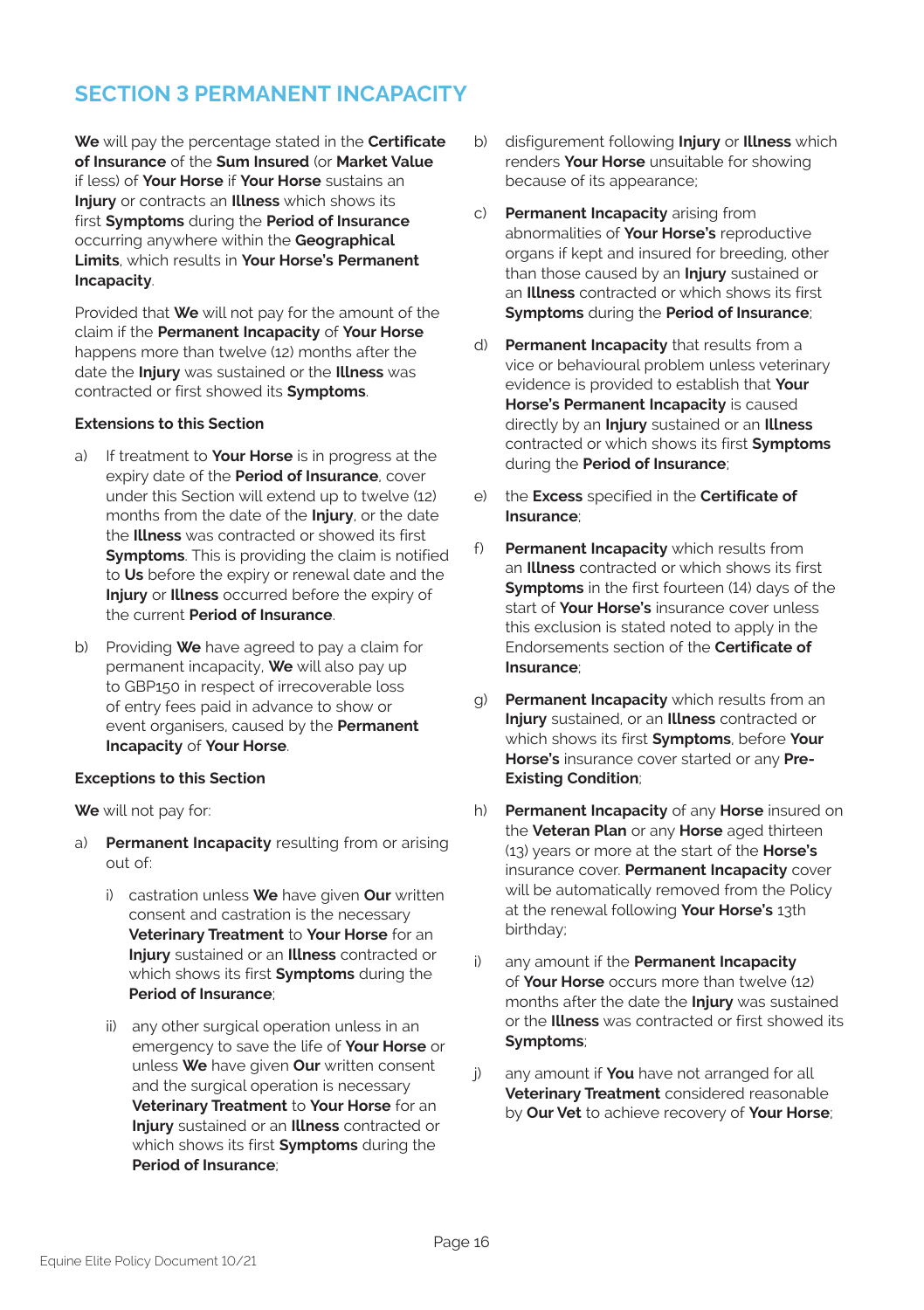- k) prevention from showing as a result of rules prohibiting from showing **Horses** that have had a Hobday operation or other surgical operation for a respiratory disorder;
- l) loss of potential value of **Your Horse** arising from the loss of anticipated **Use**;
- m) **Permanent Incapacity** from any **Activity**, **Use** or purpose not shown as covered in the **Certificate of Insurance**.

#### **Special Conditions applicable to this Section**

- a) The **Permanent Incapacity** must be the direct result of an **Injury** sustained or an **Illness** contracted or which showed its first **Symptoms** during the **Period of Insurance**, the **Injury** or **Illness** must be the sole cause of the **Permanent Incapacity** and **You** must advise **Us** in accordance with the **HOW TO MAKE A CLAIM** condition in this Policy Document.
- b) Both **Your Vet** and **Our Vet** must agree that the **Injury** sustained or the **Illness** contracted or which showed its first **Symptoms** in **Your Horse** is the sole cause of the **Permanent Incapacity**. Any disagreement between **Your Vet** and **Our Vet** over the **Permanent Incapacity** of **Your Horse** will be referred to an **Independent Veterinary Expert**. This **Independent Veterinary Expert** will be mutually agreed upon by **You** and **Us** and will act as an arbitrator. The fees for the **Independent Veterinary Expert** will be divided equally between **You** and **Us**.
- c) If **We** pay a claim under this Section **We** will continue the Policy to expiry but from the date **We** accept the claim, **We** will reduce the **Sum Insured** of **Your Horse** to the residual value without return of **Premium**. **We** will not consider any claim for death of **Your Horse** from the **Injury** or **Illness** causing the **Permanent Incapacity** and will make no further payments for continuing **Veterinary Treatment** or **Complementary Treatment** to the **Injury** or **Illness** causing the **Permanent Incapacity**.
- d) Following acceptance of a claim under this Section prior to settlement, **You** will have **Your Horse** marked in accordance with **Our** requirements and provide **Us** with the appropriate certification showing that the marking has been carried out. This requirement will be waived if **You** decide to euthanise **Your Horse** on economic grounds but before **We** make any payment **You** must provide **Us** with a receipt confirming **Humane Destruction** from the person carrying out **Humane Destruction**.
- e) **We** will not pay any claim until **We** receive (a) **Your Horse's** passport or any other evidence of legal ownership that **We** require, and (b), where the **Horse** is on loan to **You**, a copy of the loan agreement.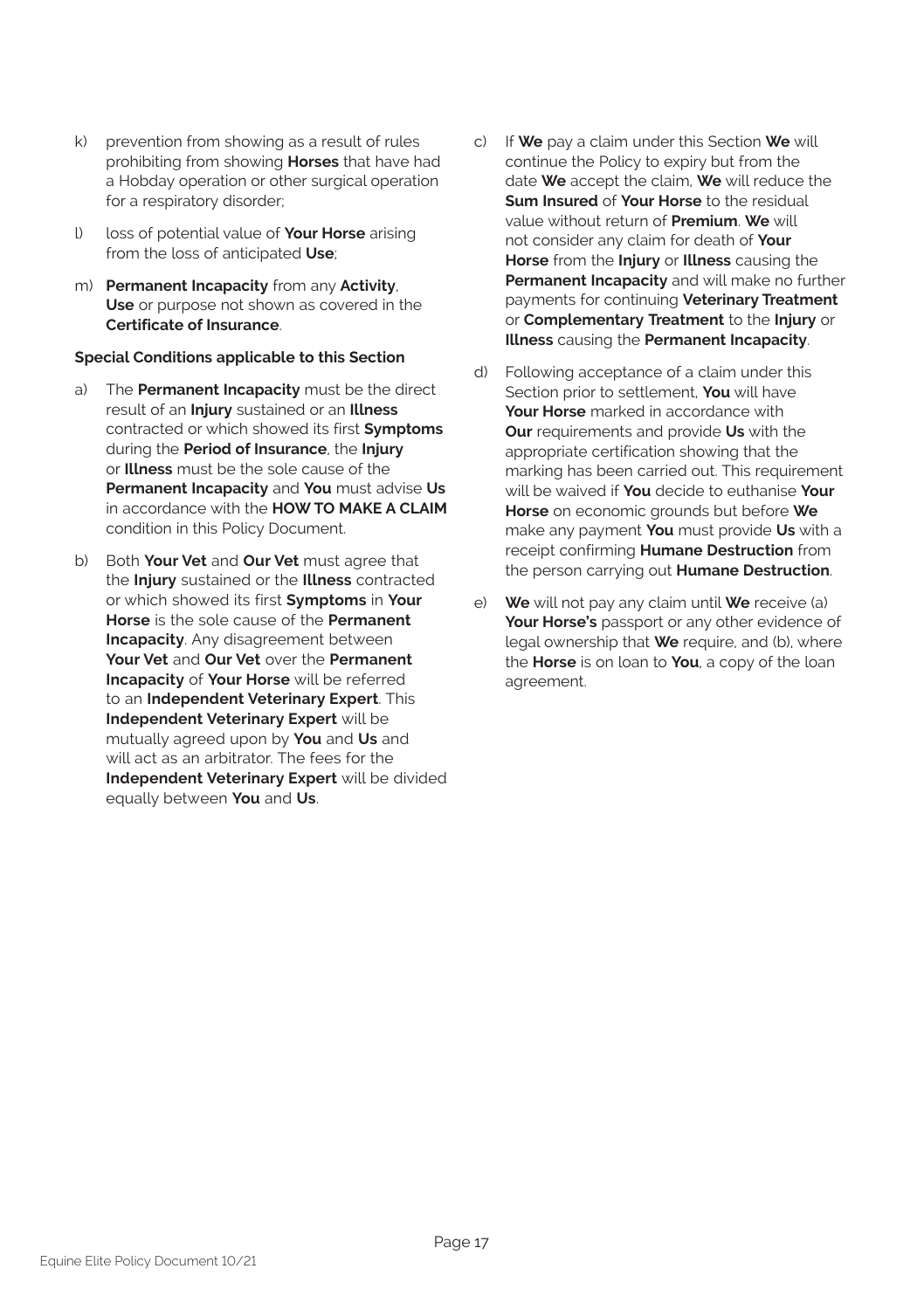### **SECTION 4 VETERINARY SURGEONS' FEES**

**We** will pay the cost of **Veterinary Treatment Your Horse** receives to treat an **Accidental External Injury** or **Injury** sustained or an **Illness** contracted or which shows its first **Symptoms** during the **Period of Insurance** occurring anywhere within the **Geographical Limits** up to the **Sum Insured** specified in the **Certificate of Insurance**.

Provided that **We** will not pay the cost of **Veterinary Treatment**, **Complementary Treatment**, **Nutraceuticals** or any cost for medicines or other materials prescribed or supplied for use for **Your Horse** which is incurred more than twelve (12) months after the date the **Accidental External Injury** or **Injury** was sustained or the **Illness** was contracted or first showed its **Symptoms**.

For the purposes of this Section **We** will consider:

- a) lameness of more than one limb or;
- b) a set of **Symptoms** reported at the same time or as one incident but subsequently diagnosed as separate conditions;

as one single claim.

For the purposes of this Section **We** will regard:

- a) Any subsequent **Accidental External Injury** or **Injury** or **Illness** arising as a complication or consequence of the original set of **Symptoms** or;
- b) arising as a consequence of **Veterinary Treatment**, **Complementary Treatment** or **Nutraceuticals** to the original set of **Symptoms**;

as part of the original claim and not assessed as a new or separate claim.

#### **Limit of Liability**

The most **We** will pay for any one claim is the **Sum Insured** specified for **Veterinary Treatment** in the **Certificate of Insurance**. The **Sum Insured** for **Complementary Treatment** and **Nutraceuticals** are included within and are not additional to the **Sum Insured** for **Veterinary Treatment**.

For the avoidance of doubt, any **Veterinary Treatment** costs that would not have been incurred but for **Complementary Treatment** shall be deemed part of that **Complementary Treatment** and subject to the **Sum Insured** for **Complementary Treatment** specified in the **Certificate of Insurance**.

The maximum **We** will pay for **Livery** or **Transport**, for which **We** have given **Our** prior consent in writing, is 50% of the cost to **You**.

Extension applicable to this Section

- a) **We** will pay the cost of **Complementary Treatment** or **Nutraceuticals Your Horse** receives to treat an **Accidental External Injury** or an **Injury** sustained or an **Illness** contracted or which shows its first **Symptoms** during the **Period of Insurance** anywhere within the **Geographical Limits** up to the **Sums Insured** specified in the **Certificate of Insurance**.
- b) In the event of a claim involving **Colic Surgery** during the **Period of Insurance**, based on the level of cover **You** have chosen, **We** will pay up to the **Sum Insured** shown for **Colic Surgery** in the **Certificate of Insurance** less the **Excess**.

#### **Exceptions to this Section**

**We** will not pay:

- a) the **Excess** or amount of **Co-insurance** specified in the **Certificate of Insurance** for each and every loss;
- b) any costs for **Veterinary Treatment**, **Complementary Treatment** or **Nutraceuticals** arising from referral for a second veterinary opinion or referral to a veterinary hospital or centre of veterinary excellence for which **We** have not given **Our** prior written consent;
- c) any costs for diagnosis by magnetic resonance imaging, scintigraphy, computerised (axial) tomography, thermography and myelography for which **We** have not given **Our** prior written consent;
- d) any costs for **Complementary Treatment** or **Nutraceuticals** recommended by **Your Veterinary Surgeon** for which **We** have not given **Our** prior written consent;
- e) any costs resulting from or arising out of castration unless such costs were incurred for necessary **Veterinary Treatment**, **Complementary Treatment** or **Nutraceuticals** arising from **Accidental External Injury** or **Injury** or **Illness**;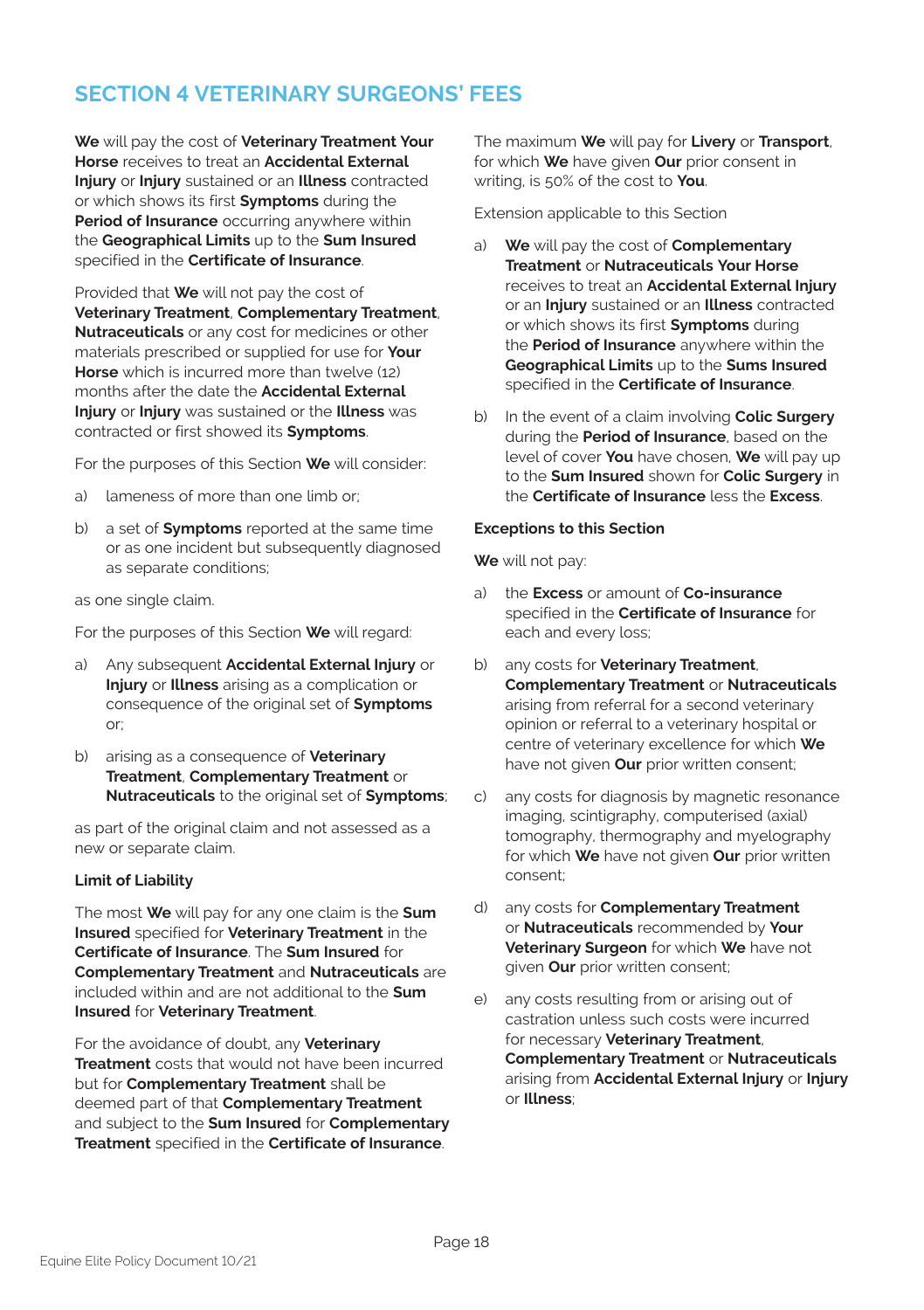- f) any costs arising from any surgical operation for which **We** have not given **Our** prior written consent unless in an emergency to save the life of **Your Horse**;
- g) any costs for **Livery** and **Transport** for which **We** have not given **Our** prior written consent;
- h) any costs for any **Veterinary Treatment**, **Complementary Treatment** or **Nutraceuticals** that results from a vice or behavioural problem unless veterinary evidence is provided to establish that **Your Horse** is suffering from **Accidental External Injury** or **Injury** or **Illness**;
- i) any costs of vaccination, any other preventative treatment and the removal of wolf teeth;
- j) any cost associated with pregnancy or parturition unless certified by a **Veterinary Surgeon** as necessary to save the life of **Your Horse**;
- k) any costs of **Veterinary Treatment**, **Complementary Treatment** or **Nutraceuticals** resulting from **Illness** contracted or which shows its first **Symptoms** within fourteen (14) days of the start of **Your Horse's** insurance cover unless this exclusion is stated not to apply in the endorsements section of the **Certificate of Insurance**;
- l) any costs of **Veterinary Treatment**, **Complementary Treatment** or **Nutraceuticals** resulting from or arising from an **Accidental External Injury** or **Injury** sustained, or an **Illness** contracted or which showed its first **Symptoms**, before **Your Horse's** insurance cover started or any **Pre-Existing Condition**;
- m) any costs incurred for the destruction of **Your Horse** or the disposal of its body or any **Postmortem** examination;
- n) any costs associated with **Experimental, Non-Customary** or **Unproven Treatment** for which **We** have not given **Our** prior written consent;
- o) any costs for **Veterinary Treatment**, **Complementary Treatment** or **Nutraceuticals Your Horse** receives more than twelve (12) months from the date the **Accidental External Injury** or **Injury** was sustained or the date the **Illness** was contracted or first showed its **Symptoms**;
- p) any cost for medicines or other materials prescribed or supplied for use after twelve (12) months from the date the **Accidental External Injury** or **Injury** was sustained or the date the **Illness** was contracted or first showed its **Symptoms**;
- q) any costs for **Veterinary Treatment**, **Complementary Treatment** or **Nutraceuticals** that **You** choose to have carried out to **Your Horse** that is not in the opinion of **Our Veterinary Surgeon** required to treat **Accidental External Injury** or **Injury** or **Illness** including any complications arising from such treatment;
- r) the normal costs **You** pay for shoeing and/or the care of **Your Horse's** feet and/or hooves;
- s) any cost of stabling, grazing, feeding, exercise or any other change in the way **You** look after **Your Horse**, other than any costs **We** have agreed to while **Your Horse** is hospitalised;
- t) any cost of exercising **Your Horse** including riding, leading, lunging, the use of a horse walker and/or treadmill;
- u) the cost of any **Veterinary Treatment**, **Complementary Treatment** or **Nutraceuticals** if a claim has not been submitted to **Us** within twelve (12) months of the **Accidental External Injury** or **Injury** being sustained or the **Illness** being contracted or showing its first **Symptoms**;
- v) the cost of any **Veterinary Treatment**, **Complementary Treatment** or **Nutraceuticals** resulting from taking part in or training for **Use** not shown as covered on the **Certificate of Insurance**;
- w) any administration charges, credit or late payment charges or any other costs that are not fees for **Veterinary Treatment**, **Complementary Treatment** or **Nutraceuticals**. **We** will deduct from any amount **We** pay any discount allowed by **Your Vet** or provider of **Complementary Treatment** or **Nutraceutical** including discount for early settlement whether or not payment is within the period specified.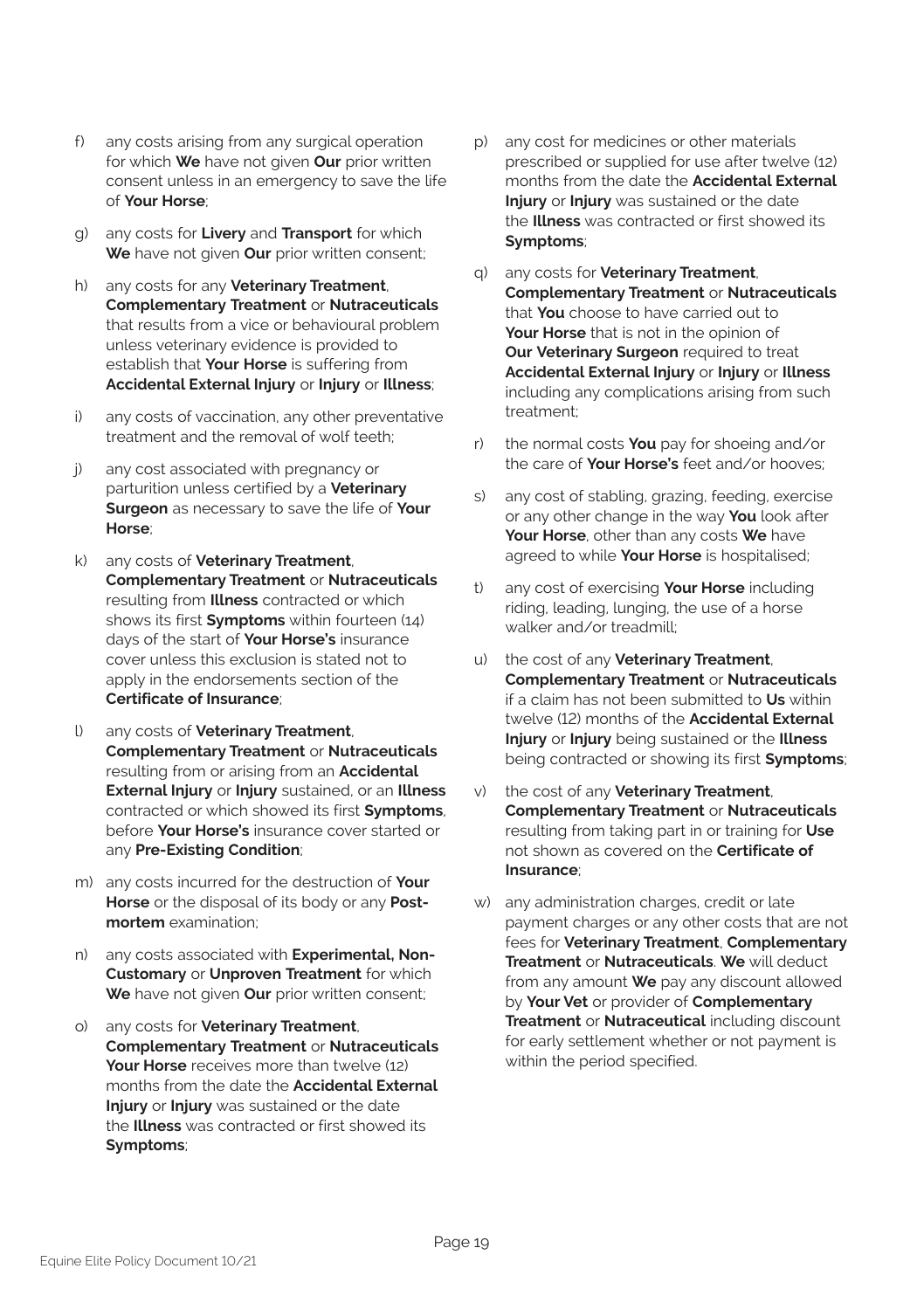#### **Special Conditions applicable to this Section**

- a) **You** must advise **Us** when the **Veterinary Treatment**, **Complementary Treatment** or **Nutraceuticals** starts and subsequently submit all dated **Veterinary Surgeon's**, therapist's and **Farrier's** receipts to **Us** to substantiate the claim. Such receipts must include details of the **Veterinary Treatment**, **Complementary Treatment** or **Nutraceuticals** provided.
- b) Any referral for a second veterinary opinion or referral to a veterinary hospital or centre of veterinary excellence must be approved by **Us** prior to the referral.
- c) Diagnosis by Magnetic Resonance Imaging, Scintigraphy, Computerised (Axial) Tomography, Thermography and Myelography must be approved by **Us** prior to commencement of the procedure.
- d) Any **Complementary Treatment** or **Nutraceuticals** recommended by **Your Veterinary Surgeon** must be approved by **Us** prior to the start of treatment. If **You** fail to obtain this approval prior to the start of this **Complementary Treatment** or **Nutraceuticals**, **We** will decline **Your** claim.
- e) If **Veterinary Treatment**, **Complementary Treatment** or **Nutraceuticals** to **Your Horse** is in progress at the expiry date of the **Period of Insurance We** will continue to reimburse the fees within the limits specified, for a period of twelve (12) months from the date the **Accident External Injury** or **Injury** was sustained or the **Illness** being contracted or showing its first **Symptoms**, providing the claim was notified to **Us** and accepted by **Us** before the expiry or renewal date.

f) Once **We** have agreed to pay the claim, **We** may at **Our** option pay the **Veterinary Surgeon** or other authorised provider of **Complementary Treatment**, or **Nutraceuticals** unless **You** specify otherwise in writing. Where payment is not to be made to the **Veterinary Surgeon** or other authorised provider of **Complementary Treatment** or **Nutraceuticals You** will provide **Us** with a receipt confirming that payment has been made before **We** reimburse **You**.

#### **Veteran Plan – Special Exceptions (in addition to the Exceptions to this Section and Special Conditions applicable to this Section above) We** will not pay for:

- a) any cost of **Veterinary Treatment**, **Complementary Treatment** or **Nutraceuticals**  unless to treat **Accidental External Injury**;
- b) any costs arising from or relating to strain of tendons and ligaments.

#### **Veteran Plan - Colic Extension**

If **You** have selected and paid the premium for this Extension, should **Your Horse** require **Colic Surgery**, **We** will pay up to the **Sum Insured** stated on the **Certificate of Insurance**, less the **Excess** specified in the **Certificate of Insurance** for each and every loss.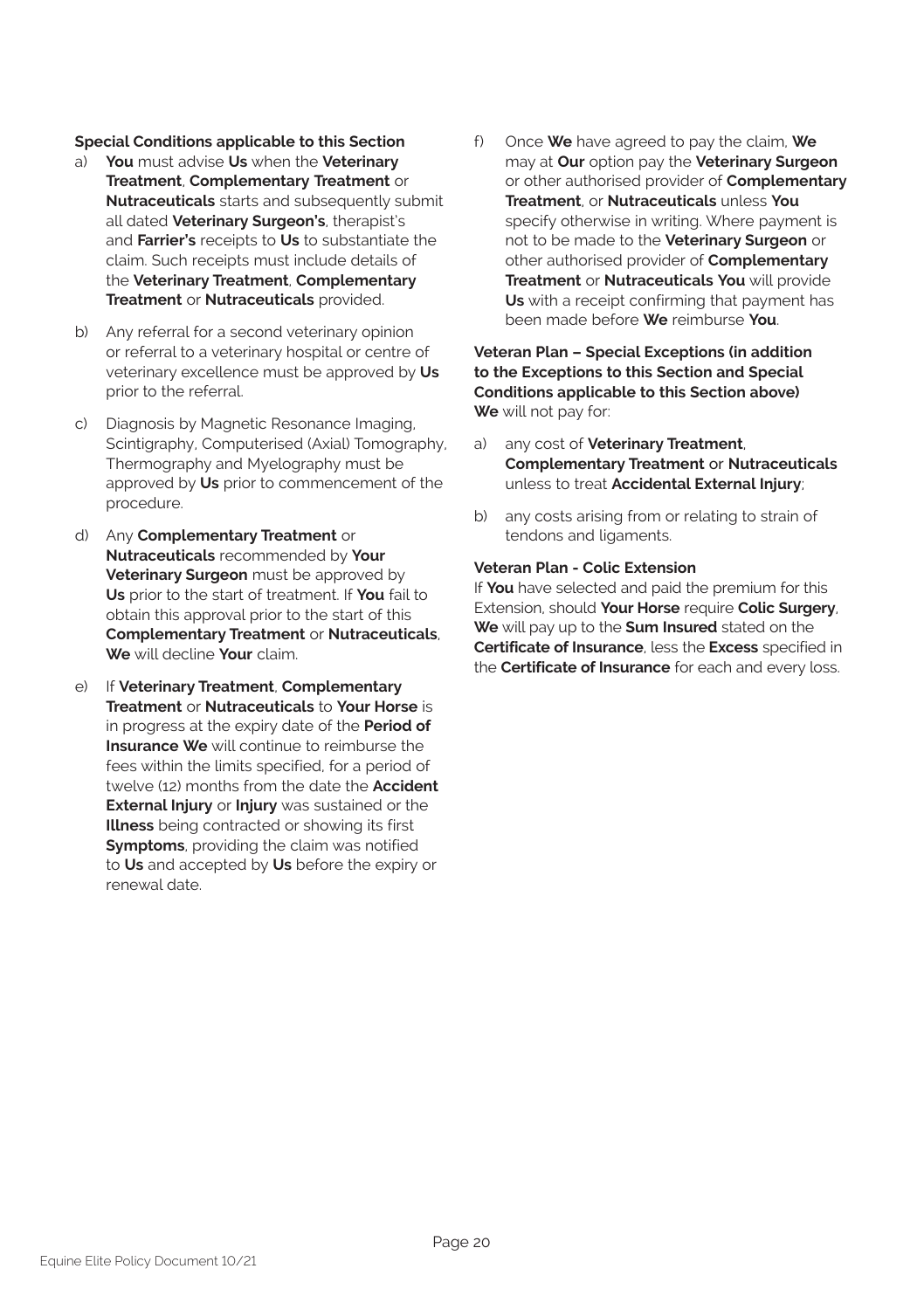### **SECTION 4 (A) CRUCIAL COVER**

**We** will pay the fees of a **Veterinary Surgeon** incurred for **Emergency Life Saving Surgery** and **After-care** arising from an **Injury** sustained or an **Illness** contracted or which first showed **Symptoms** during the **Period of Insurance** and occurring anywhere within the **Geographical Limits** up to the Limit of Liability below.

#### **Limit of Liability**

The most **We** will pay for any one claim or in total for all claims is the **Emergency Life Saving Surgery Sum Insured** specified in the **Certificate of Insurance**, based on the level of cover **You** have chosen.

The maximum **We** will pay for **After-care** is 50% of the cost of the **Emergency Life Saving Surgery** or no more than fifteen (15) days from the time of surgery, whichever is the lesser value. Any amount paid for **After-care** is included within, and not additional to, the **Sum Insured** specified in the **Certificate of Insurance** for **Emergency Life Saving Surgery.**

#### **Exceptions to this Section**

**We** will not pay:

- a) the **Excess** specified in the **Certificate of Insurance**;
- b) any costs resulting from or arising out of castration unless such costs were incurred for **Emergency Life Saving Surgery** arising from **Injury** or **Illness**;
- c) any costs for **Livery** or **Transport;**
- d) any costs for any **Emergency Life Saving Surgery** that results from a vice or behavioural problem unless veterinary evidence is provided to establish that **Your Horse** is suffering from **Injury** or **Illness**;
- e) any cost associated with pregnancy or parturition unless certified by a **Veterinary Surgeon** as necessary to save the life of **Your Horse**;
- f) any costs of **Emergency Life Saving Surgery** resulting from an **Illness** contracted or which first shows **Symptoms** within fourteen (14) days of the start of the **Period of Insurance** unless this exclusion is stated not to apply in the Endorsements section of the **Certificate of Insurance**;
- g) any costs of **Emergency Life Saving Surgery** resulting from any **Pre-Existing Condition**;
- h) any costs incurred for the destruction of **Your Horse** or the disposal of its body or any **Postmortem**;
- i) any costs associated with **Experimental, Noncustomary or Unproven Treatment** for which **We** have not given **Our** prior written consent;
- j) any cost of stabling, grazing, feeding, exercise or any other change in the way **You** look after **Your Horse**, other than **After-care**;
- k) the costs **You** pay for shoeing and/or the care of **Your Horse's** feet and/or hooves;
- l) the cost of any **Emergency Life Saving Surgery** if a claim has not been submitted to **Us** within twelve (12) months of the **Injury** being sustained or the **Illness** being contracted or first showing **Symptoms**;
- m) any administration charges, credit or late payment charges or any other costs that are not fees for **Emergency Life Saving Surgery**. **We** will deduct from any amount **We** pay any discount allowed by **Your Vet** including discount for early settlement whether or not payment is within the period specified;
- n) any surgery that is not **Emergency Life Saving Surgery**;
- o) any surgery not performed by a **Veterinary Surgeon** in a school of veterinary medicine or surgical clinic or veterinary hospital;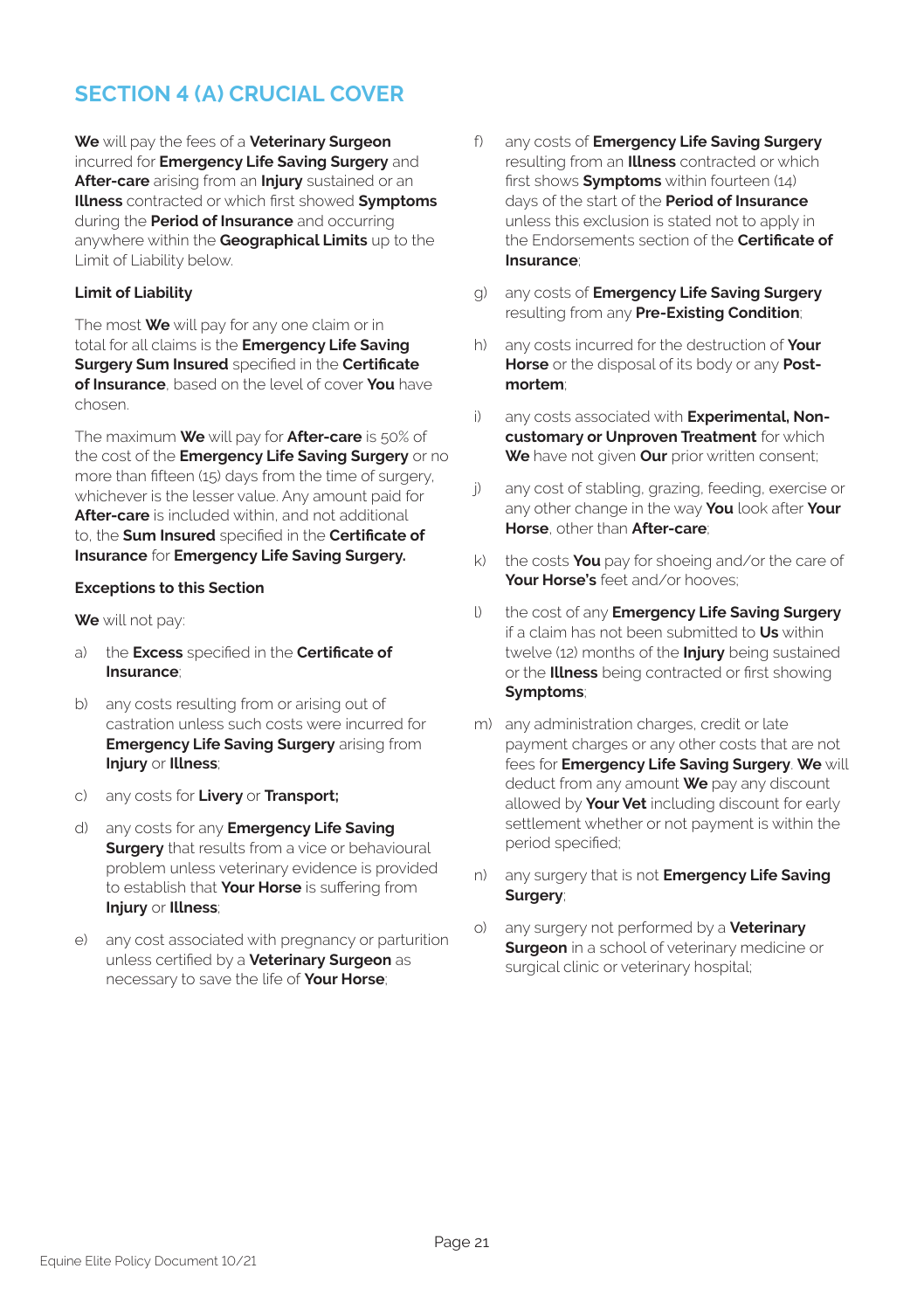- p) any **Veterinary Treatment** unless it is given in conjunction to the **Emergency Life Saving Surgery** being claimed for;
- q) any surgery not performed under a general anaesthetic;
- r) any death benefits;
- s) any cost of buying or hiring equipment;
- t) any costs for **Complementary Treatment** or **Nutraceuticals**.

#### **Special Conditions applicable to this Section**

- a) Within twelve (12) months of the **Emergency Life Saving Surgery** being performed, **You** must, at **Your** own expense, provide **Us** with:
	- i) a report signed by the treating **Veterinary Surgeon** describing the surgery performed and describing **Your Horse's** condition and;
	- ii) copies of all itemised invoices for which **Your**  claim is made.
- b) **We** will not pay a claim unless both **Our Vet** and **Your Vet** agree that the surgery performed was immediately necessary to save **Your Horse's** life. Any disagreement will be referred to an independent **Veterinary Surgeon**, mutually agreed upon by **You** and **Us** who will act as arbitrator. The fees for the independent **Veterinary Surgeon** will be divided equally between **You** and **Us**.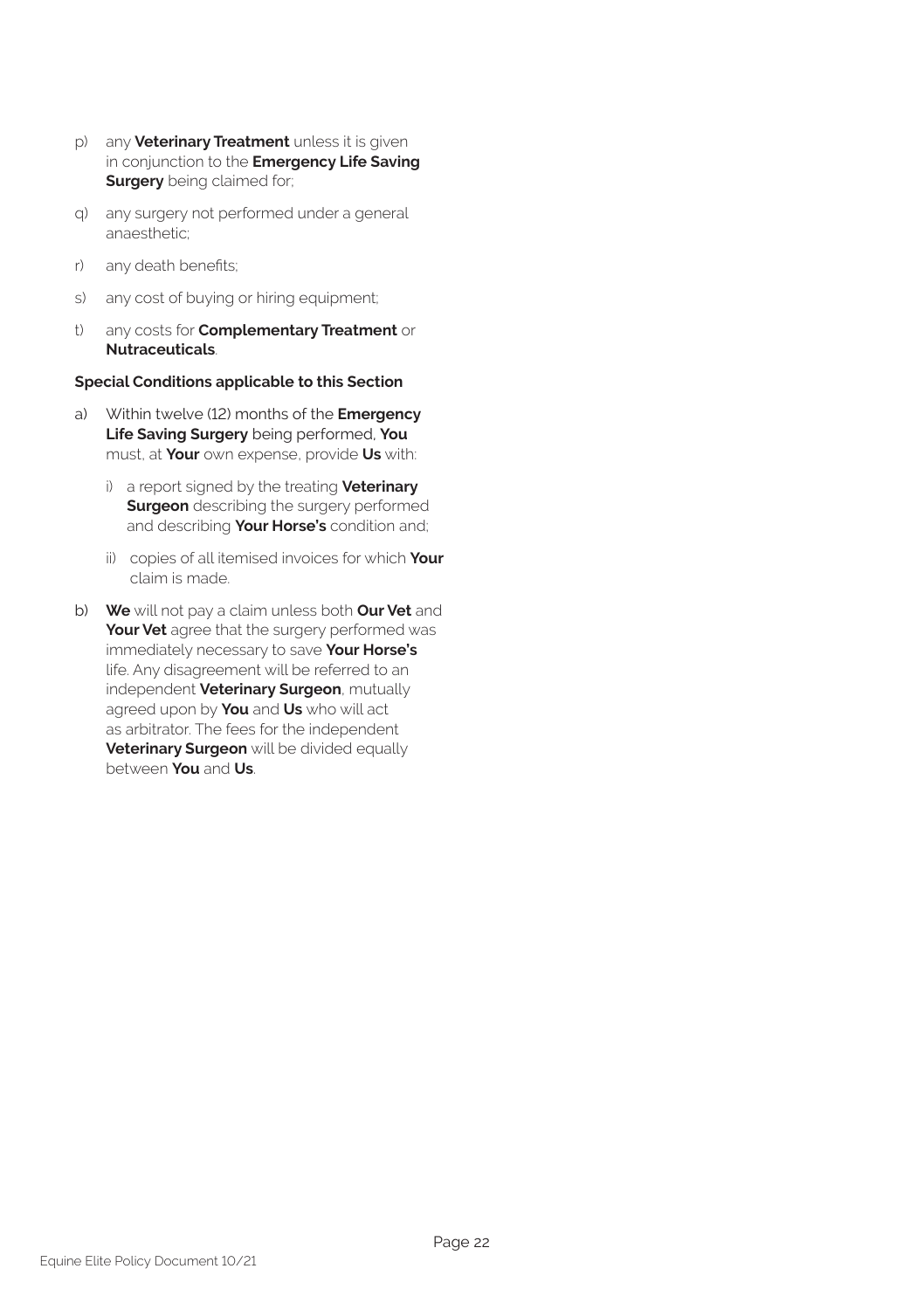### **SECTION 5 SADDLERY AND TACK**

In the event of theft of, accidental loss of or damage to **Saddlery and Tack** during the **Period of Insurance**  occurring anywhere within the **Geographical Limits;** 

**We** will pay at the lesser of:

- a) the costs to repair the damaged **Saddlery and Tack**, or
- b) the replacement value of the **Saddlery and Tack**  that has been lost, stolen or destroyed for items purchased by **You** when new and which are less than twelve (12) months old at the time of loss, or
- c) the **Market Value** of the **Saddlery and Tack**  that has been lost, stolen or destroyed for used second hand items purchased by **You** or items purchased new by **You** which are twelve (12) months old at the time of loss.

#### **Limit of Liability**

**We** will not pay more than the **Sum Insured** noted on the **Certificate of Insurance** for **Saddlery and Tack**  during any one **Period of Insurance**.

#### **Special Conditions applicable to this Section**

- a) If **We** pay a claim under this Section **We** will immediately reduce the **Sum Insured** of **Your Saddlery and Tack** by the amount **We** have paid. If **We** agree **You** may reinstate cover for replacement **Saddlery and Tack** subject to payment of an additional **Premium** at the full annual rate.
- b) If **You** have not insured for its full value all the **Saddlery and Tack You** own for **Your Horse We**  will only pay a percentage of **Your** claim based upon how much of the full value the amount **You** have insured **Your Saddlery and Tack** for represents.
- c) **You** must notify the police as soon as **You**  become aware **Your Saddlery and Tack** has been lost, stolen or deliberately damaged. If **You**  fail to do so, **We** will decline **Your** claim.
- d) If following loss or theft **Your Saddlery and Tack**  is found **You** must immediately repay the full amount **We** have paid **You**.

#### **Exceptions to this Section**

**We** will not pay:

- a) in the event of accidental loss or damage the first GBP100 or 10% of the amount of each and every loss, whichever is the greater;
- b) in the event of theft:
- i) the first GBP250 or 50% of the amount of each and every loss, whichever is the greater, if no visible or violent force was used to get in or out of a **Locked Building**; or
- ii) the first GBP100 or 10% of the amount of each and every loss whichever is the greater, if visible and violent force was used to get in or out of a **Locked Building**;
- c) any amount arising from loss or damage in respect of wear and tear, depreciation, moth, vermin, mould, rust, or any process of cleaning, repairing, restoring, or renovation, or the action of light or atmospheric conditions or any other progressive cause;
- d) any amount for clothing and personal effects;
- e) any amount for **Horse** rugs and blankets, grooming equipment and clippers;
- f) any amount for loss or theft of **Saddlery and Tack** left unattended unless from:
	- i) a **Locked Building**; or
	- ii) the locked boot or covered luggage area or any other specially designed covered area of a locked vehicle;
- g) more than GBP500 for any individual item or set of harness unless such item or set of harness is specified in the **Certificate of Insurance** and for which **You** have formal proof of purchase showing make, model, type, purchase price and the date of purchase;
- h) any amount for loss or theft of **Saddlery and Tack** until 30 days without recovery after the loss or theft was reported to **Us**;
- i) any amount for any loss or damage purposefully caused by **You** or any member of **Your**  household or **Your** employee or any person who has care custody and control of **Your Horse** with **Your** consent;
- j) any amount if **Your Saddlery and Tack** is used by **You** or any other person or by a riding school for business or professional use except by **You** or **Your** immediate family as a pupil;
- k) any amount to have **Your Saddlery and Tack**  adjusted to fit any horse;
- l) any amount in respect of unexplained disappearance or unexplained or inventory shortage.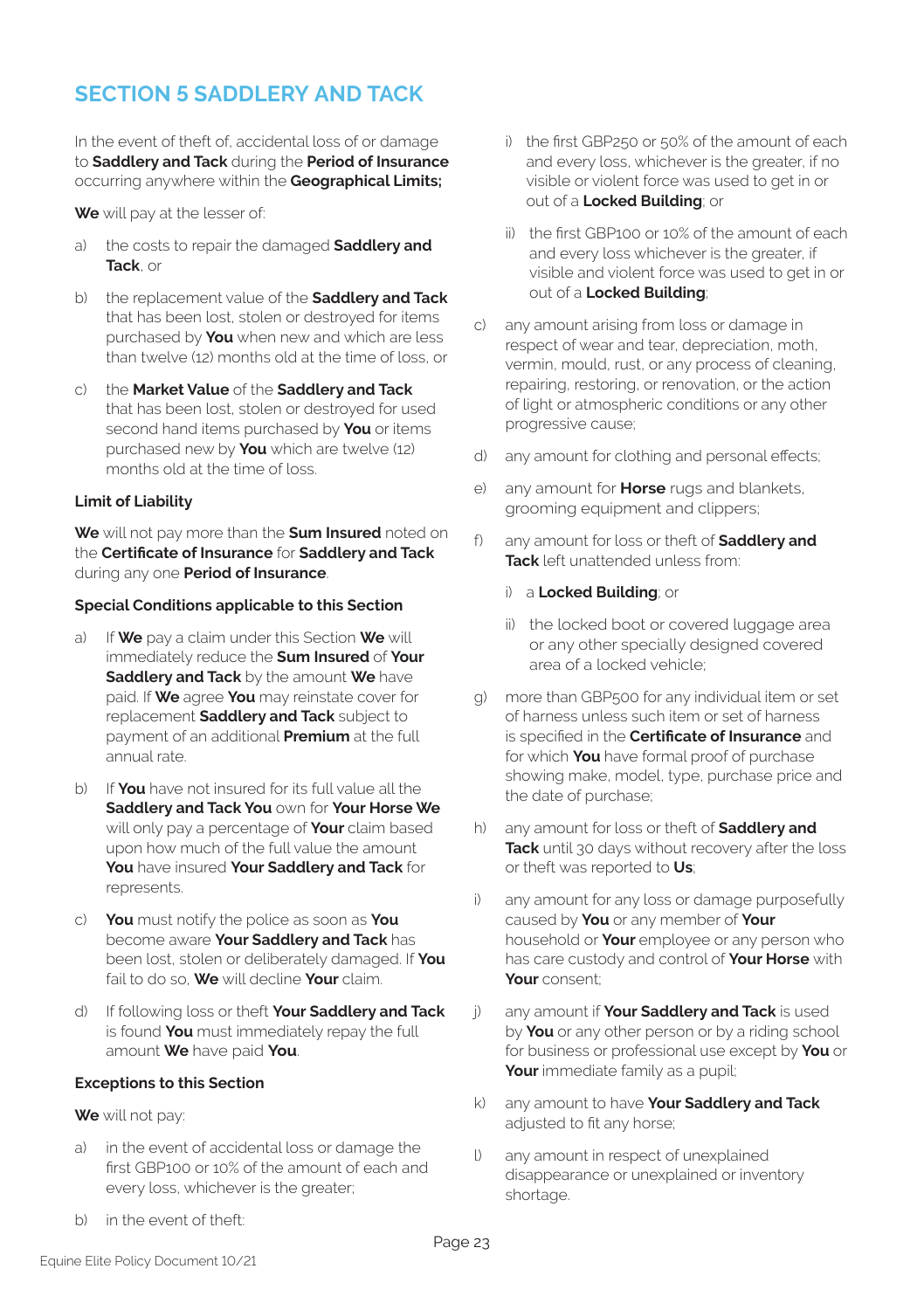### **SECTION 6 LIABILITY**

**We** will indemnify **You** against the following, in respect of any event where this Section applies as stated in the **Certificate of Insurance** in respect of all sums which **You** become legally liable to pay as compensation and claimants' costs and expenses which occur during the **Period of Insurance** occurring anywhere within the **Geographical Limits** and which are caused by or through **Your Horse** arising from:

- a) Public Liability arising from
	- i) Bodily **Injury** to or illness or disease of any persons except:
		- A) arising out of and in the course of employment by **You** under a contract of service or apprenticeship;

B) any member of **Your** family;

C) any person acting as **Your** agent.

- ii) Loss of or physical damage to physical property not belonging to **You** or in **Your**  charge or under **Your** control or under the control of any member of **Your** family or any person acting as **Your** agent.
- b) all legal costs and expenses incurred, with **Our**  written consent, for a claim against **You**;
- c) the payment of solicitor's fees incurred, with **Our** written consent, for representing **You** at proceedings in any Court.
- **We** will also cover:
- a) in the event of **Your** death, **Your** personal representative;
- b) any person riding, driving, leading or lunging **Your Horse** on **Your** order or with **Your**  permission; in respect of legal liability incurred by **You** as stated above.

#### **The Amount of Liability**

Irrespective of:

- 1. the number of parties and/or entities entitled to indemnity;
- 2. the number of claimants;

the total amount payable, including damages and costs, **We** will pay under this Section including any Extensions in respect of any one event, or all events of a series consequent of one original cause shall not exceed the amount specified in the **Certificate of Insurance**.

#### **Exceptions to this Section**

This Policy shall not apply to liability in respect of:

- the carrying on of any trade, business or profession or use of **Your Horse** for hire or reward (other than stud fees);
- b) damage to gates, fences or crops whilst **Your Horse** is being driven, ridden or led;
- c) any event which results from **Your** deliberate act or omission, which **You** could have reasonably expected, knowing the nature and circumstances of the act or omission;
- d) pollution or contamination other than that caused by a sudden identifiable, unintended and unexpected incident, which takes place in its entirety at a specific time and place during the **Period of Insurance**. All pollution or contamination which arises out of one incident shall be deemed to have occurred at the time the incident takes place. **Our**  liability for all damages payable in respect of all pollution or contamination which occurred during the **Period of Insurance** will not exceed the limit of liability in the aggregate.

For the purpose of this Exception, pollution or contamination means:

- i) all pollution or contamination of buildings or other structures, or, of water, land or the atmosphere, and
- ii) all loss, damage or injury directly or indirectly caused by such pollution or contamination.

#### **Special Conditions applicable to this Section**

- a) **You** must make no admission of liability or offer promise or payment without **Our** written consent. If **You** do so, this could adversely affect **Your** claim.
- b) **You** must inform **Us** immediately of any impending prosecution, inquest or fatal inquiry or civil proceedings and immediately send **Us**  every relevant document. If **You** fail to do so, this could adversely affect **Your** claim.
- c) **We** pay to **You** the maximum sum payable under this Sections in respect of any event or any lesser sum for which the claim or claims arising from such event can be settled and **We** shall not be under any further liability in respect of that event except for the payment of costs and expenses of litigation incurred prior to such payment.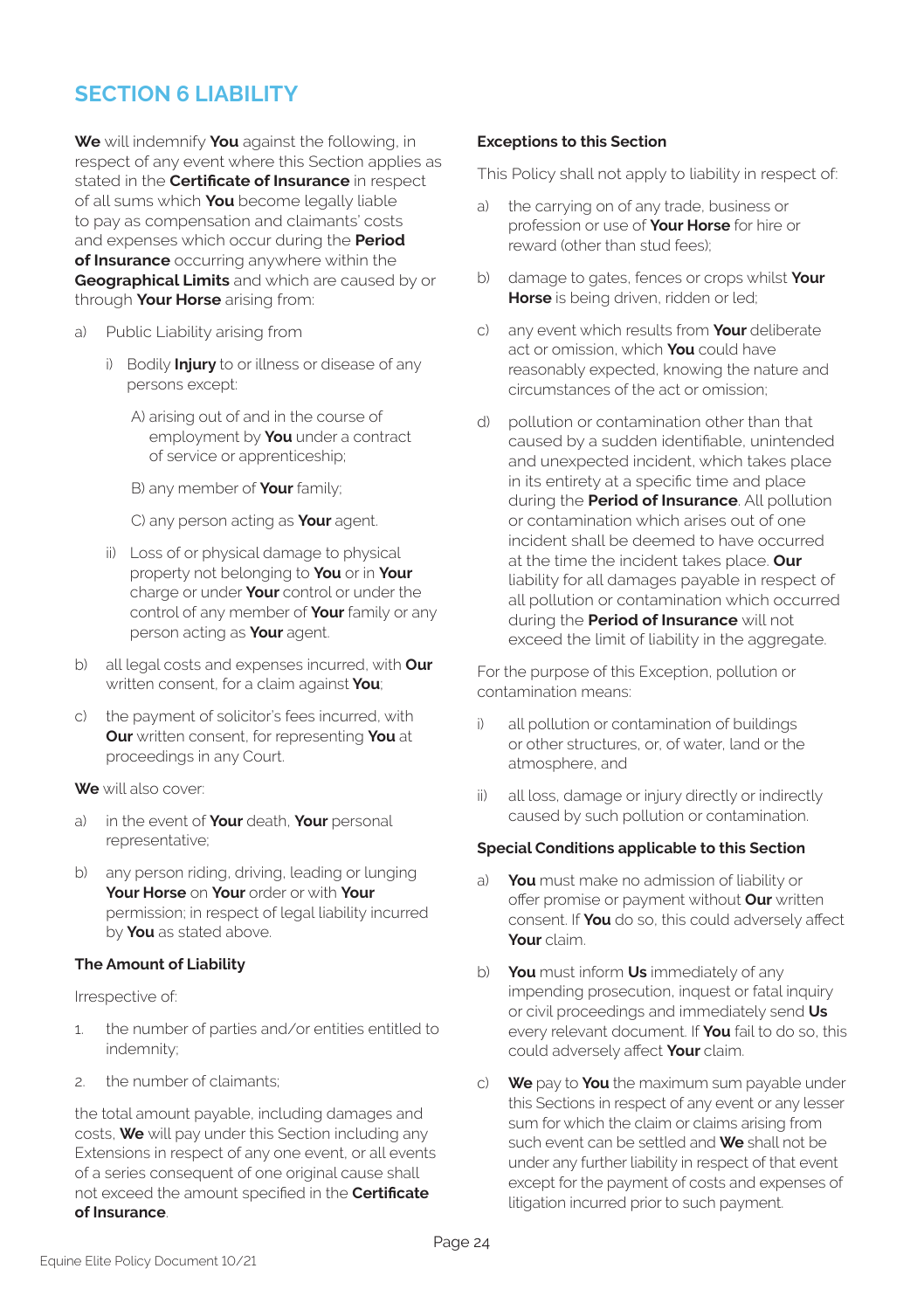### **SECTION 7 PERSONAL ACCIDENT AND DENTAL TREATMENT**

**We** will pay compensation, as set out in the Schedule of Benefits below, to **You** or any other person riding or driving **Your Horse** with **Your** permission, if **You** or the person sustains accidental bodily **Injury** during the **Period of Insurance** occurring anywhere within the **Geographical Limits** whilst:

- a) riding (including mounting or dismounting), lunging and leading **Your Horse**; or
- b) driving (including mounting or dismounting) **Your Horse Drawn Vehicle** drawn by **Your Horse**; or
- c) riding as a passenger (including mounting or dismounting) in **Your Horse Drawn Vehicle**  drawn by **Your Horse**.

#### **Schedule of Benefits**

| For:                                                                                                                                                            | <b>Compensation:</b>                                                                                                                                   |
|-----------------------------------------------------------------------------------------------------------------------------------------------------------------|--------------------------------------------------------------------------------------------------------------------------------------------------------|
| a) Death:                                                                                                                                                       | The <b>Sum Insured</b> specified in<br>the Certificate of Insurance.                                                                                   |
| b) Total and permanent<br>disablement:                                                                                                                          | The <b>Sum Insured</b> specified in<br>the <b>Certificate of Insurance</b><br>being unable to carrying out<br>any type of employment or<br>occupation. |
| c) Amputation or total and<br>permanent loss of use<br>of one or more hands<br>or feet, or the total and<br>permanent loss of all<br>sight in one or both eyes: | The <b>Sum Insured</b> specified in<br>the Certificate of Insurance.                                                                                   |
| Under a), b) or c) above for<br>persons aged under sixteen<br>(16) years or over seventy-five<br>(75) years:                                                    | GBP 2,500.                                                                                                                                             |
| d) Dental treatment:                                                                                                                                            | The Sum Insured specified in<br>the Certificate of Insurance.                                                                                          |

#### **Limit of Liability**

The amount **We** will pay to any one person for one incident will not exceed the **Sum Insured** specified in the **Certificate of Insurance**.

#### **Special Conditions applicable to this Section**

- a) The **Injury** must be the sole cause of death, disablement or dental treatment.
- b) Immediate notice must be given to **Us** of any **Injury** to any person that will or may give rise to a claim under this Section.
- c) **You** or any person riding (including mounting or dismounting), lunging, leading or driving **Your Horse** sustaining an **Injury** must as soon as possible arrange to receive qualified medical care.
- d) A riding hat meeting current British Safety Standards must have been worn at the time the **Injury** happened.
- e) **You** agree that **We** at **Our** expense may appoint a medical adviser to examine **You** or any injured person as often as necessary.
- f) **You** agree that in the case of the death of any person insured by this Section, a post mortem examination will be carried out if **We** request such examination at **Our** expense.

#### **Exceptions to this Section**

**We** will not pay for:

- a) death, disablement or dental treatment sustained:
	- i) whilst under the influence of intoxicating liquor or drugs, other than drugs taken in accordance with treatment prescribed and directed by a qualified registered medical practitioner, but not for the treatment of drug addiction;
	- ii) by any act of self injury or suicide;
	- iii) by deliberate exposure to exceptional danger unless in an attempt to save human life;
- b) any consequence of:
	- i) pregnancy or childbirth;
	- ii) previous physical defect, infirmity or medical condition unless it has been declared to, and accepted by **Us;**
- c) any **Injury** arising directly or indirectly, by, through, or in connection with the carrying on of any trade, employment, business or profession except **Injury** to **You** or **Your** immediate family when receiving riding tuition as a pupil;
- d) any **Injury** caused by or resulting from, accidents occurring whilst **Your Horse** is engaged in racing of any kind;
- e) death, disablement or dental treatment occurring more than twelve (12) months after the **Injury** happened;
- f) disablement until twelve (12) months after the **Injury** happened.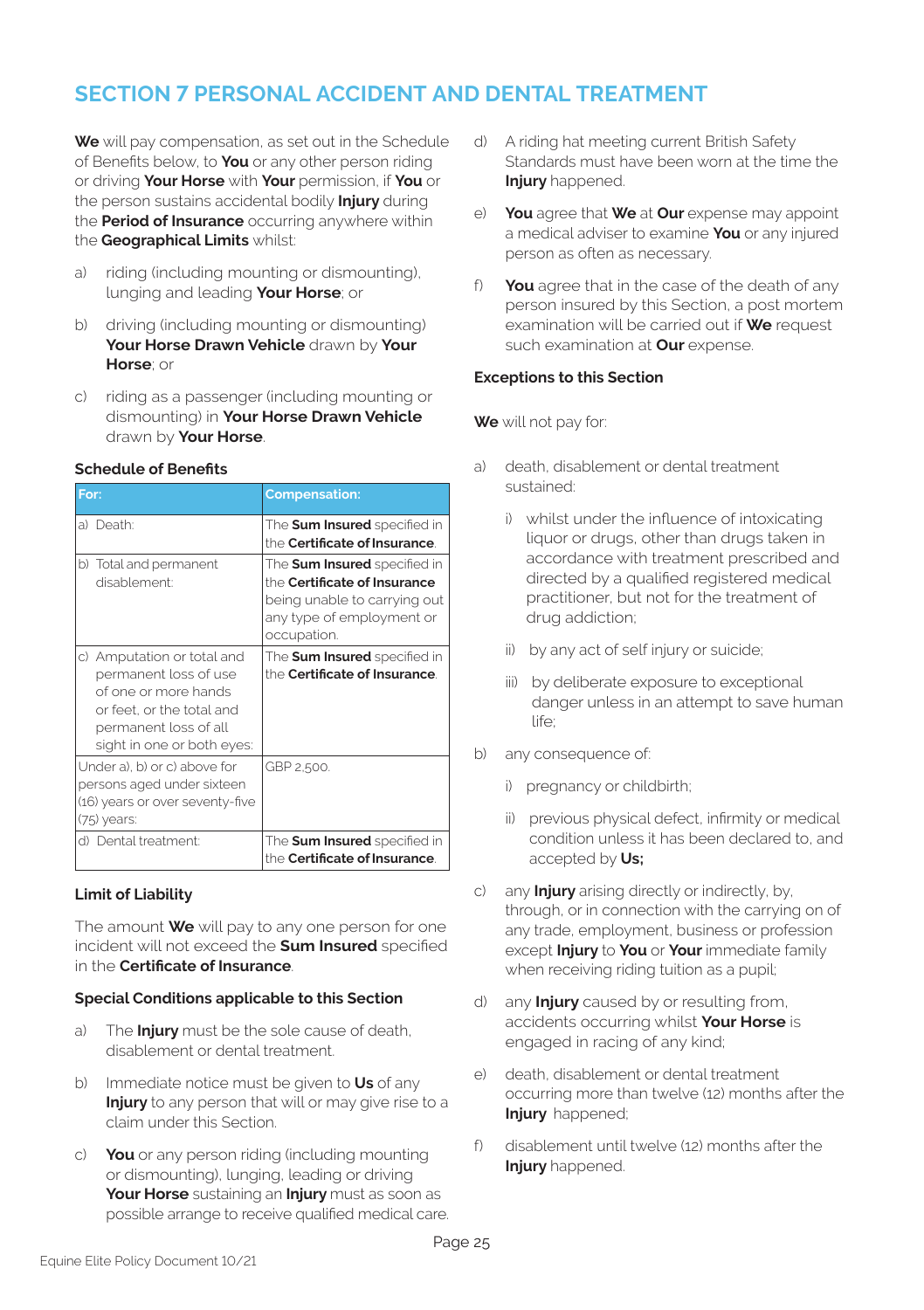### **SECTION 8 (A) HORSE TRAILER**

#### **Theft, Accidental Loss or Damage**

As a result of theft of, accidental loss of, destruction of or damage to **Your Horse Trailer** happening during the **Period of Insurance** and occurring anywhere within the **Geographical Limits, We** will pay the lesser of:

- a) the cost of repair to bring **Your Horse Trailer**  back to the same condition it was in before it was damaged; or
- b) the **Market Value** (or **Sum Insured** shown in **Your Certificate of Insurance,** if less) of **Your Horse Trailer**.

#### **Extension to this Section**

**We** will pay reasonable costs incurred for the protection and removal of **Your Horse Trailer** to the nearest repairers if, as a result of the accidental loss or damage, it is disabled and the subsequent cost of re-delivery to **You** after repair.

#### **Exceptions to this Section**

**We** will not pay:

- a) any loss or damage which is insured by any other insurance policy;
- b) any costs relating to depreciation, **Wear and Tear**, mechanical or electrical breakdown or damage to tyres by application of brakes or by punctures, cuts or bursts;
- c) the **Excess** specified in the **Certificate of Insurance** for each and every loss;
- d) any costs for accidental loss or damage arising where **Your Horse Trailer** is being used for any trade, business or profession or for hire or reward;
- e) any costs for accidental loss or damage which results from **Your** deliberate act or omission, which **You** could reasonably have expected, having regard to the nature and circumstances of the act or omission;
- f) for loss of **Your Horse Trailer** by theft whilst left unattended, unless at the time of the loss it is fitted with a wheel clamp, or tow hitch lock or stolen from a **Locked Building**. **Note: If Your Horse Trailer is not stored in a Locked Building then the use of a padlock and chain only is not deemed to be sufficient protection.**

#### **Special Conditions applicable to this Section**

a) **You** will as soon as practicable provide **Us** with two detailed estimates of the cost of any repair.

**We** reserve the right to seek alternative estimates.

- b) If **You** have not insured **Your Horse Trailer** for its full value **We** will only pay a percentage of **Your**  claim based upon how much of the full value the amount **You** have insured **Your Horse Trailer** for represents.
- c) **You** must notify the police as soon as **You**  become aware **Your Horse Trailer** has been lost, stolen or deliberately damaged. If **You** fail to do so, **We** will decline **Your** claim.
- d) If following loss or theft **Your Horse Trailer** is found **You** must immediately repay the full amount **We** have paid **You**.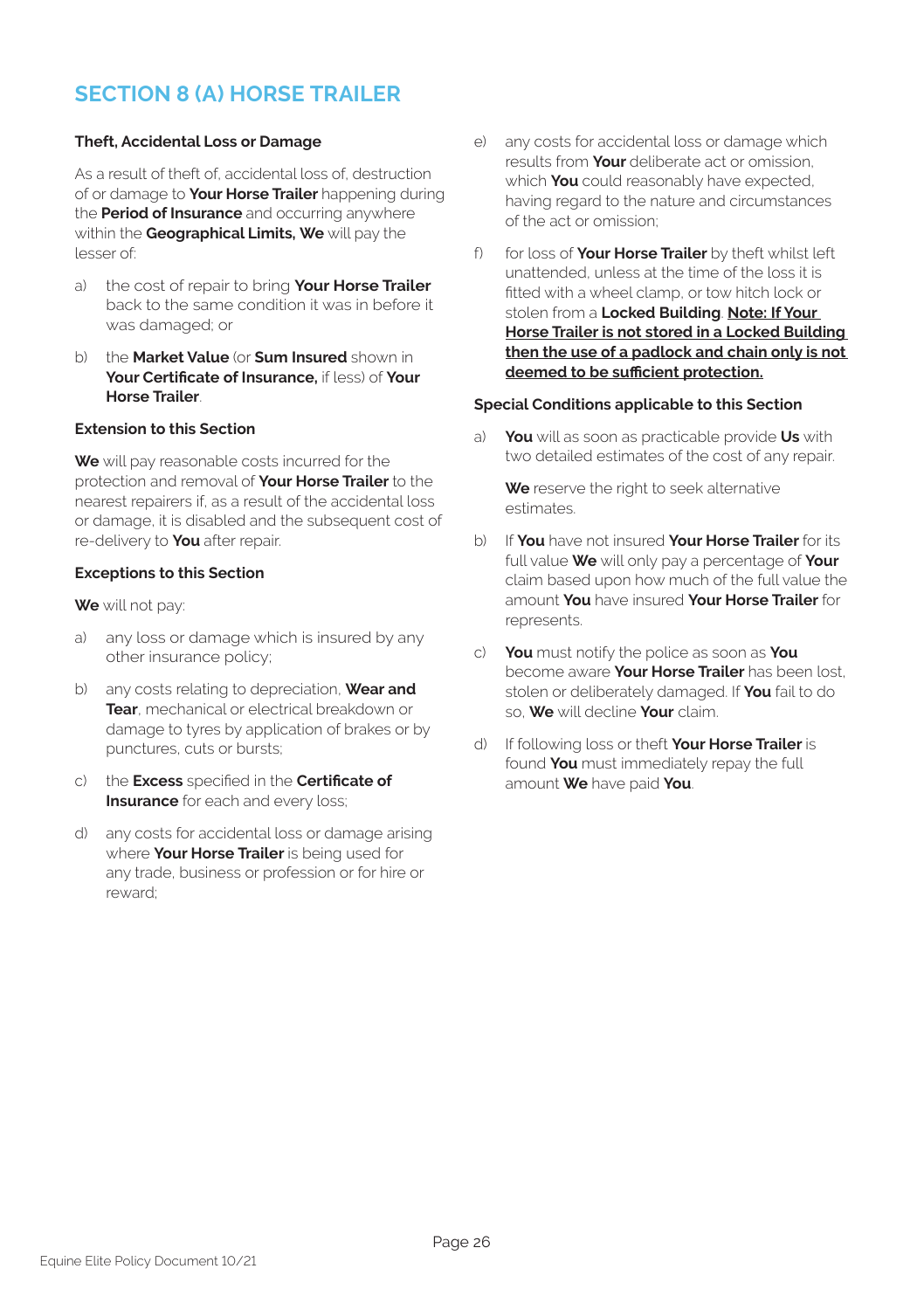### **SECTION 8 (B) HORSE TRAILER LIABILITY TO THIRD PARTIES**

**We** will indemnify **You** against the following in respect of any event where this Section applies arising from **Your** use or ownership of **Your Horse Trailer** in respect of all sums which **You** become legally liable to pay as compensation and claimants' costs and expenses which occur during the **Period of Insurance,** occurring anywhere within the **Geographical Limits** and which are caused by or through **Your Horse Trailer** arising from:

- a) Public Liability arising from
	- i) Bodily **Injury** to or illness or disease of any persons except:
		- A) arising out of and in the course of employment by **You** under a contract of service or apprenticeship;
		- B) any member of **Your** family;
		- C) any person acting as **Your** agent.
	- ii) Loss of or physical damage to physical property not belonging to **You** or in **Your**  charge or under **Your** control or under the control of any member of **Your** family or any person acting as **Your** agent.
- b) all legal costs and expenses incurred, with **Our**  written consent, for a claim against **You**;
- c) the payment of the solicitor's fees incurred, with **Our** written consent, for representing **You** at proceedings in any Court.
- **We** will also cover:
- a) in the event of **Your** death, **Your** personal representative;
- b) any person using **Your Horse Trailer** on **Your**  order or with **Your** permission; in respect of legal liability incurred by **You** as stated above.

#### **The Amount of Indemnity**

Irrespective of:

- 1. the number of parties and/or entities entitled to indemnity;
- 2. the number of claimants;

the total amount payable, including damages and costs, **We** will pay under this Section including any Extensions in respect of any one event, or all events of a series consequent of one original cause shall not exceed the amount specified in the **Certificate of Insurance**.

#### **Exceptions to this Section**

This Policy shall not apply to liability in respect of:

- a) the carrying on of any trade, business or profession or use of **Your Horse Trailer** for hire or reward;
- b) any event which results from **Your** deliberate act or omission, which **You** could have reasonably expected, knowing the nature and circumstances of the act or omission;
- c) any event caused directly or indirectly by or through any motor vehicle which the **Horse Trailer** is drawn by or to which it is attached;
- d) bodily injury, loss or damage which is the subject of any statutory or compulsory insurance requirement;
- e) pollution or contamination other than that caused by a sudden identifiable, unintended and unexpected incident, which takes place in its entirety at a specific time and place during the **Period of Insurance**. All pollution or contamination which arises out of one incident shall be deemed to have occurred at the time the incident takes place. **Our** liability, for all damage, payable in respect of all pollution or contamination, which occurred during the **Period of Insurance** will not exceed the limit of liability in the aggregate.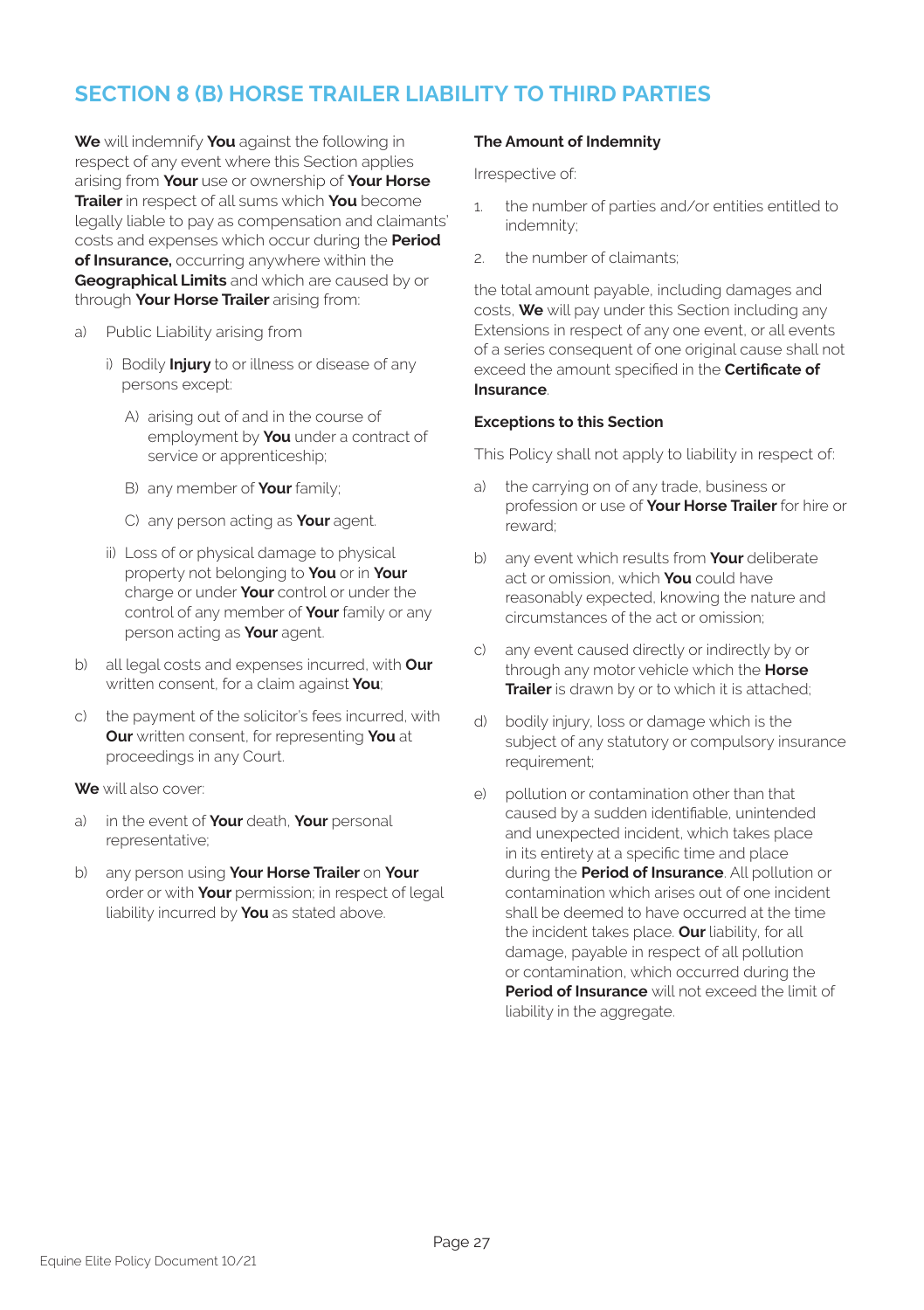For the purpose of this exclusion, pollution or contamination means:

- i) all pollution or contamination of buildings or other structures, or, of water, land or the atmosphere; and
- ii) all loss, damage or injury directly or indirectly caused by such pollution or contamination.

#### **Special Conditions applicable to this Section**

- a) **We** will only provide indemnity under this Section when **You** have selected and paid the **Premium** for Section 6 Liability and Section 8 (A) Horse Trailer of this Policy.
- b) In respect of a claim/s arising from any event to which this Section applies, **We** may pay **You**
	- i) the maximum sum payable under this Section, after deduction of any amount of the claim already paid; or
	- ii) such lesser sum for which the claim or claims can be settled.

After such payment, **We** shall not be under any further liability in respect of the event giving rise to the settled claims.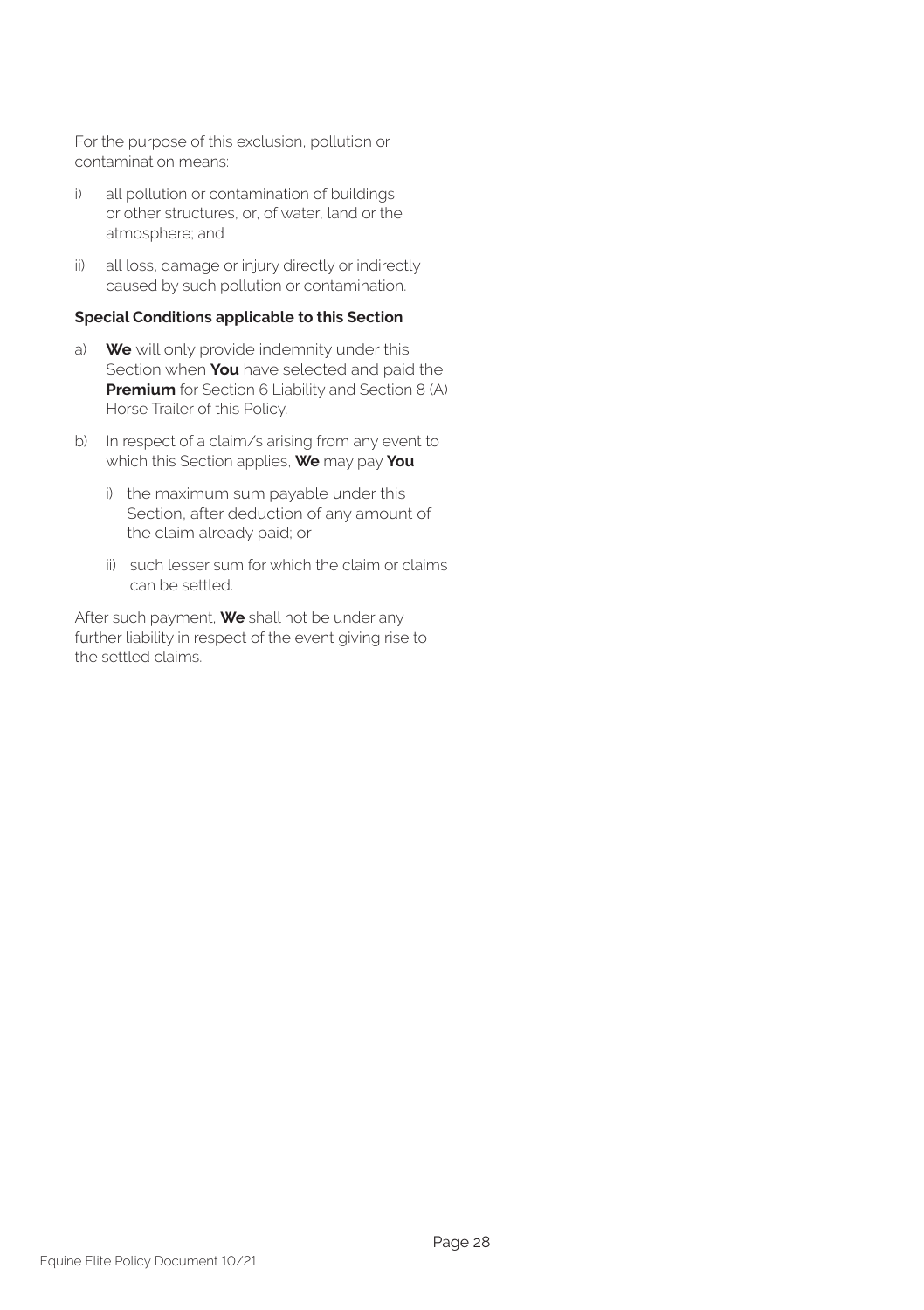### **SECTION 9 (A) HORSE DRAWN VEHICLES**

#### **Theft, Accidental Loss or Damage**

As a result of theft of, accidental loss of, destruction of or damage to **Your Horse Drawn Vehicle**  happening during the **Period of Insurance** and occurring anywhere within the **Geographical Limits, We** will pay the lesser of:

- a) the cost of repair to bring **Your Horse Drawn Vehicle** back to the same condition it was in before it was damaged; or
- b) the **Market Value** (or **Sum Insured** as shown in the **Certificate of Insurance** if less) of **Your Horse Drawn Vehicle**.

#### **Extension to this Section**

**We** will pay the reasonable costs incurred for the protection and removal of **Your Horse Drawn Vehicle**  to the nearest repairers if, as a result of the accidental loss or damage it is disabled and the subsequent cost of re-delivery to **You** after repair.

#### **Exceptions to this Section**

**We** will not pay:

- a) any loss or damage which is insured by any other insurance policy;
- b) any costs relating to depreciation, **Wear and Tear**, mechanical or electrical breakdown or damage to tyres by application of brakes or by punctures, cuts or bursts;
- c) the **Excess** specified in the **Certificate of Insurance** for each and every loss;
- d) any costs for accidental loss or damage arising where **Your Horse Drawn Vehicle** is being used for any trade, business or profession or for hire or reward or racing;
- e) any costs for accidental loss or damage which results from **Your** deliberate act or omission, which **You** could reasonably have expected, having regard to the nature and circumstances of the act or omission;
- f) for loss of **Your Horse Drawn Vehicle** by theft whilst left unattended, unless at the time of the loss it was stolen from a **Locked Building**.

#### **Special Conditions applicable to this Section**

a) **You** will as soon as practicable provide **Us** with two detailed estimates of the cost of any repair.

**We** reserve the right to seek alternative estimates.

- b) If **You** have not insured **Your Horse Drawn Vehicle** for its full value **We** will only pay a percentage of **Your** claim based upon how much of the full value the amount **You** have insured **Your Horse Drawn Vehicle** for represents.
- c) **You** must notify the police as soon as **You**  become aware **Your Horse Drawn Vehicle** has been lost, stolen or deliberately damaged. If **You**  fail to do so, **We** will decline **Your** claim.
- d) If following loss or theft **Your Horse Drawn Vehicle** is found **You** must immediately repay the full amount **We** have paid **You**.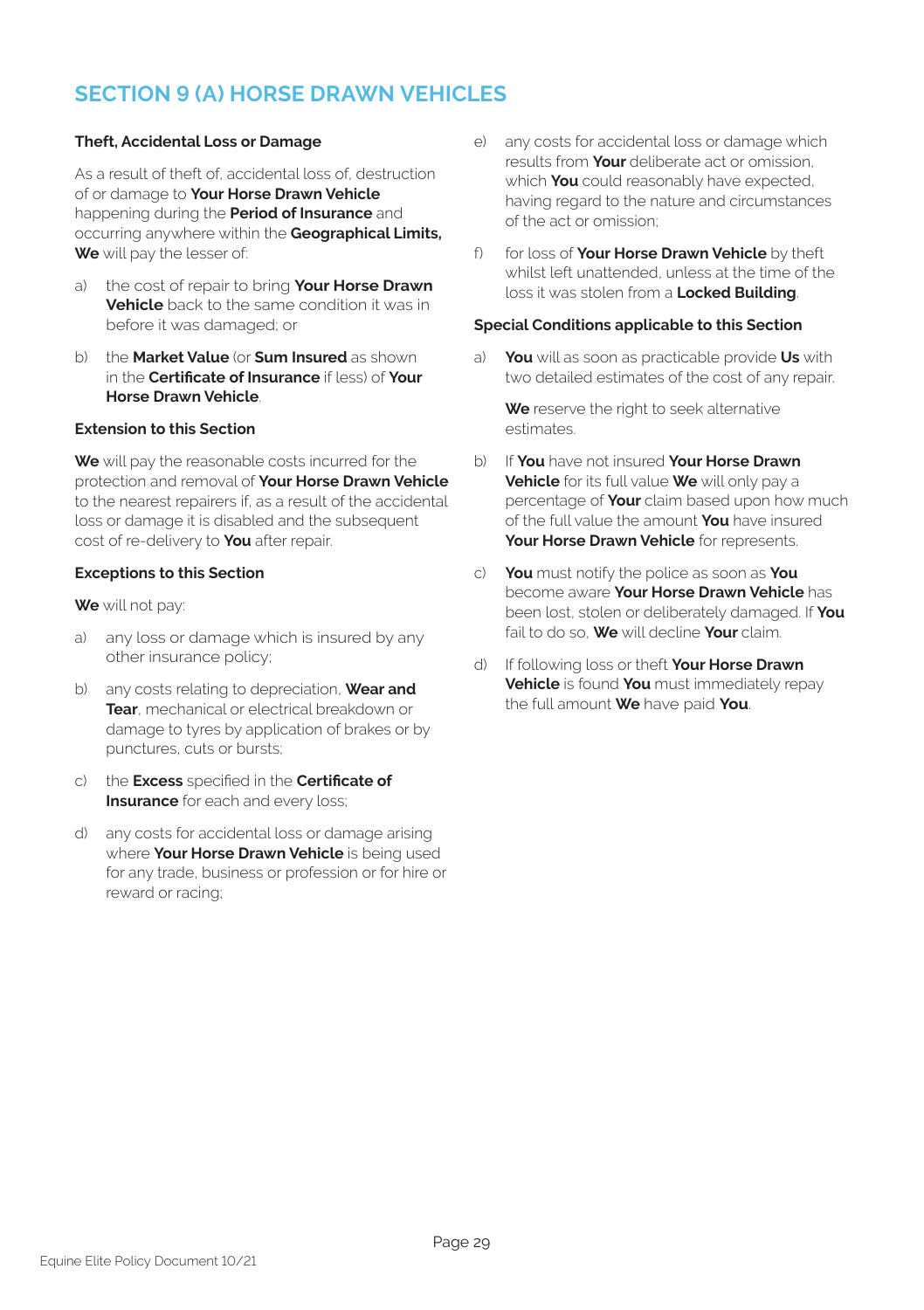### **SECTION 9 (B) HORSE DRAWN VEHICLES LIABILITY TO THIRD PARTIES**

**We** will indemnify **You** against the following, in respect of any event where this Section applies arising from **Your** use or ownership of **Your Horse Drawn Vehicle** in respect of all sums which **You**  become legally liable to pay as compensation and claimants' costs and expenses which occur during the **Period of Insurance,** occurring anywhere within the **Geographical Limits** and which are caused by or through **Your Horse Drawn Vehicle** arising from:

- a) Public Liability arising from
	- i) Bodily **Injury** to or illness or disease of any persons except:
		- A) arising out of and in the course of employment by **You** under a contract of service or apprenticeship;
		- B) any member of **Your** family;
		- C) any person acting as **Your** agent.
	- ii) Loss of or physical damage to physical property not belonging to **You** or in **Your**  charge or under **Your** control or under the control of any member of **Your** family or any person acting as **Your** agent.
- b) all legal costs and expenses incurred, with **Our**  written consent, for a claim against **You**;
- c) the payment of the solicitor's fees incurred, with **Our** written consent, for representing **You** at proceedings in any Court.
- **We** will also cover:
- a) in the event of **Your** death, **Your** personal representative;
- b) any person using **Your Horse Drawn Vehicle** on **Your** order or with **Your** permission; in respect of legal liability incurred by **You** as stated above.

#### **The Amount of Indemnity**

Irrespective of:

- 1. the number of parties and/or entities entitled to indemnity;
- 2. the number of claimants;

the total amount payable, including damages and costs, **We** will pay under this Section including any Extensions in respect of any one event, or all events of a series consequent of one original cause shall not exceed the amount specified in the **Certificate of Insurance**.

#### **Exceptions to this Section**

This Policy shall not apply to liability in respect of:

- a) the carrying on of any trade, business or profession or use of **Your Horse Drawn Vehicle**  for hire, racing or reward;
- b) any event which results from **Your** deliberate act or omission, which **You** could have reasonably expected, knowing the nature and circumstances of the act or omission;
- c) bodily injury, loss or damage which is the subject of any statutory or compulsory insurance requirement;
- d) pollution or contamination other than that caused by a sudden identifiable, unintended and unexpected incident, which takes place in its entirety at a specific time and place during the **Period of Insurance**. All pollution or contamination which arises out of one incident shall be deemed to have occurred at the time the incident takes place. **Our** liability, for all damage, payable in respect of all pollution or contamination, which occurred during the **Period of Insurance** will not exceed the limit of liability in the aggregate. For the purpose of this Exception, pollution or contamination means:
	- i) all pollution or contamination of buildings or other structures, or, of water, land or the atmosphere; and
	- ii) all loss, damage or injury directly or indirectly caused by such pollution or contamination.

#### **Special Conditions applicable to this Section**

- a) **We** will only provide indemnity under this Section when **You** have selected and paid the **Premium** for Section 6 Liability and Section 9 (A) Horse Drawn Vehicles of this Policy.
- b) In respect of a claim/s arising from any event to which this Section applies, **We** may pay **You**
	- i) the maximum sum payable under this Section, after deduction of any amount of the claim already paid; or
	- ii) such lesser sum for which the claim or claims can be settled.

After such payment, **We** shall not be under any further liability in respect of the event giving rise to the settled claims.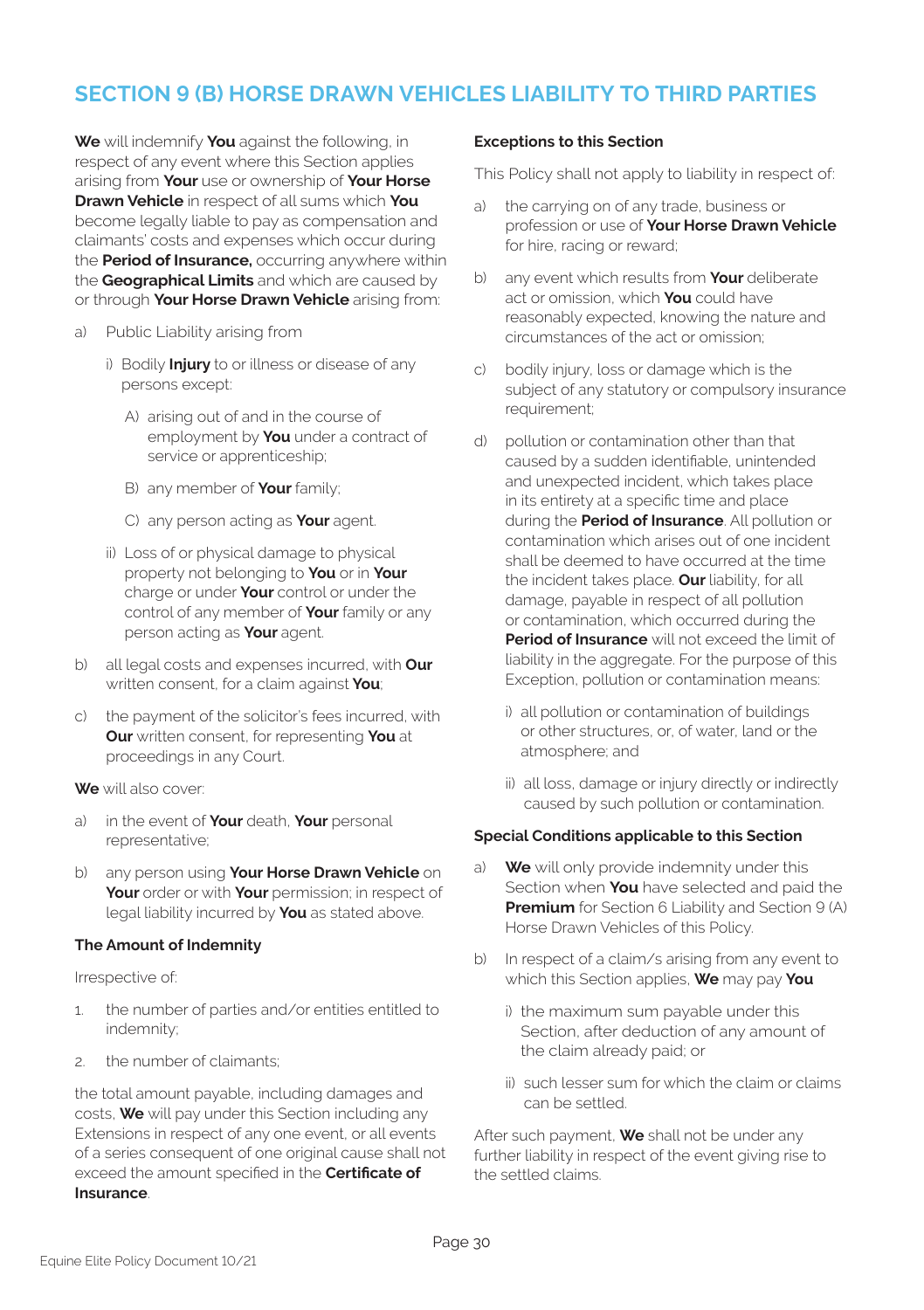### **SECTION 10 RESCUE FEES**

**We** will pay the reasonable costs incurred by **You** arising from the attempted rescue or recovery of **Your Horse** by a fire and rescue service during the **Period of Insurance** and occurring anywhere within the **Geographical Limits** up to the **Sum Insured** specified in the **Certificate of Insurance**.

#### **Special Conditions applicable to this Section**

- a) Within twelve (12) months of the attempted rescue or recovery being performed, **You** must, at **Your** own expense, provide **Us** with:
	- i) a written letter from the fire and rescue service confirming the date, details of the attempted rescue or recovery and description of **Your Horse's** identification; and
	- ii) copies of the itemised invoice/receipt showing the date and fee amount for which **Your** claim is made.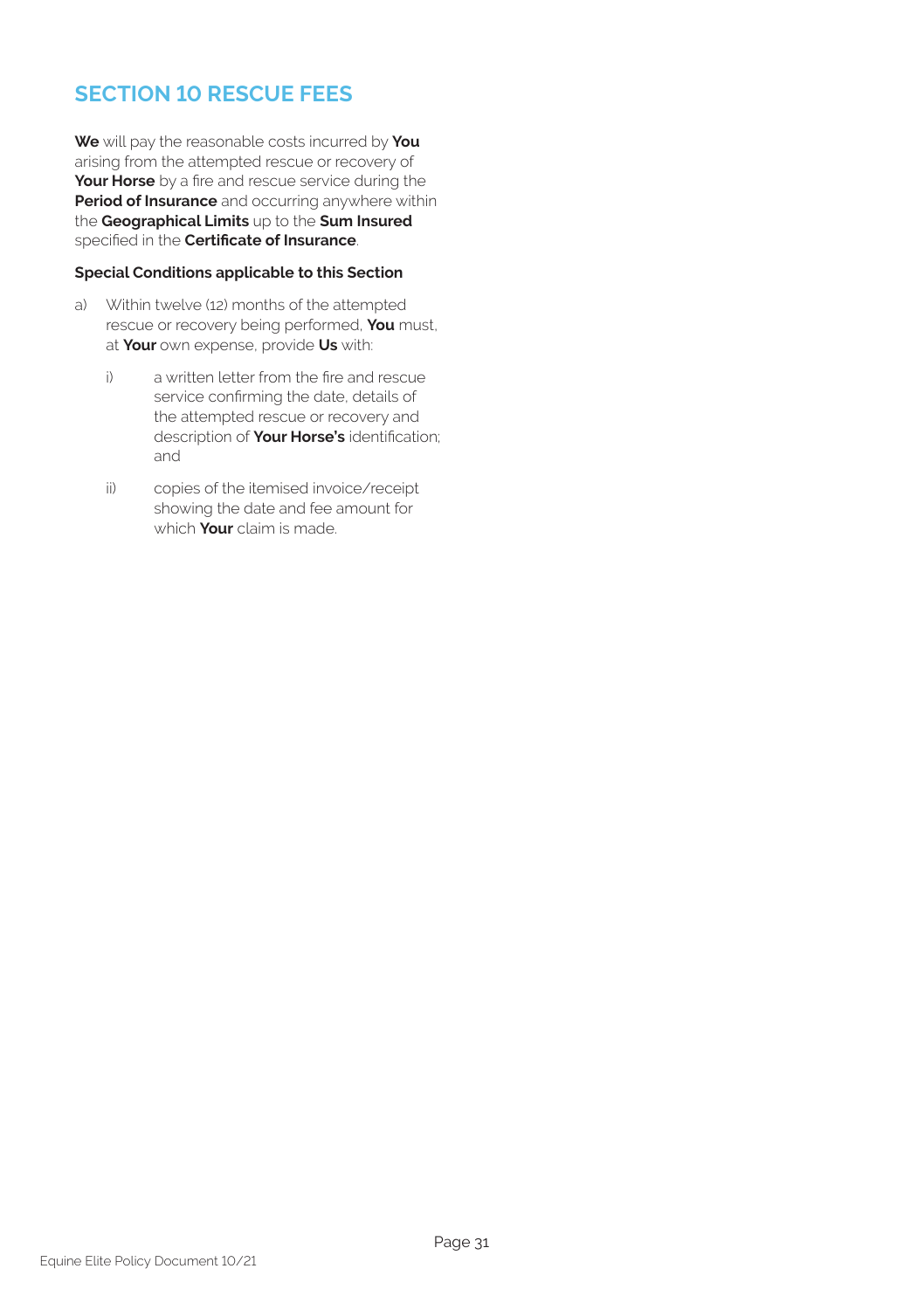### **SECTION 11 (A) DISPOSAL FEES**

Where a claim has been accepted under Sections 1 (A) Death of the Horse - Standard or 1 (B) Death of the Horse – Veteran Plan of the Policy **We** will reimburse costs incurred in connection with disposal fees and **Humane Destruction** charges up to the amount stated in the **Certificate of Insurance**.

#### **Exception to this Section**

**We** will not pay any claim under this Section which is not substantiated by receipts showing the costs involved.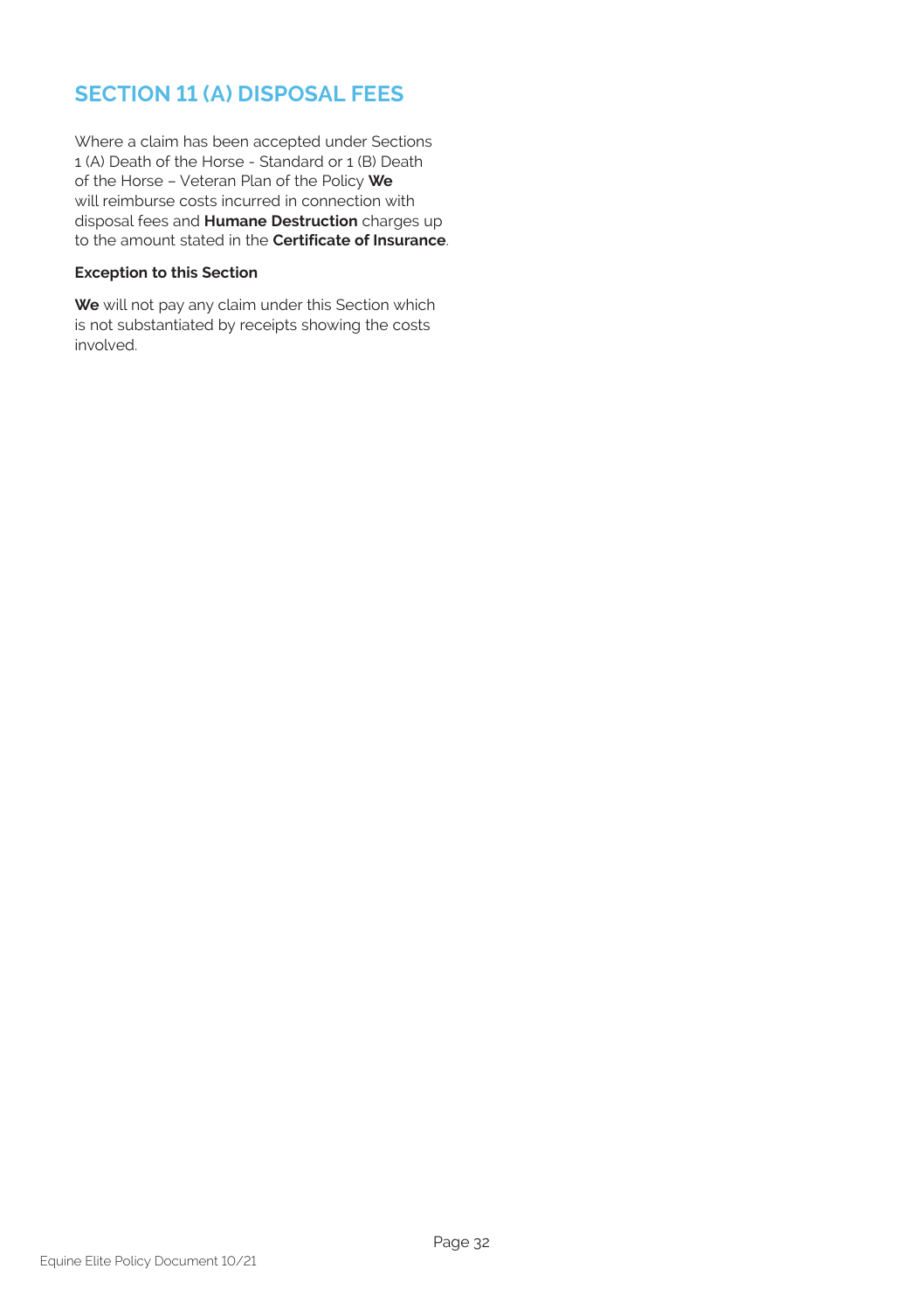### **SECTION 11 (B) FAREWELL COVER - VETERAN PLAN**

Where a claim has not been accepted under Section 1 (B) Death of the Horse – Veteran Plan of the Policy **We** will pay up to a maximum of GBP50 to reimburse costs incurred in connection with the disposal of **Your Horse's** body arising from death or **Humane Destruction** occurring during the **Period of Insurance** occurring anywhere within the **Geographical Limits**.

#### **Special Conditions applicable to this Section**

- a) Within twelve (12) months of the death or **Humane Destruction** of **Your Horse You** must at **Your** own expense, provide **Us** with:
	- i) a report signed by the attending **Veterinary Surgeon** describing the circumstances surrounding the death or **Humane Destruction** and **Your Horse's** condition and identification; and
	- ii) copies of the itemised invoice/receipt showing the date and fee amount for which **Your** claim is made.

#### **Exceptions to this Section**

**We** will not pay:

- a) any costs relating to **Humane Destruction;**.
- b) any claim until **We** receive (a) **Your Horse's** passport or any other evidence of legal ownership that **We** require, and (b), where the **Horse** is on loan to **You,** a copy of the loan agreement;
- c) loss which results from any **Pre-Existing Condition**.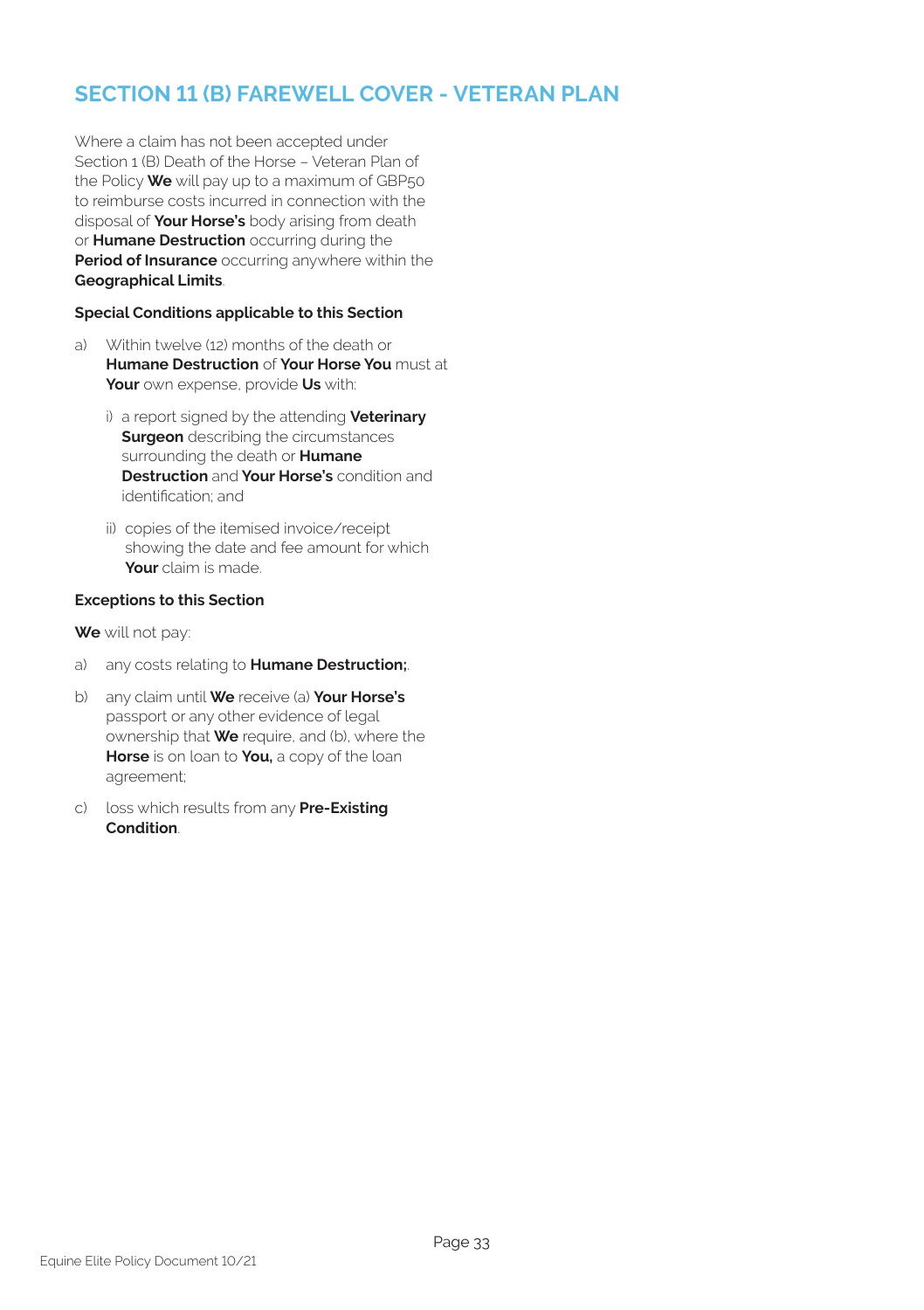### **COMPLAINTS HANDLING POLICY**

Convex Insurance UK Limited's aim is always to provide **You** with the best possible service. If **You** feel they have not provided that service or made an error, then please advise them in the first instance. Convex Insurance UK Limited will take **Your** complaint seriously and do their best to investigate and resolve it as quickly as possible. The following Complaints handling procedure has been established to ensure that this happens.

#### **Step 1**

Tell **Us** about it. There are different ways **You** can do  $thot$ 

1. Communicate with SEIB. Let them know that **You** are dissatisfied with the service **You** have received and tell them why.

**You** can contact SEIB by email, telephone, or letter:

Email: enquiries@seib.co.uk Tel: +44 (0)1708 850000

SEIB Insurance Brokers Ltd, South Essex House, North Road, South Ockendon, Essex, RM15 5BE, United Kingdom

2. Contact the complaints team: complaints@convexin.com Tel: +44 (0)7919 603210 Convex Insurance UK Limited, 52-54 Lime Street, London EC3M 7AG, United Kingdom

Convex Insurance UK Limited will acknowledge **Your** complaint promptly and they will let **You** know who will be handling **Your** complaint and provide **You** with their contact details.

#### **Step 2**

Convex Insurance UK Limited aim to resolve **Your** complaint as soon as possible. If it is complicated or they need to investigate the circumstances further then they may not be able to resolve it straight away and it may take longer depending on its complexity. Convex Insurance UK Limited aim to get **You** a final response within eight (8) weeks of receiving **Your** complaint. If they cannot do so then they will tell **You** why it is taking more time and let **You** know what they are doing and how long they expect it will take to resolve.

#### **Step 3**

If **You** are not happy with Convex Insurance UK Limited's response or actions and feel that the matter has not been resolved to **Your** satisfaction, then there are two options to take it further.

**You** may be eligible to refer **Your** complaint to the Financial Ombudsman Service, the "FOS". Please note that there are time limits within which **You** must contact the FOS. Convex Insurance UK Limited needs to give **You** their final response within eight (8) weeks of **Your** complaint, at the most, depending on what **You** are complaining about. **You** need to get in touch with the FOS within six (6) months of receiving Convex Insurance UK Limited's final response to **Your**  complaint.

The Financial Ombudsman Service, Exchange Tower, London E14 9SR

Email: complaint.info@financial-ombudsman.org.uk Website: www.financial-ombudsman.org.uk

Alternatively, **You** may contact Lorraine Mullins, the Chief Compliance Officer of Convex Insurance UK Limited.

Email: lorraine@convexin.com or write to the following address:

Convex Insurance UK Limited, 52-54 Lime Street, London EC3M 7AG, United Kingdom

#### **Our commitment**

All complaints are reported to and overseen by the Chief Compliance Officer. If Convex Insurance UK Limited get a complaint or have done something wrong or failed to do something well, they will do their best to put it right and to learn from it by root cause analysis (this is where Convex Insurance UK Limited will sample a selection of complaints and what caused them then to address the causes of the complaints as explained further). Convex Insurance UK Limited will make sure that they investigate and establish what went wrong and why. Convex Insurance UK Limited will then work out what they need to do to prevent that happening in the future and also consider whether any other customers could have been affected. Irrespective of whether they have had complaints, Convex Insurance UK Limited will report regularly on complaints and root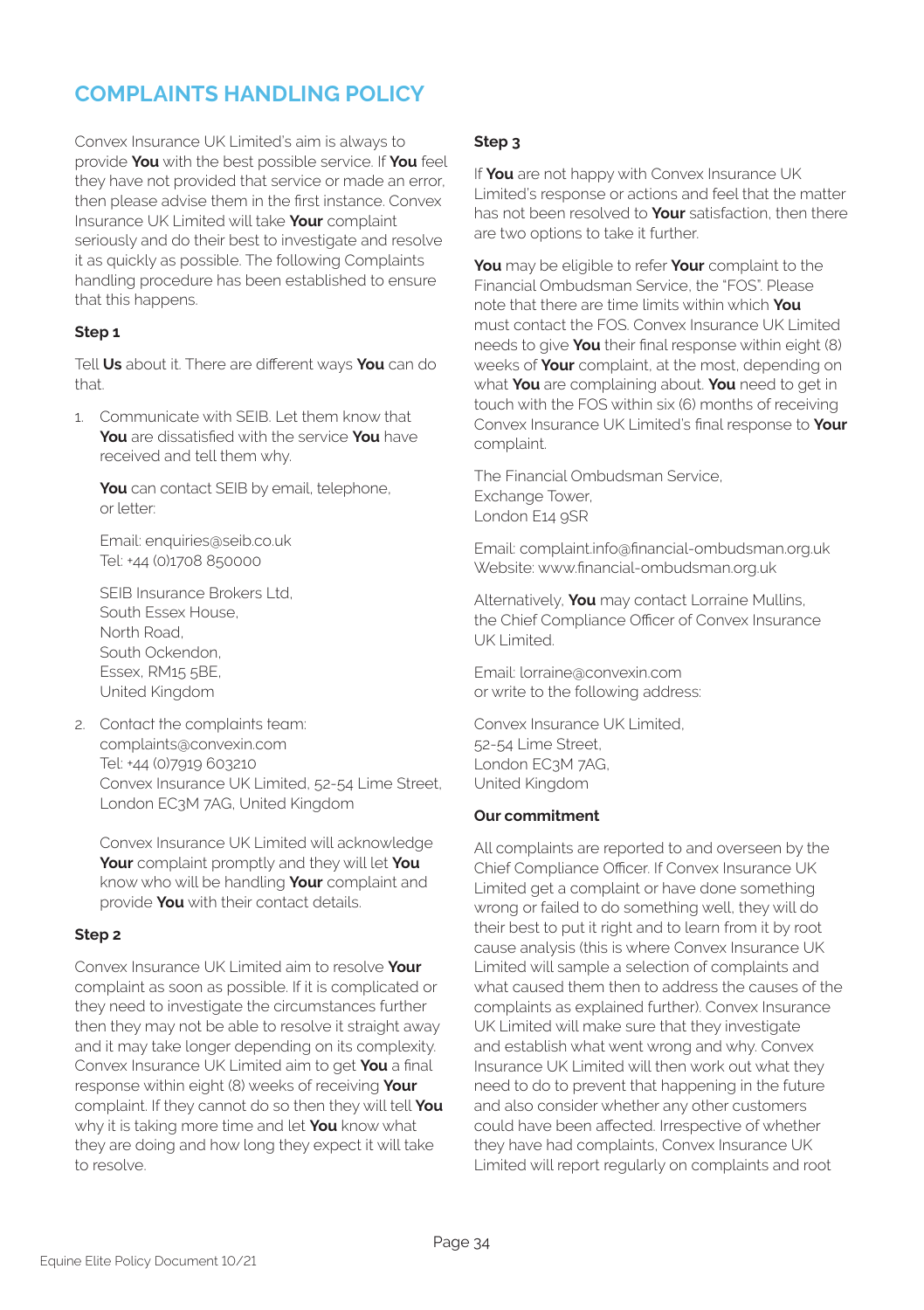cause analysis and remediation in their management information to the executive management committees and to the Board of Convex Insurance UK Limited.

#### **Insurance Guarantee Scheme**

Convex Insurance UK Limited is covered by the Financial Services Compensation Scheme ("FSCS"). **You** may be entitled to compensation from the Scheme if Convex Insurance UK Limited is unable to meet its obligations under this Policy of insurance. If the Insured were entitled to compensation under the Scheme, the level and extent of the compensation would depend on the nature of this contract of insurance. Further Information about the Scheme is available from the Financial Services Compensation Scheme (PO Box 300, Mitcheldean, GL17 1DY) and on their website: www.fscs.org.uk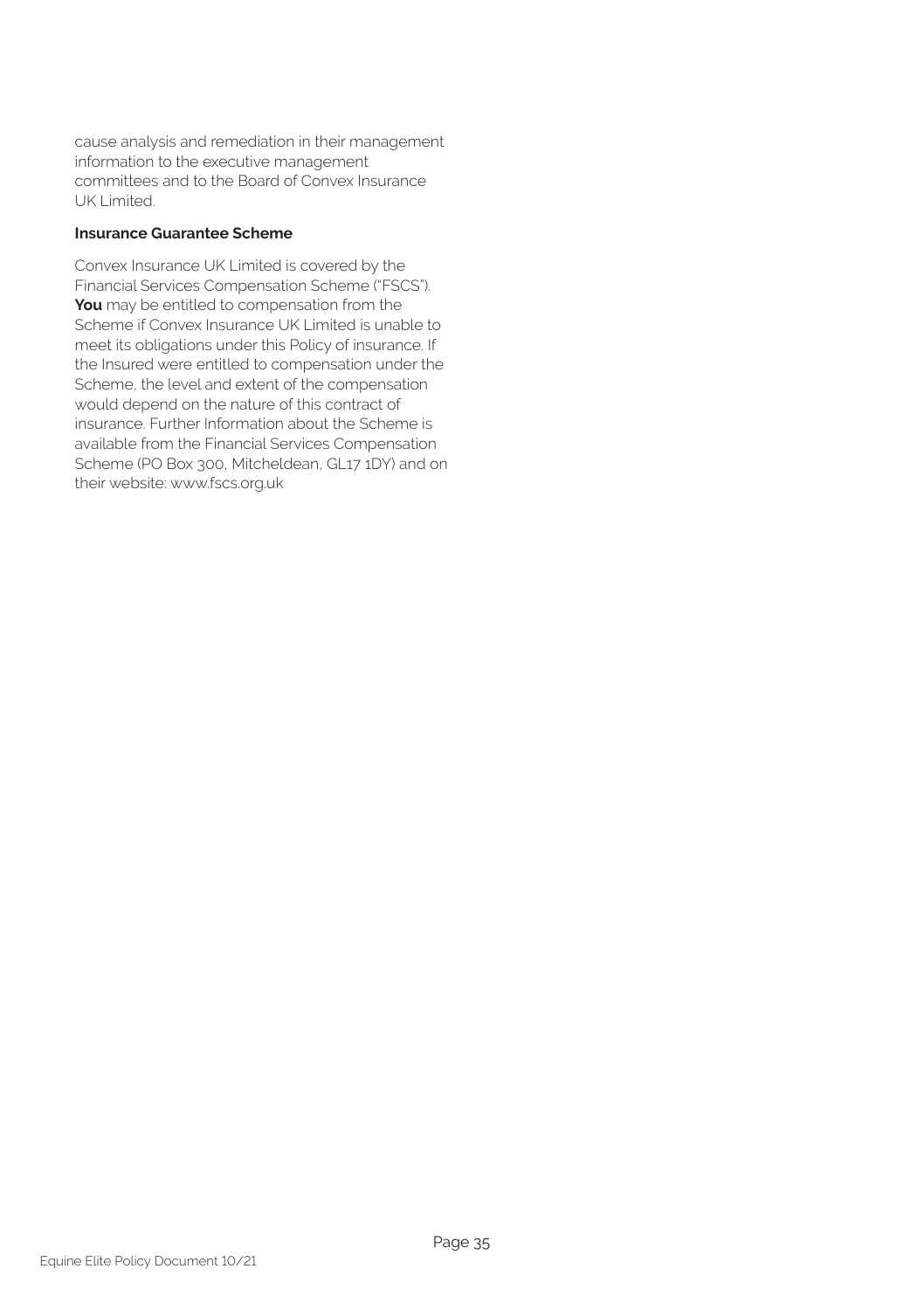### **FINANCIAL SERVICES COMPENSATION SCHEME**

**We** are covered by the Financial Services Compensation Scheme (FSCS). **You** may be entitled to compensation from the scheme if **We** cannot meet **Our** obligations. This depends on the type of business and the circumstances of the claim. Further information about compensation scheme arrangements is available from the FSCS.

Financial Services Compensation Scheme PO Box 300 Mitcheldean GL17 1DY

Tel: 020 7741 4100, 0800 678 1100

Fax: 020 7741 4101

Website: www.fscs.org.uk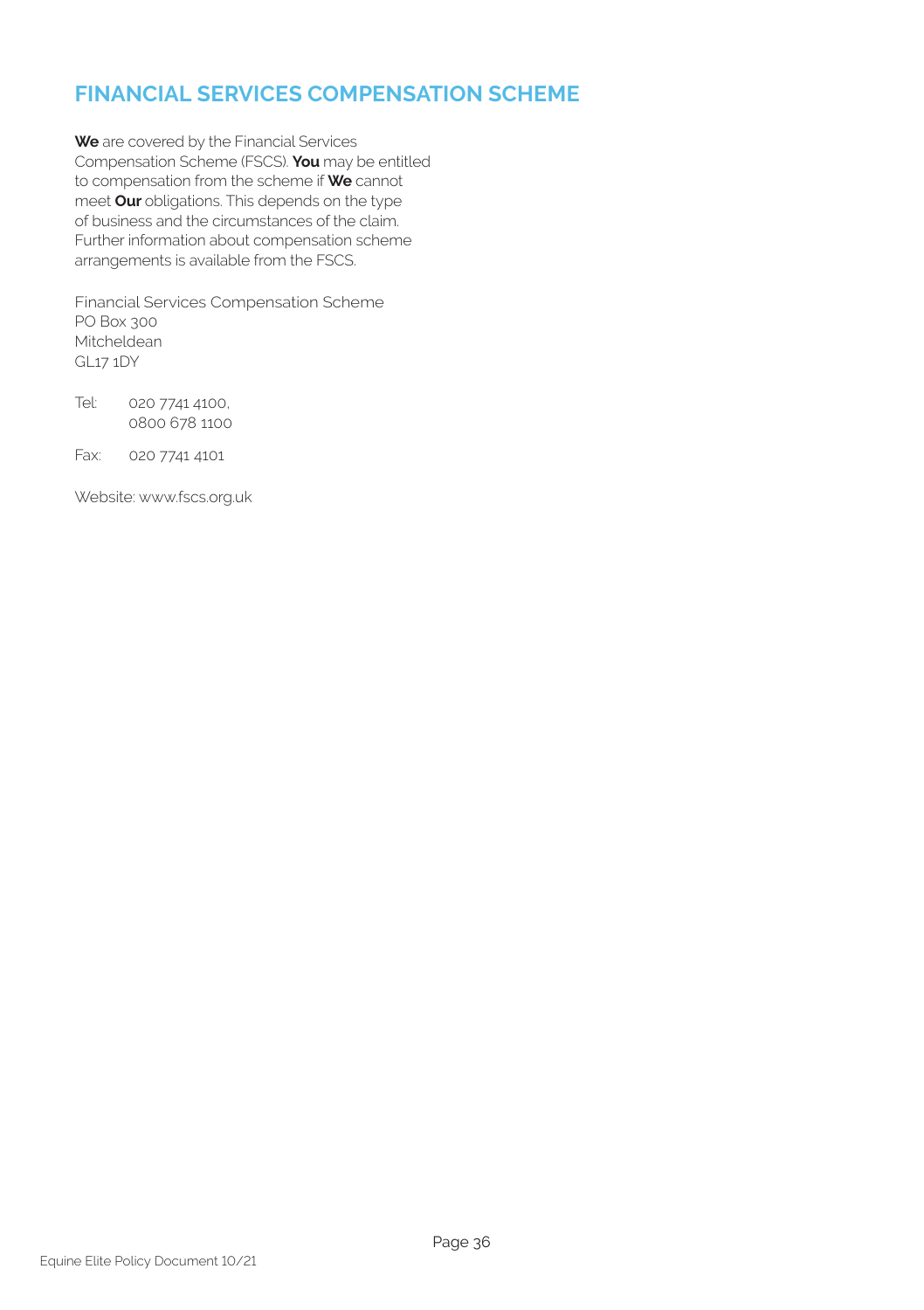### **FAIR PROCESSING NOTICE – CONVEX INSURANCE UK LIMITED**

This Privacy Notice describes how Convex Insurance UK Limited (together, "we", "us" or the "Insurer") collect and use the personal information of insureds, claimants and other parties ("you") when we are providing our insurance and reinsurance services.

The information provided to the insurer, together with medical and any other information obtained from you or from other parties about you in connection with this policy. will be used by the Insurer for the purposes of determining your application, the operation of insurance (which includes the process of underwriting, administration, claims management. analytics relevant to insurance, rehabilitation and customer concerns handling) and fraud prevention and detection. We may be required by law to collect certain personal information about you, or as a consequence of any contractual relationship we have with you. Failure to provide this information may prevent or delay the fulfilment of these obligations.

Information will be shared by the Insurer for these purposes with group companies and third party insurers, reinsurers, insurance intermediaries and service providers. Such parties may become data controllers in respect of your personal information. Because we operate as part of a global business, we may transfer your personal information outside the European Economic Areas for these purposes.

You have certain rights regarding your personal information, subject to local law. These include the rights to request access, rectification, erasure, restriction, objection and receipt of your personal information in a usable electronic format and to transmit it to a third party (right to portability).

If you have questions or concerns regarding the way in which your personal information has been used, please contact: Lorraine.mullins@convexin.com

We are committed to working with you to obtain a fair resolution of any complaint or concern about privacy. if, however, you believe that we have not been able to assist with your complaint or concern, you have the right to make a complaint to the UK information Commissioner's Office.

For more information about how we process your personal information, please see our full privacy notice at: https://convexin.com/privacy-policy/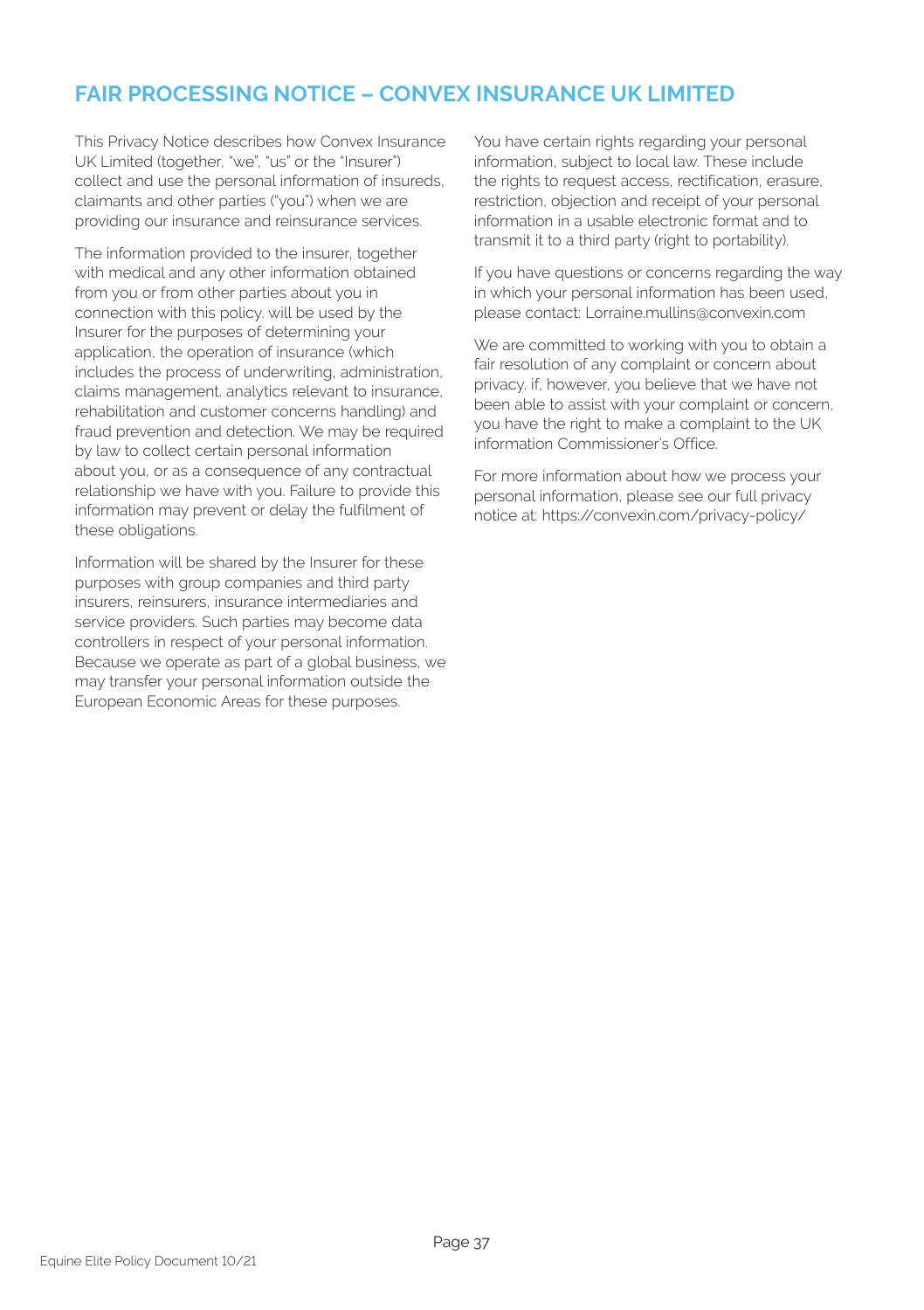### **SEIB INSURANCE BROKERS LIMITED DATA PRIVACY NOTICE**

Your privacy is important to us. We will process your personal data in accordance with data protection laws.

SEIB Insurance Brokers Ltd ("we", "us" "our") is the data controller in respect of any personal data which you provide to us or which we hold about you and any personal data which is processed in connection with the services we provide to you.

Where you provide us with personal data about a person other than yourself (such as a dependant or named person under a policy), you must inform them that you are providing their personal data to us and will refer them to this notice.

To provide our insurance related services, we will collect and process your personal data such as your name, contact details, financial information and any information which is relevant to the insurance policy we are providing. In order to provide your insurance policy or when making a claim, we may also need to collect or process 'special categories of personal data' such as information relating to your health or criminal convictions or information which is likely to reveal your religious beliefs.

We process your personal data for the purposes of offering and carrying out insurance related services to you or to an organisation or other persons which you represent. Your personal data is also used for business purposes such as fraud prevention, business management, systems development and carrying out statistical and strategic analysis.

Providing our services will involve sharing your personal data with, and obtaining information about you from, our group companies and third parties such as brokers, loss adjusters, credit reference agencies, fraud prevention agencies, our service providers and professional advisors or business partners and our regulators.

In some circumstances we may transfer your personal data to countries outside of the European Economic Area. We will put appropriate safeguards in place to ensure that your personal data is protected.

We may market our services to you or provide your personal data to our related companies or business partners for marketing purposes. You can opt out of marketing communications at any time by clicking on the link at the bottom of any email or by contacting us.

#### **Fraud Prevention**

We need to carry out fraud, and anti-money laundering checks, and this will involve sharing your personal data (such as your name, contact details and financial information) with credit reference and fraud prevention organisations such as the Claims and Underwriting Exchange. If you make a claim, we will share your personal data (to the extent necessary) with other companies including other insurers and anti-fraud organisations to prevent fraud. For the purposes of deciding whether to accept and pay a claim or any part of it, we may appoint loss adjusters or external investigation services to act on our behalf.

If false or inaccurate information is provided and fraud is identified, your personal data will be passed to fraud prevention agencies including Claims and Underwriting Exchange, and the Insurance Fraud Register, run by the Insurance Fraud Bureau. Law enforcement agencies may access and use this information.

Please note that when carrying out any fraud prevention activities, we may need to process your special categories of data such as criminal offence information and share it with fraud prevention agencies.

#### **Further Information**

For further information on how your personal data is used and your rights in relation to your personal data please refer to our Privacy Policy at http://www. seib.co.uk/about-us/privacy-policy or contact our Data Protection Officer at South Essex House, North Road, South Ockendon, Essex RM15 5BE or on 01708 850000 or email: dataprotection@seib.co.uk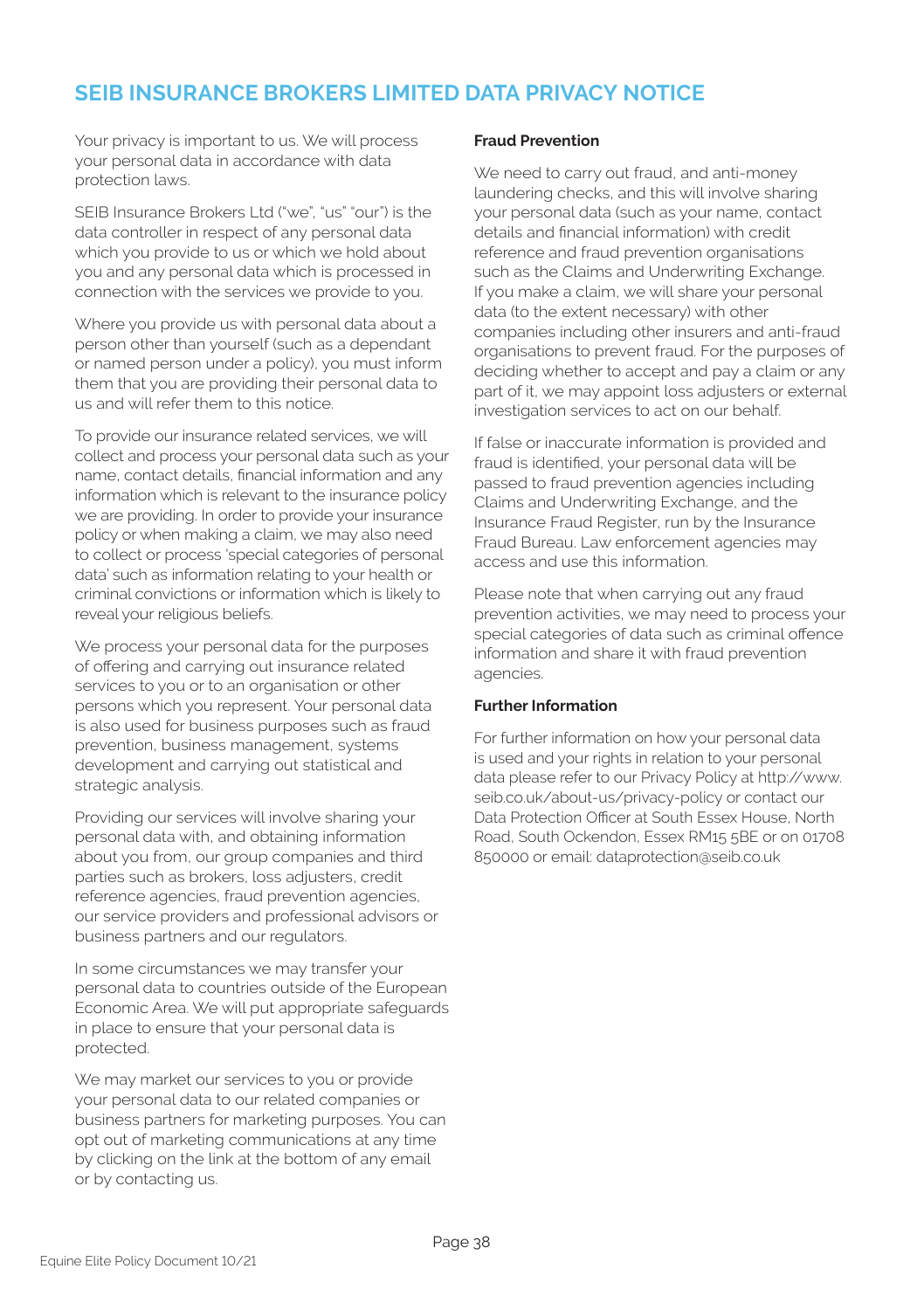### **NOTES**